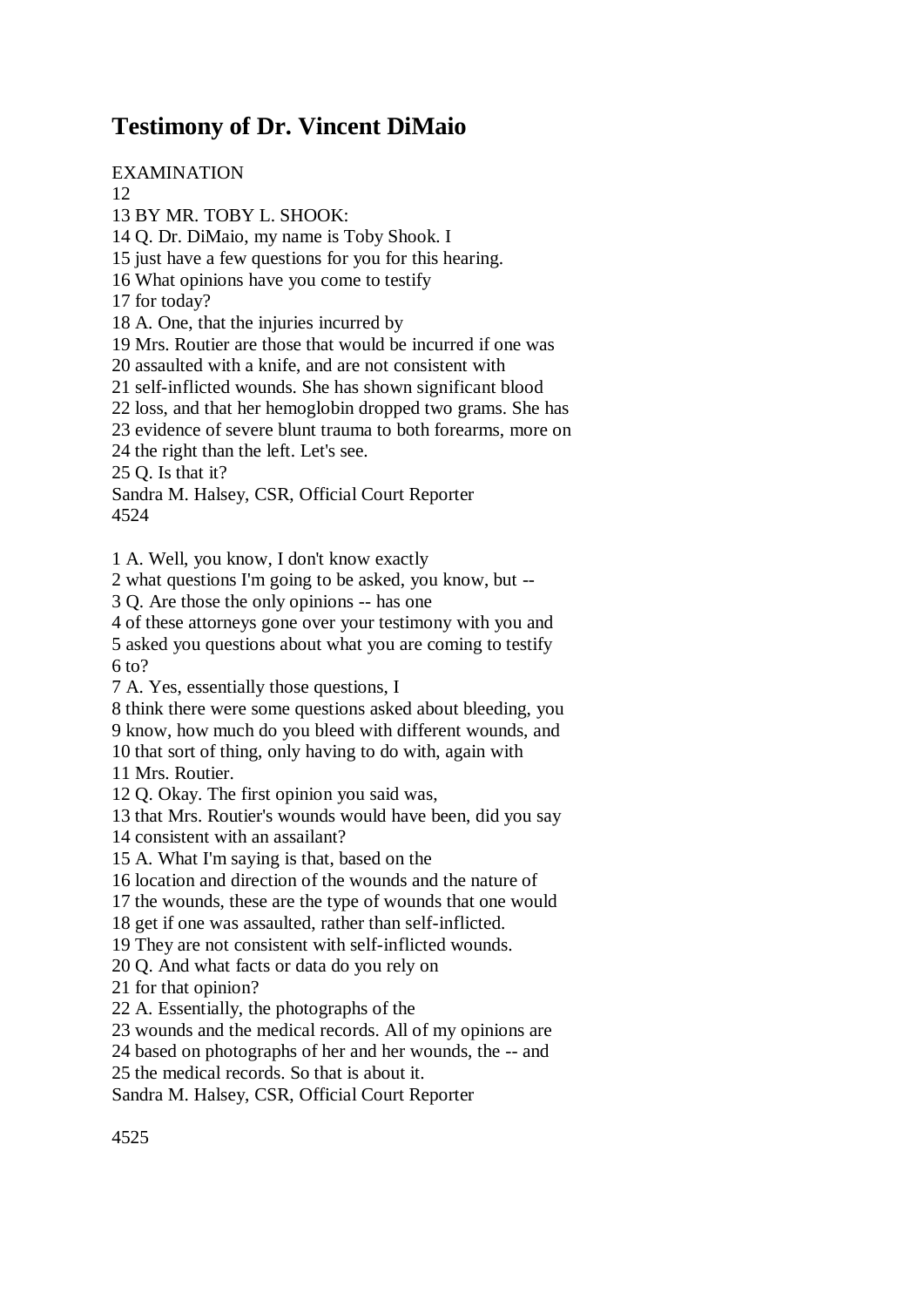1 Q. Okay. And then, the other was an

2 opinion on blunt trauma to the right arm, primarily, and

3 then maybe blood loss?

4 A. You get various evidence of blood

5 loss, her hemoglobin went down from 11.6 at about 3:30 in

6 the morning, down to 9.6 the following day.

7 Q. Okay. Is that, as far as you know,

8 the extent of the opinion that you have come to testify

9 for today?

10 A. Yes, I think I have covered

11 everything. Let me think a second.

12 Q. And which attorney did you discuss it

13 with? Was it Mr. Mulder?

14 A. Well, my original conversation was

15 with Mr. Parks when he was originally -- he was the one

16 who originally retained me, and then I discussed it with

17 Mr. Mulder as well.

18 Q. Okay.

19

20 THE COURT: All right.

21 MR. TOBY L. SHOOK: Is that as far as

22 it goes?

23 THE COURT: Any objection?

24 MR. DOUGLAS MULDER: I think so --

25 that is pretty close, yeah.

Sandra M. Halsey, CSR, Official Court Reporter 4526

1 MR. TOBY L. SHOOK: That's all then,

2 Judge.

3 THE COURT: All right. Any objection?

4 MR. DOUGLAS MULDER: We have none.

5 THE COURT: I didn't think so. What

6 about you, Mr. Shook?

7 MR. TOBY L. SHOOK: No, sir.

8 THE COURT: All right. Thank you,

9 Doctor.

10 Bring the jury in, please.

11

12 (Whereupon, the jury

13 Was returned to the

14 Courtroom, and the

15 Proceedings were

16 Resumed on the record,

17 In open court, in the

18 Presence and hearing

19 Of the defendant,

20 As follows:)

21

22 THE COURT: All right. Ladies and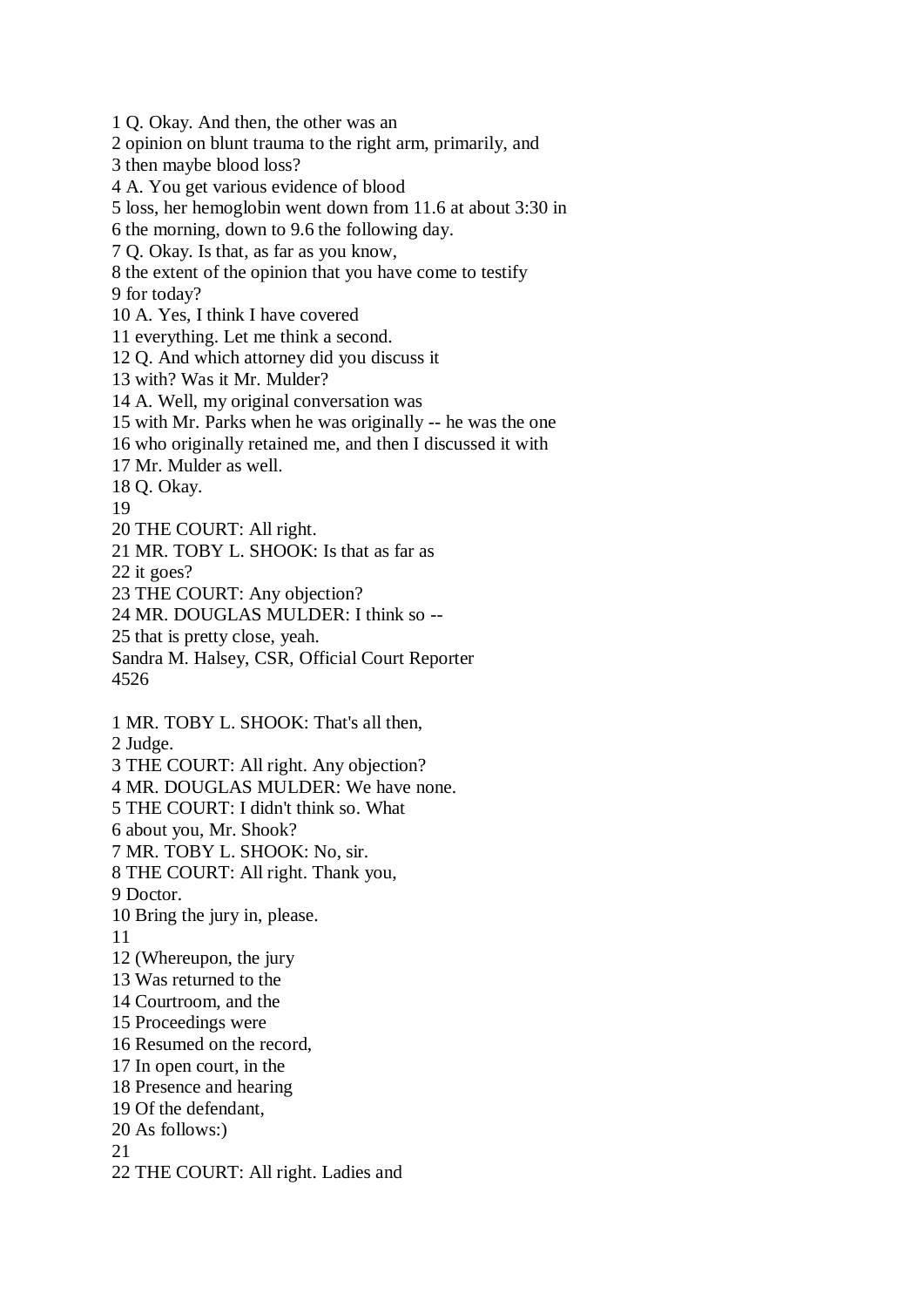23 gentlemen, let the record reflect that all parties from 24 the trial are present and the jury is seated. Ladies and 25 gentlemen of the jury, this witness has been sworn Sandra M. Halsey, CSR, Official Court Reporter 4527

1 outside of your presence. 2 Mr. Mulder. 3 MR. DOUGLAS MULDER: Yes, sir. 4 THE COURT: 5 6 7 8 9 Whereupon, 10 11 DR. VINCENT J. M. DIMAIO, 12 13 was called as a witness, for the Defense, having been 14 first duly sworn by the Court to speak the truth, the 15 whole truth, and nothing but the truth, testified in open 16 court, as follows: 17 18 19 DIRECT EXAMINATION  $20$ 21 BY MR. DOUGLAS MULDER: 22 Q. You are Dr. Vincent DiMaio? 23 A. Yes, sir. 24 Q. And will you tell the jury your 25 profession? Sandra M. Halsey, CSR, Official Court Reporter 4528 1 A. I am a physician, presently employed 2 as the chief medical examiner for Bexar County. 3 Q. You are a medical doctor? 4 A. Yes, sir. I graduated from medical 5 school in 1965 from the State University of New York, 6 Downstate Medical Center. 7 Q. Dr. DiMaio, do you have a specialty in 8 the field of medicine? 9 A. Yes, sir. I am a specialist in the 10 overall branch of medicine called pathology which is the 11 study and diagnosis of diseases. Then I have a 12 subspecialty in forensic pathology, which is essentially 13 a branch of medicine concerned with the application of 14 all aspects of medical science, the problems and the law. 15 Q. Doctor, are you board certified? 16 A. Yes, I am board certified in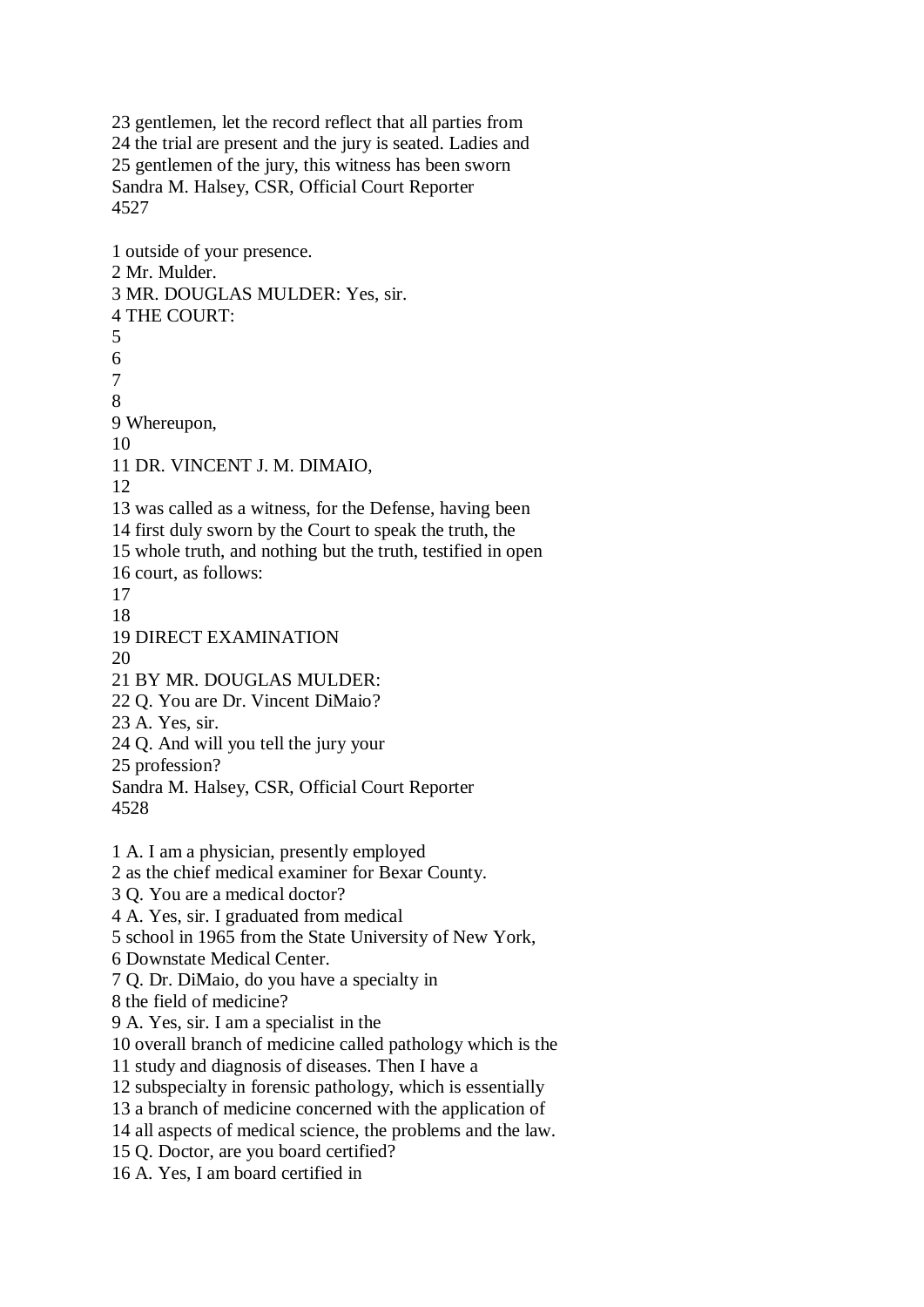17 anatomical pathology, clinical pathology and forensic

18 pathology.

19 Q. Does a pathologist also perform

20 autopsies?

21 A. Yes, sir.

22 Q. And will you give the jury some idea

23 of how many autopsies you have performed?

24 A. I would say that I've performed

25 somewhere over 7,000 autopsies, and supervised maybe

Sandra M. Halsey, CSR, Official Court Reporter

4529

1 about 21,000, in addition.

2 Q. For how many years have you been the

3 chief medical examiner for the county of Bexar?

4 A. Since March the 1st, 1981, so it will

5 be 16 years come the end of February.

6 Q. And Dr. DiMaio, will you please

7 outline for the jury your education and professional

8 experience for the position that you now hold?

9 A. Yes, sir. After graduating from

10 medical school and obtaining my M.D. Degree, I spent four

11 years additional training in the fields of anatomical

12 pathology, and clinical pathology at Duke Hospital in

13 Durham, North Carolina, and the King's County Downstate

14 Medical Center, in New York City.

15 I then spent the fifth year of

16 training in the field of forensic pathology at the Office

17 of the Chief Medical Examiner for the State of Maryland.

18 Following this, I took my board exams

19 in '70 and '71 and was certified as a specialist in the

20 three fields of anatomical pathology, clinical pathology,

21 and forensic pathology.

22 I then went into the military, I

23 served two years in the Army, assigned to the Armed

24 Forces Institute of Pathology in Washington, D.C. where I

25 was chief of the medical legal section for one year, and

Sandra M. Halsey, CSR, Official Court Reporter 4530

1 chief of the wound ballistics for another year. Then I

2 got out of the service, and I moved to Texas. I took the

3 position as a medical examiner in Dallas. I was there

4 from around June the 1st, '72 to, as I said, March the

5 1st of 1981. I was the medical examiner there and

6 eventually ended up as the Deputy Chief Medical Examiner

7 for Dallas County.

8 That is about it.

9 Q. All right. Now, Doctor, there is a

10 magazine or journal in the field of forensics, forensic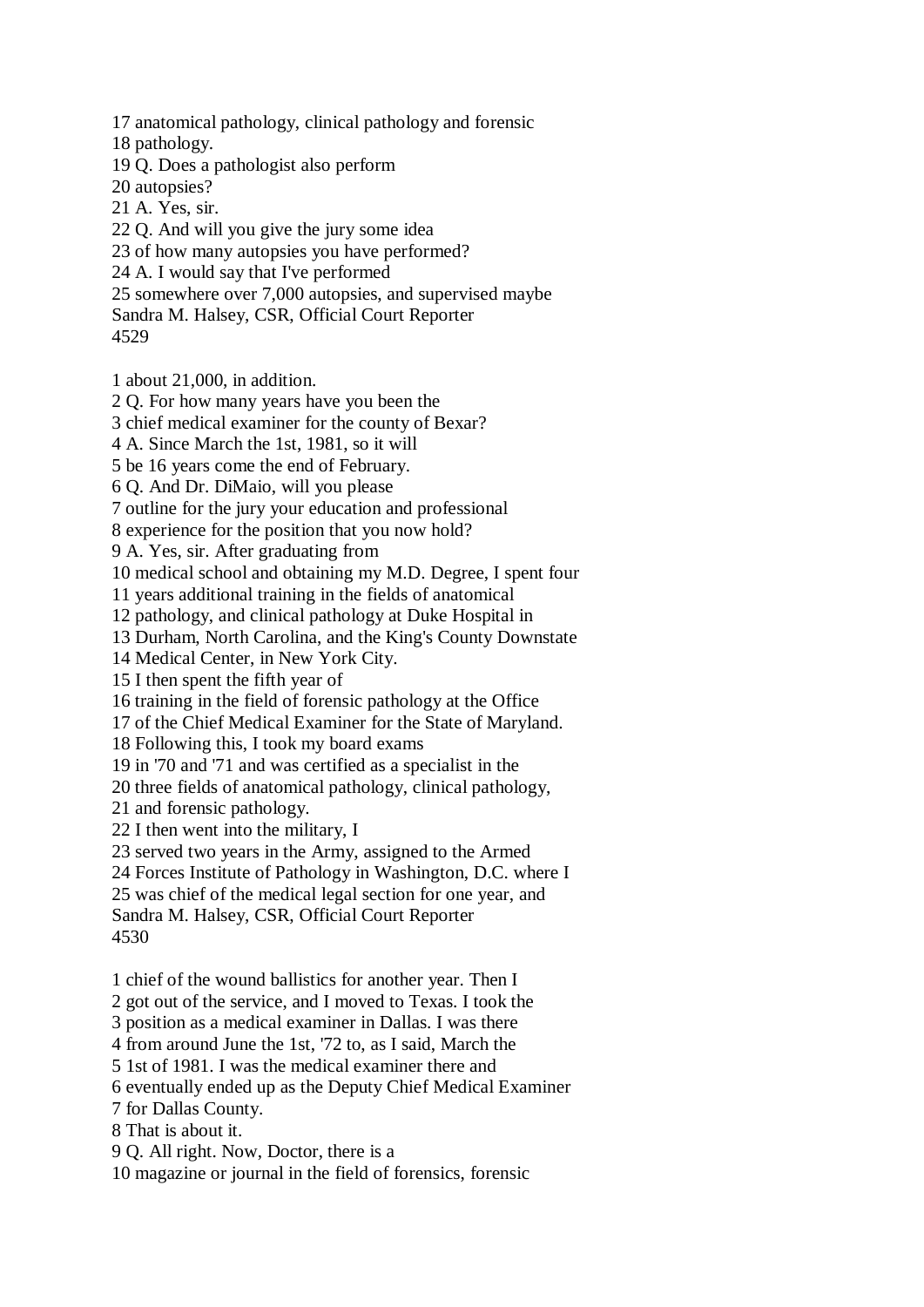11 medicine. Are you familiar with the American Journal of 12 Forensic Medicine and Pathology? 13 A. Yes. The American Journal of Forensic 14 Medicine and Pathology is the only medical journal 15 devoted to the field of forensic pathology published in 16 the United States. 17 Q. Would you tell us who the editor in 18 chief is? 19 A. I am the editor in chief. 20 Q. Okay. How long have you been editor 21 in chief? 22 A. I think this is the 6th year. 23 Q. You have published books in the past, 24 have you not? 25 A. I have published three books. I was Sandra M. Halsey, CSR, Official Court Reporter

4531

1 the editor of one book on forensic pathology. I wrote a

2 book on gunshot wounds, which has been published. And I

3 am also the co-author with my father, who is the Chief

4 Medical Examiner in New York City, on a book called,

5 Forensic Pathology, which kind of covers all the other

6 areas of forensic pathology except for gunshot wounds,

7 which I covered in the other book.

8 Q. In addition to your father, you have

9 other pathologists in the family, do you not?

10 A. Actually, I -- well, yes, I guess

11 that's right. The older of my three sisters is a

12 pathologist and my son is a pathologist in Houston,

13 hospital pathology, he is not interested in forensics.

14 Q. You also have a sister who is a

15 pediatrics physician?

16 A. No, two sisters in pediatrics.

17 Q. Two, excuse me. Doctor, in addition

18 to the books, you have published 70 or 80 articles, have

19 you not?

20 A. 70 articles, 7 book chapters and 10 or

21 11 professional scientific letters.

22

23

24 (Whereupon, the following

25 mentioned item was

Sandra M. Halsey, CSR, Official Court Reporter 4532

1 marked for

- 2 identification only as
- 3 Defendant's Exhibit No. 94,

4 after which time the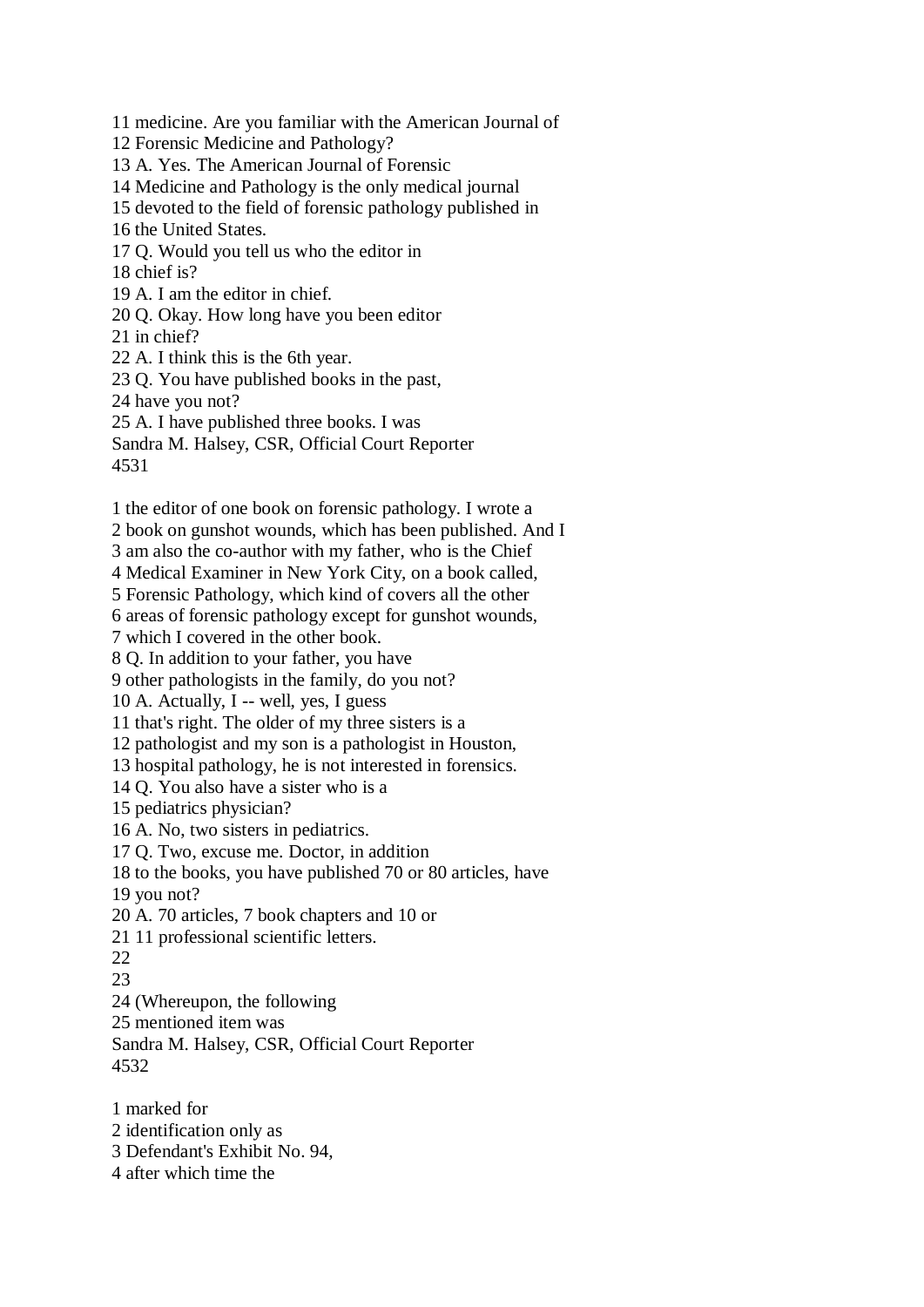5 proceedings were 6 resumed on the record 7 in open court, as 8 follows:) 9 10 BY MR. DOUGLAS D. MULDER: 11 Q. I have marked for identification and 12 record purposes as Defendant's Exhibit 94, your CV, which 13 would acquaint the jurors with your background and 14 qualifications? 15 A. Yes, sir. 16 Q. All right. 17 18 MR. DOUGLAS MULDER: We will offer 19 into evidence what has been marked and identified as 20 Defendant's Exhibit No. 94. 21 MR. TOBY L. SHOOK: No objection. 22 THE COURT: Defendant's Exhibit 94 is 23 admitted. 24 25 (Whereupon, the item Sandra M. Halsey, CSR, Official Court Reporter 4533 1 Heretofore mentioned 2 Was received in evidence as 3 Defendant's Exhibit No. 94 4 For all purposes, 5 After which time, the 6 Proceedings were resumed 7 As follows:) 8 9 10 (Whereupon, the following 11 mentioned items were 12 marked for 13 identification only 14 as Defendant's Exhibits 15 No. 82, 83, 84, 85, 86, 16 87, 88, 89, 90, 91, 17 92, 93 and 95, 18 after which time the 19 proceedings were 20 resumed on the record 21 in open court, as 22 follows:) 23 24 MR. DOUGLAS MULDER: Your Honor, at 25 this time, I'm going to offer into evidence what has been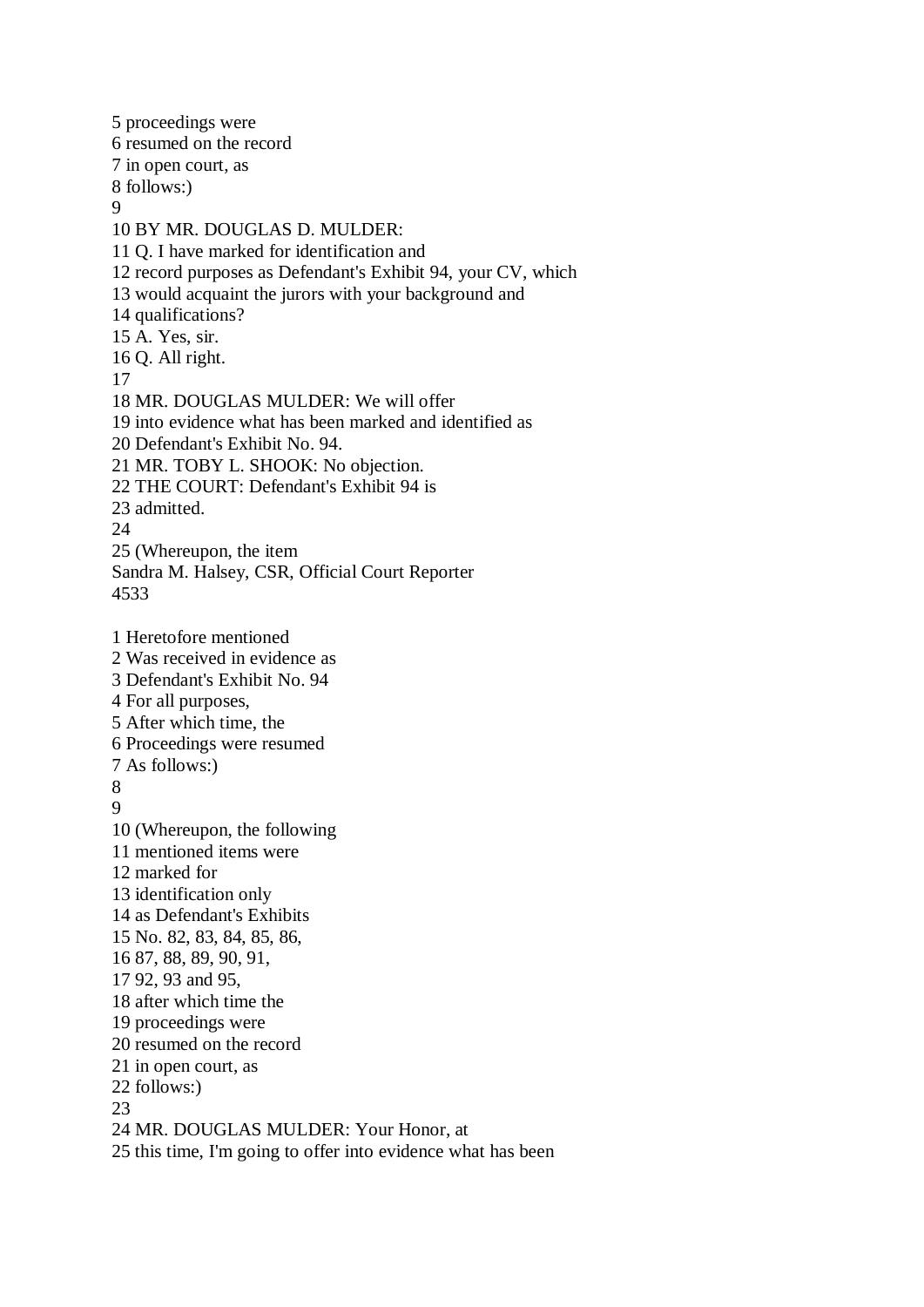4534 1 marked and identified as Defendant's Exhibits 82, 83, 84, 2 85, 86, 87, 88, 89, 90, 91, 92, 93 and 95? 3 THE COURT: Any objection? 4 MR. TOBY L. SHOOK: Wait a minute. 5 What is 93? 6 MR. DOUGLAS MULDER: 93 was Dr. Santos 7 report. I think it was already in. I just couldn't find 8 it. 9 MR. TOBY L. SHOOK: No objection. 10 THE COURT: All right. Defendant's 11 Exhibits 82, 83, 84, 85, 86, 87, 88, 89, 90, 91, 92, 93 12 and 95 are admitted. 13 14 (Whereupon, the above 15 Mentioned items were 16 Received in evidence 17 As Defendant's Exhibits 18 No. 82, 83, 84, 85, 86, 87, 19 88, 89, 90, 91, 92, 93 and 95 20 For all purposes, after 21 Which time, the 22 Proceedings were 23 Resumed on the record, 24 In open court, 25 As follows:) Sandra M. Halsey, CSR, Official Court Reporter 4535 1 2 BY MR. DOUGLAS MULDER: 3 Q. Doctor, so that we might identify

Sandra M. Halsey, CSR, Official Court Reporter

4 these exhibits, Defendant's Exhibit 93 is an operative

5 record that was dictated by Dr. Patrick Dillawn, and also

6 bears the name of Alex Santos?

7 A. Yes, sir.

8 Q. All right. And you have had that in

9 the past, a copy of that to refer to?

10 A. Yes, I have.

11 Q. Okay. And then Defendant's Exhibit

12 No. 95 is a Polaroid photograph that has been admitted

13 into evidence that is dated 6-6-of 96, at 16:05 hours,

14 which would be, I suspect military time, for 4:05 P.M. of

15 Darlie Routier. This picture was taken June the 6th of

16 1996. I'm sorry. Can you see it now?

17 A. Yes. Okay.

18 Q. Also, you have had occasion to see

19 that, have you not?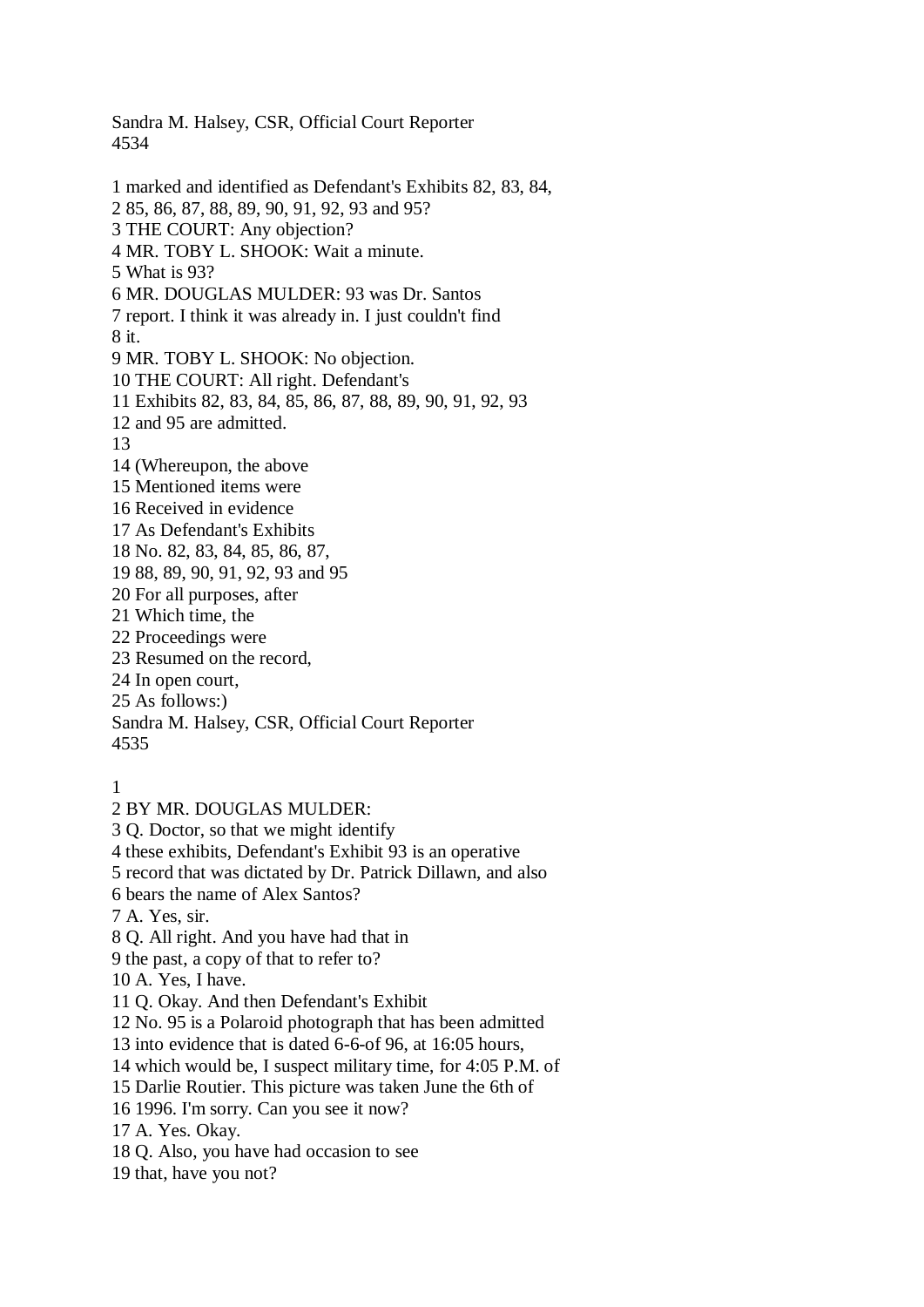20 A. Yes, I have.

21 Q. All right. And, could you come up

22 here so that Richard, and John maybe, so we can show the

23 jury the various photographs that we're talking about?

24 Maybe each could hold three or four.

25

Sandra M. Halsey, CSR, Official Court Reporter 4536

1 MR. DOUGLAS MULDER: Judge, I just

2 want them generally to be familiar with the photographs 3 that we have here.

4 THE COURT: I understand. All right.

5 Maybe we could get in line in order so we don't inundate 6 the jury.

7 MR. RICHARD C. MOSTY: Should I be at

8 the end?

9 THE COURT: Well, let's put it at the

10 other side. We would never place you at the end.

11 MR. DOUGLAS MULDER: I said the ones

12 in the hospital are June the 6th, the Polaroid is June

13 the 6th, and the deals where she is standing in clothing

14 other than hospital, are June the 10th.

15

16 BY MR. DOUGLAS MULDER:

17 Q. Dr. DiMaio, in reviewing Defendant's

18 Exhibit No. 93, that is the operative report, did you

19 determine from that report that Darlie Routier had

20 experienced considerable blood loss?

21 A. The -- yes, sir. That in conjunction

22 with the lab reports. That is, the report by Dr. Santos

23 describes an incised wound, running down the right side

24 of the neck onto the chest, and then a continuation on

25 the left side of the chest.

Sandra M. Halsey, CSR, Official Court Reporter 4537

1 And, he indicates that the -- he calls

2 it a laceration, it's really an incised wound, a cut --

3 extend down to the sheath of the carotid artery, and this

4 is almost like a thin, transparent membrane, the best way

5 to think of it, it looks like Saran Wrap, so, that was

6 wrapping the vessel, and it is about a millimeter thick,

7 there may be a little more there.

8 So, essentially, you are talking about

9 a cut that went down to, virtually, the wall of the

10 carotid artery. And, if it had severed the carotid

11 artery, she would have bled to death, because the blood

12 would have pumped out in a matter of a few minutes and

13 there would have been death.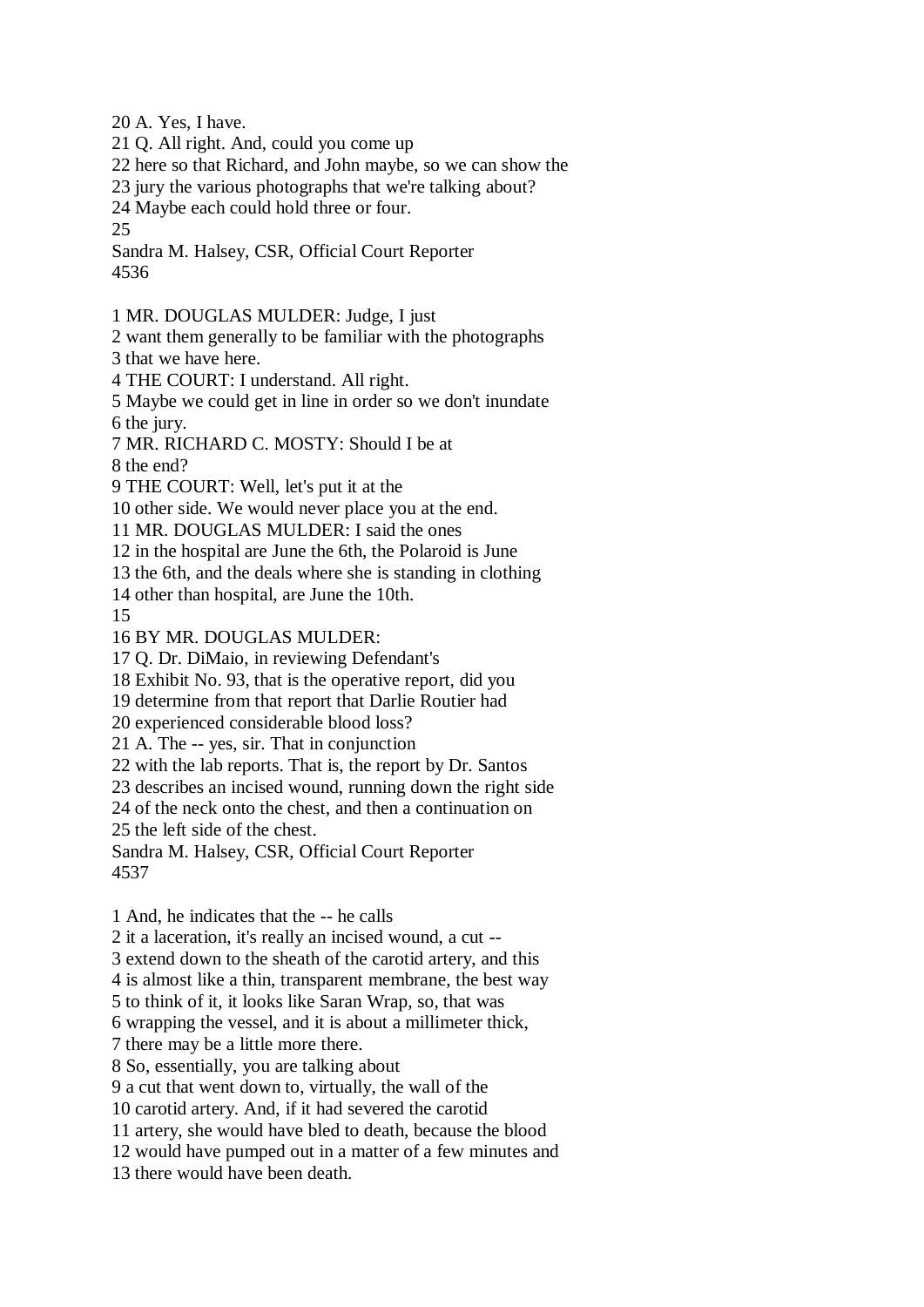14 When you look at the rest of the 15 medical records, they indicate that when she came into 16 the hospital, she had a blood hemoglobin, that is the 17 amount of -- that is kind of a measurement, the amount of 18 hemoglobin that you have in your blood. 19 A blood hemoglobin level of about 11.6 20 and this is about 3:30 in the morning. Then by the next 21 day, it had dropped two points, from 11.6 down to 9.6, 22 and what happened was is that she had lost a significant 23 amount of blood from this injury. And -- but it's not 24 initially reflected. That is, what happens is that when 25 you lose blood, your body compensates for it by Sandra M. Halsey, CSR, Official Court Reporter 4538

1 mobilizing fluid from outside the bloodstream and pours 2 it in.

3 In addition, when you go to the

4 hospital, you know, they run those IV's, they are putting

5 in fluids. So what happened is, is that her hemoglobin 6 appeared relatively normal when she came in, because the

7 blood not been diluted by the fluids. The fluids came

8 in, it dropped. And what it meant was, that she had lost

9 a significant amount of blood from these wounds. And in

10 fact, one of the diagnosis was acute posthemorrhagic

11 anemia, which meant she lost a lot of blood.

12 So this, these wounds were not, you

13 know, that and the other wounds on the arm, caused a drop

14 of two points in her hemoglobin, which is a significant

15 drop.

16 Q. Okay. Dr. DiMaio, what is your

17 evaluation as regards to the seriousness of that neck

18 wound?

19 A. About another millimeter or two, and

20 she would have been dead. It would have cut right

21 through the carotid artery.

22 In theory, you could put pressure on

23 to stop it, but, you know, in a real life situation,

24 people aren't trained like physicians, and she would have 25 bled to death.

Sandra M. Halsey, CSR, Official Court Reporter 4539

1 It's -- the carotid artery, or the two

2 carotid arteries deliver 75 percent of the blood going to

3 your head. So, she would have lost approximately 40

4 percent of the blood supply going to her head. And every

5 time her heart beat, there would have been a pulse of

6 blood shooting out the neck, four or five feet, if she

7 had cut the carotid artery. And, the cut was, as I said,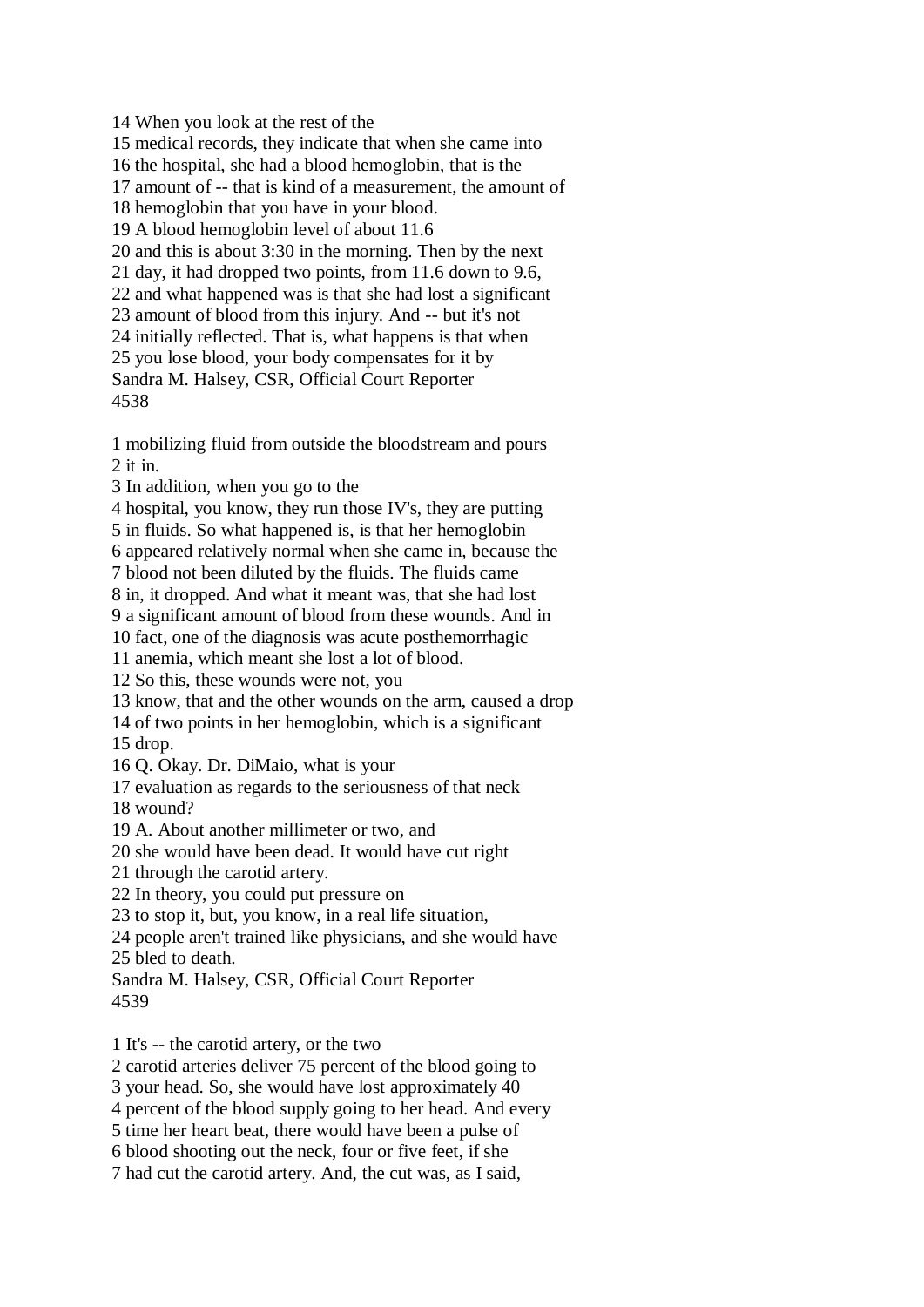8 down to the sheath, a millimeter thick, maybe.

9 Q. Dr. DiMaio, have you had the

10 opportunity to view the photographs taken of Darlie

11 Routier on June the 6th, there in the hospital?

12 A. Yes, sir.

13 Q. And, have you also had occasion to

14 review and evaluate the photographs where she is in, not

15 in hospital garb but in regular civilian clothes, shorts,

16 I believe, the photographs that were taken on June the

17 10th of 1996?

18 A. Yes, sir.

19 Q. Okay. Do the bruises on June the 10th

20 of 1996 demonstrate bruising?

21 A. Yes. I mean, if you look at her arms

22 on the 10th, you can see there is just massive soft

23 tissue hemorrhage.

24 This is her right arm. And what it is

25 going from the wrist right up to past the elbow and into

Sandra M. Halsey, CSR, Official Court Reporter

4540

1 the upper arm, so it's going, just sweeping, all the way

2 here on what you would call the plexor surface of the

3 arm, not on the back. And this is extensive hemorrhage.

4 And it appears to be a few days old, because it's

5 turning, it's a good purple color, and it's indicative of 6 severe, blunt trauma.

7 This, you know, everyone bumps into

8 something, an edge or something and gets a little bruise,

9 but just think about, if you have gotten one little

10 bruise, how much force must have been generated, must

11 have been put against this arm to cause the whole arm

12 from the wrist past the elbow, to be bruised.

13 So that is a lot of force. And so

14 there is evidence of really severe injury, and there is

15 like a little, a few little, what appears to be scrapes

16 here, indicating that there was an impact with something.

17 So, you're talking again of severe

18 force. The left arm -- again, this is the right -- the

19 left arm is not too bad. You can see it's going upward

20 to maybe a third to half a way up the forearm on this 21 surface.

22 Q. Doctor, you have noted, that no doubt,

23 that there is evidence in the photograph you have in your

24 left hand or just put down there on it, of a line, an

25 arterial line in her left wrist?

Sandra M. Halsey, CSR, Official Court Reporter 4541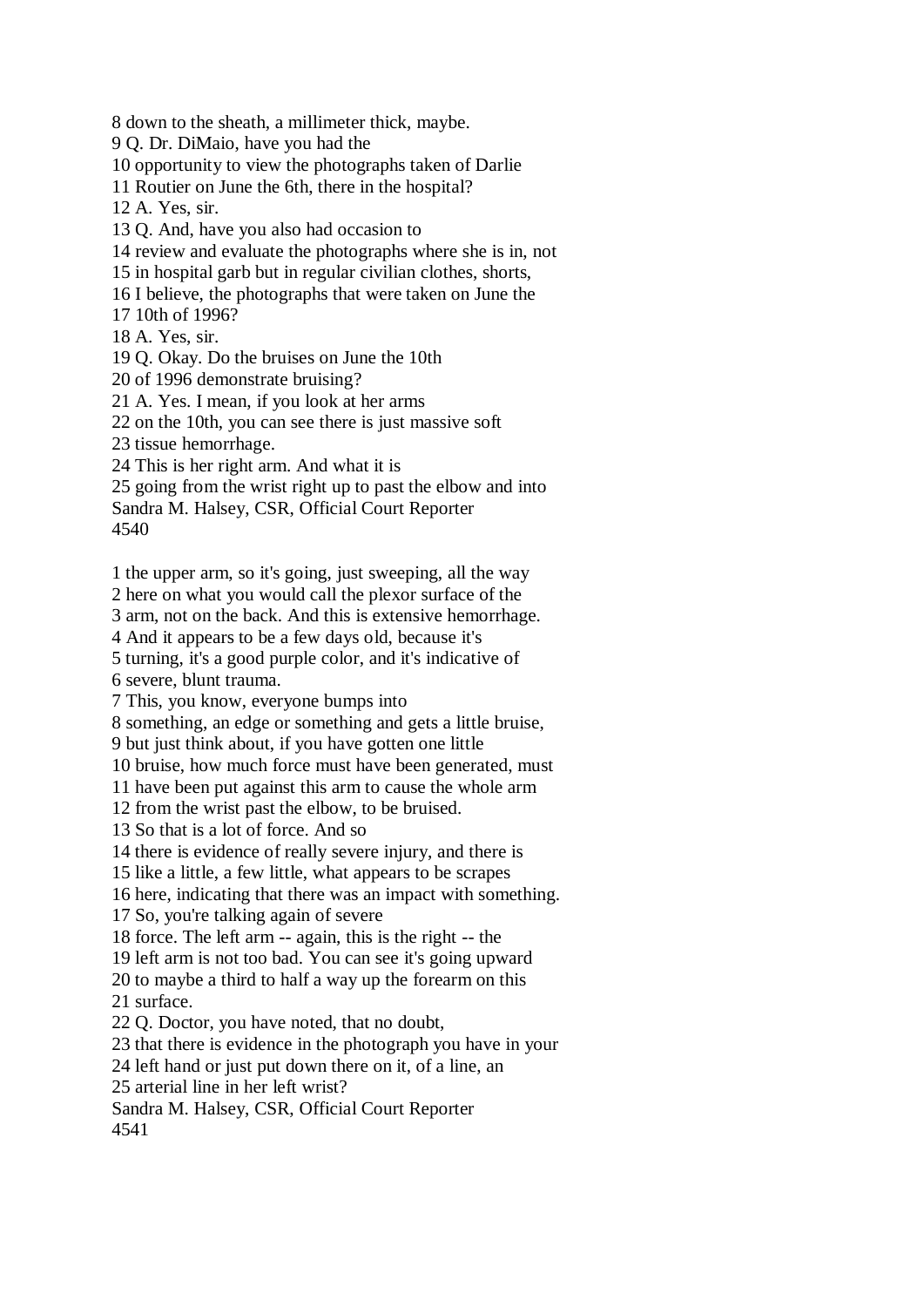1 A. Yes, sir.

2 Q. And also, an IV in her, I guess, what

3 is that, the inside of the left elbow?

4 A. Yes, sir. Right. Yes.

5 Q. That's what I call it.

6 A. All right. That is good enough.

7 Q. All right. At least --

8 A. At the cubital fossa, let's use the

9 crease.

10 Q. Is that bruising, in your judgment and

11 experience, is that a result of medical intervention?

12 A. No. The bruising here -- I mean, I --

13 at one time I actually treated live people. I started

14 IV's. That was the day before we had disposable needles,

15 and those needles were dull.

16 I can tell you, I perforated vessels

17 and there was blood, and you did not get this massive

18 hemorrhage into the arms.

19 And I have had IV's started on me,

20 where they have poked through, and you don't get it.

21 This is blunt force injury, and it's deep, it's deep down

22 into the muscle. And so, it was deep down and then

23 gradually the blood percolates up to the surface

24 underneath the skin.

25 Q. Doctor, directing your attention to

Sandra M. Halsey, CSR, Official Court Reporter 4542

1 the right arm, the photographs that depict the right arm?

2 A. Yes, sir.

3 Q. And, you will notice two stab wounds

4 in the right forearm?

5 A. Yes, sir.

6 Q. One of some two inches in length and

7 the other, of approximately a half inch in length?

8 A. Yes, sir.

9 Q. Do you have an opinion with respect to

10 whether or not the bruising associated with the right arm

11 was caused by those two stab wounds?

12 A. No. Stab wounds in those locations

13 would not produce that massive bleeding into the arm.

14 And in fact, if you even use a

15 little -- if you think about it, look at where they are.

16 They are on the back, and on the back, there is not much

17 bleeding. Where is all of the bleeding? Let's see,

18 excuse me.

19 There's so many, I have got to juggle

20 these things. It's on the other side. So, these stab

21 wounds have nothing to do with the bleeding in the arm.

22 Q. All right. Doctor, what sort of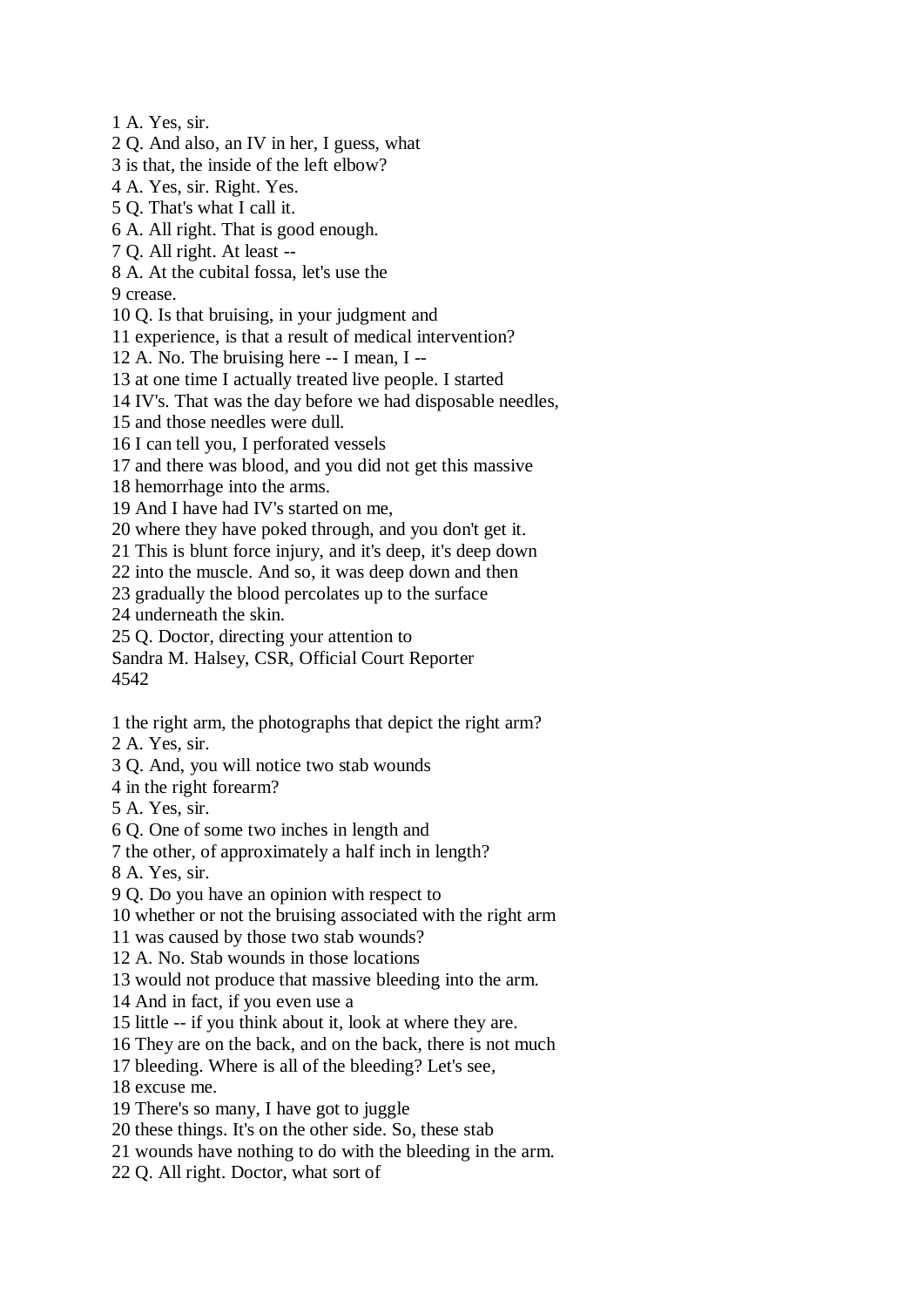23 instrument caused those injuries? 24 A. The two penetrating wounds in the -- 25 Q. No. No. That caused the bruising? Sandra M. Halsey, CSR, Official Court Reporter 4543

1 A. It would have to be something blunt.

2 By blunt, I mean it doesn't have sharp -- it's not a

3 knife, it's not something with very sharp margins.

4 It could be blows from a fist, because

5 your fist is considered a blunt object. It could be

6 blows from a hard object, people always like baseball 7 bats, things like that.

8 It could be anything that is heavy,

9 that doesn't have any cutting edges and that can be, that

10 could impact hard against the arm, so to cause all this

11 bleeding in this area.

12 Q. Are those injuries consistent and

13 compatible with Darlie Routier having been severely

14 beaten with a blunt, heavy instrument?

15 A. Yes. That is what they are. These

16 are blunt force injuries. Impacting something very hard

17 that produced extensive bleeding into her muscle.

18 Q. Are those injuries consistent and

19 compatible, those shown in the photographs of June the

20 10th, of 1996, are those consistent and compatible, the

21 bruises evidenced in those photographs, with having been

22 received by Darlie Routier during the early morning hours

23 of June the 6th of 1996, some four days or so earlier?

24 A. Yes, sir. The coloration is

25 appropriate, and it is consistent with it.

Sandra M. Halsey, CSR, Official Court Reporter 4544

1 Q. Okay. Dr. DiMaio, are those injuries

2 consistent or inconsistent with having been

3 self-inflicted, the bruising?

4 A. That is -- I would say it's

5 inconsistent. I mean, how do you get blunt force

6 injuries here? I mean, it's easy to get blunt force

7 injuries here, if you want, you know, I can bang my arm

8 against the edge here. But to here? And, also, again,

9 it's very wide spread.

10 I mean this, this, a lot of force.

11 You -- everybody has bumped into something and you get a

12 bruise, but look at this. It's just really severe

13 hemorrhage up and down the arm. This is tremendous

14 force.

15 Q. Doctor, what are defensive wounds?

16 A. Defensive wounds are injuries that you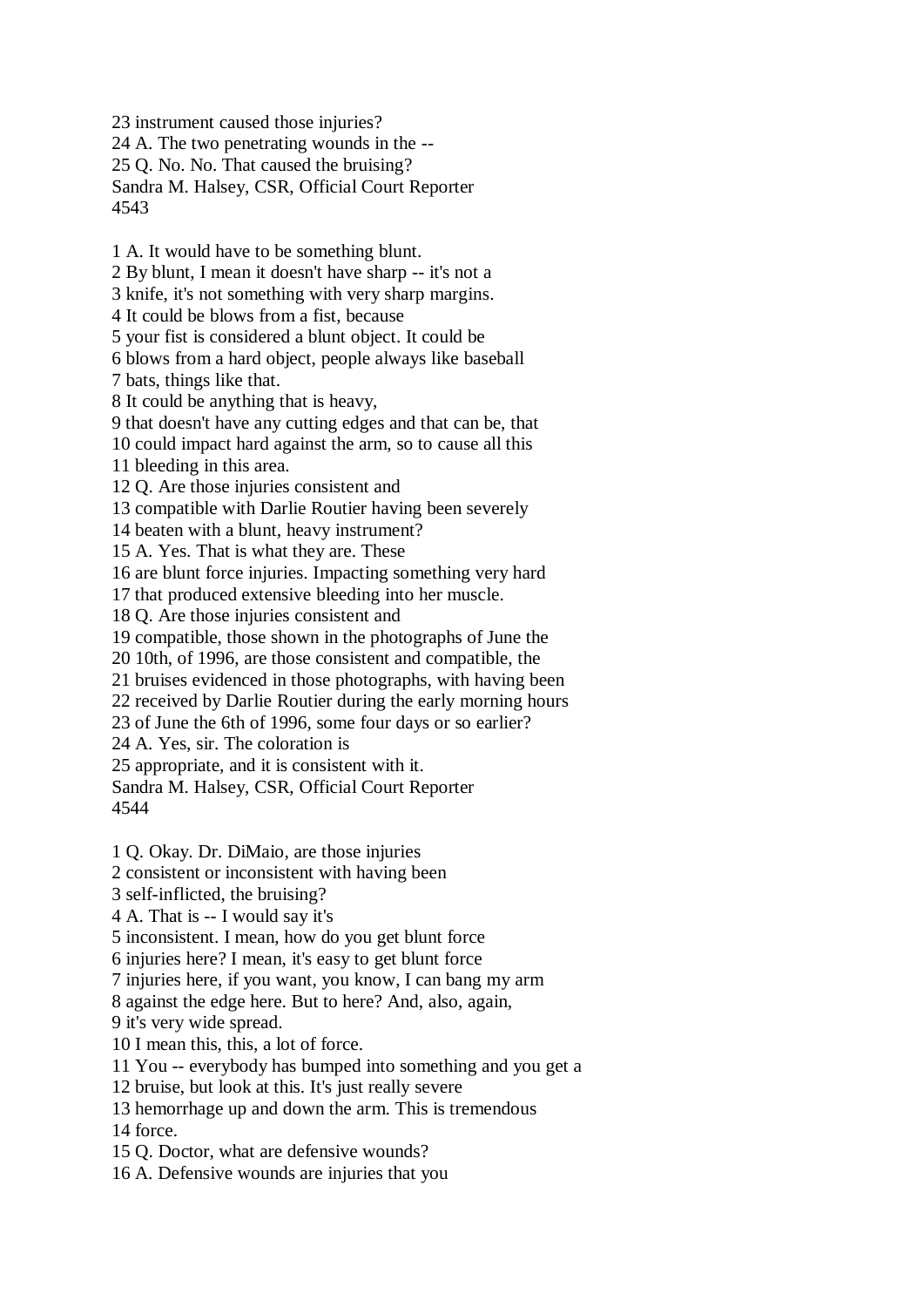17 get when you try to ward off an attacker. And, the 18 original description had to do with knives, and it could 19 also be blunt force. 20 In other words, if somebody is 21 swinging something hard at you like a hard object, and 22 you put your arm up like that and you get injuries here 23 and here, then you have what is called defensive wounds, 24 because they are incurred when you try to protect 25 yourself. And people will typically protect the most Sandra M. Halsey, CSR, Official Court Reporter

4545

1 important part of the body, that is the head. So people

2 tend to raise arms up, if it's a blunt force, and try to

3 protect their face and head.

4 Q. Doctor, I'll ask you to refer to the

5 photographs and see if they don't depict an injury to the

6 neck of Darlie Routier, an injury, a stab wound to the

7 left chest of Darlie Routier, cuts to the left, inside

8 fingers to three of her fingers on her left hand, and two

9 stab wounds in her right forearm?

10 A. Yes, sir.

11 Q. All right. Would you characterize any

12 of those injuries as defensive wounds?

13 A. The wounds that you would consider

14 defensive would be the wounds of the back of the right

15 forearm. This is a close-up in my right hand. This is

16 the type of wound that if somebody was trying to stab at

17 you with a knife, what do you do? You put your am up.

18 And there are two stab wounds here and here.

19 If she had been dead, and I had done

20 an autopsy, I would have called -- I would have put this

21 section down as two penetrating stab wounds of the right

22 forearm, parenthesis, defense wounds. Because this is

23 the location that you get these wounds in, if somebody is

24 going to attack you with a knife. It's typical.

25 That is, people who commit suicide

Sandra M. Halsey, CSR, Official Court Reporter 4546

1 will cut themselves here. Why? Because this is the

2 natural way to do it. Although, they cut the edge, this

3 way. But these are vertically oriented, you know, on the

4 hands in its normal position, and on the back. And this

5 is typical for the defense wounds, when someone is coming

6 at you with a knife and you hold your arm up in the front

7 of you, and this is where you would get the defense

8 wounds.

9 Q. Okay.

10 A. And the other place you get defense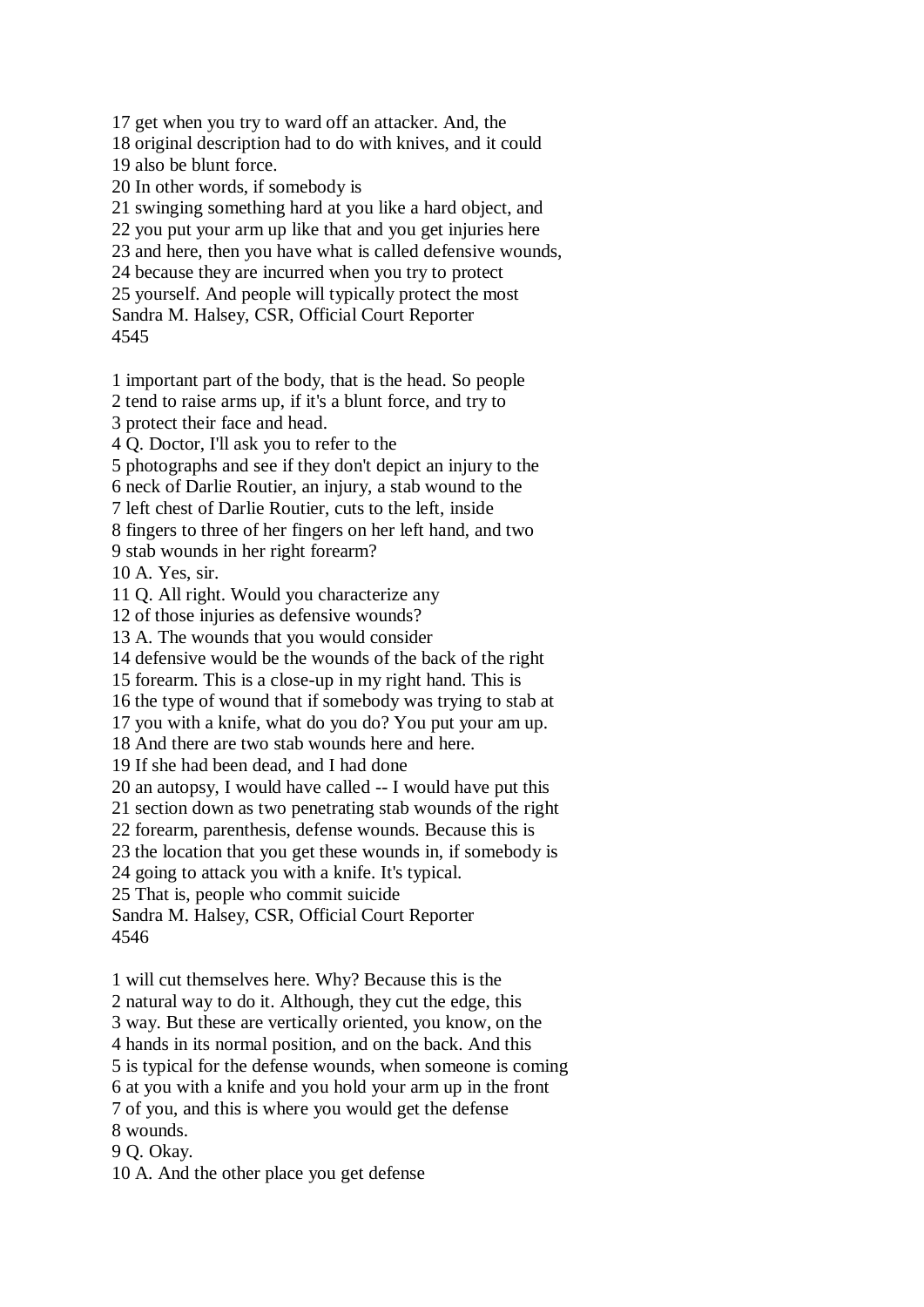11 wound are on the hands. In fact, the original

12 description of defense wounds is on the hands.

13 Because what happens is someone comes

14 at you with a knife, you try to ward them off, a lot of

15 times they try to grab the blade, and you can see there

16 is a cut going across, a very superficial cut going from

17 one finger to the other and there. This has the

18 appearance of one single cut.

19 All right. I know someone says,

20 "Well, they don't exactly line up," but you know, your

21 fingers, you don't walk around with your hand like that,

22 I mean, you curl them and then maybe down or up. And

23 this has the appearance, again of a defense wound.

24 Again, if this was an autopsy case, I

25 would put, you know, incised wounds of fingers,

Sandra M. Halsey, CSR, Official Court Reporter

4547

1 parenthesis, defense wounds.

2 Q. Okay. Dr. DiMaio, have you had

3 occasion in the past to examine injuries or render an

4 opinion as regards to whether or not those injuries were 5 self-inflicted?

6 A. Yes. The last time I think was about,

7 just before Christmas. A nurse shot her, I think it was

8 common-in-law husband, and her defense was is that he

9 attacked her with a knife. And, you know, they were

10 obviously self-inflicted wounds.

11 And my office has had two other -- in

12 the last three or four years, two other cases where the

13 defense was, you know, it was self-defense, and I had

14 to -- I warded off a knife, and these are defense wounds,

15 you know, these wounds were incurred, but actually they 16 were incised wounds.

17 One was, I think, an oral surgeon,

18 another one, a dentist. And again, I had another case of

19 a doctor who self-inflicted wounds and was trying to say 20 he was attacked.

21 Q. All right. Dr. DiMaio, assume that

22 Darlie Routier is right-handed, are those injuries that

23 you observed in the photographs, are they consistent or

24 inconsistent with self-infliction?

25 A. They are inconsistent with

Sandra M. Halsey, CSR, Official Court Reporter 4548

1 self-infliction. Both the wounds, the stab wounds on the

2 back of the right forearm and the stab wounds on the

3 neck. Because if you look at the -- really, incised

4 wounds. When I say incised, I mean a cut.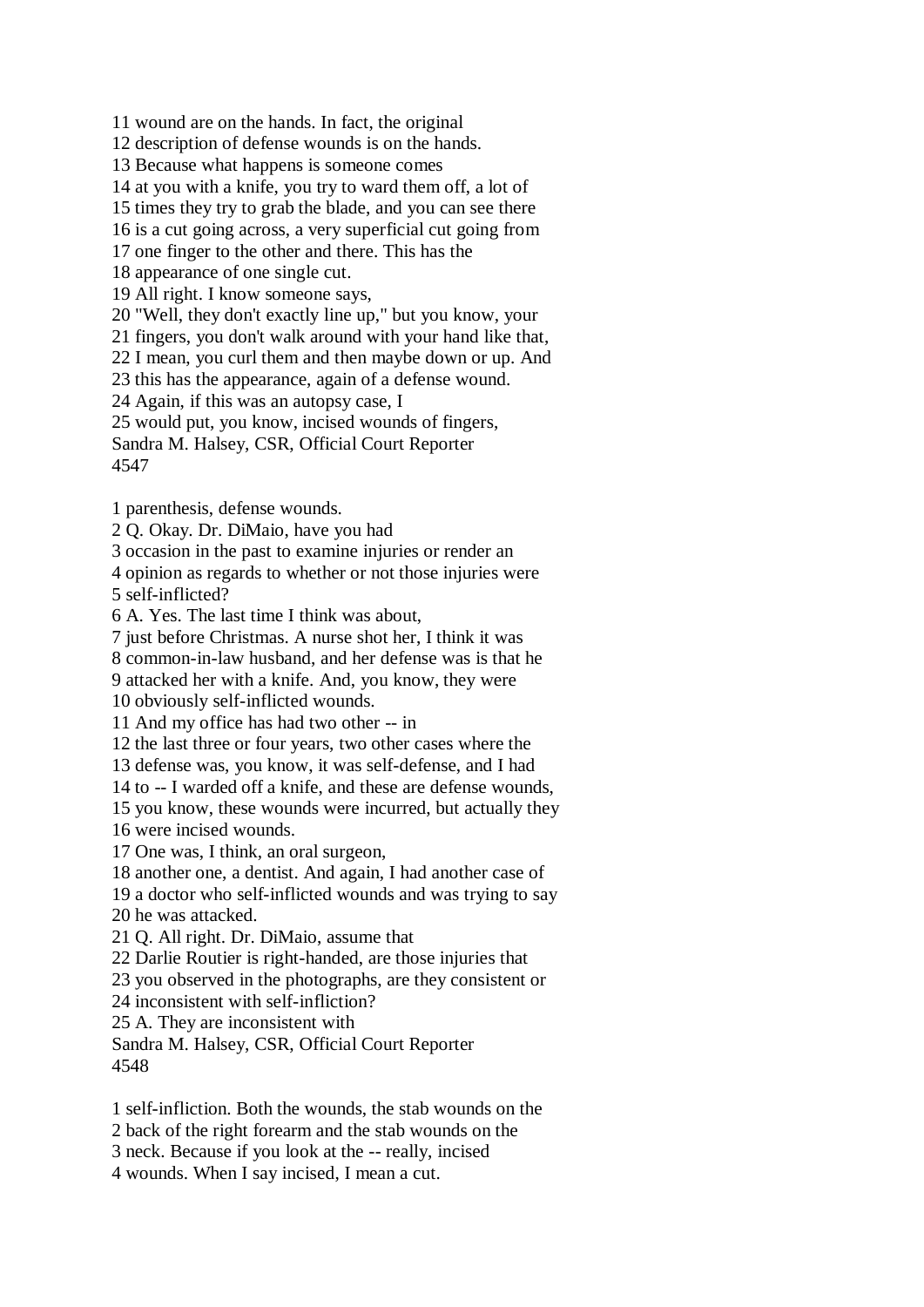5 And, an incised wound is when, you 6 know, the sharp edge of a knife runs across her body, but 7 a stab wound is the tip going into it. And, you can see 8 here and here (demonstrating), then if we go close up, 9 this is a much better close-up. 10 And what this shows, is that this 11 wound has started on the right side of her neck here, 12 across the midline going in a downward path, and then, 13 there is a gap and then there is a second wound. 14 So essentially, if you look at me, 15 there is an incised wound going like this, gap, and then 16 there is another knife wound here. And, you know, if you 17 think -- the ruler -- think about this. 18 If this is a knife and you're 19 right-handed, I mean, you are going to have to be going 20 like this, the edge of the knife, and then skipping a 21 place, like that, then, changing hands and doing two stab 22 wounds here, this way. 23 And, because, you know, people don't 24 do things the hard way. They do things simple. So, 25 this, you know, try and say, you know, you are going to Sandra M. Halsey, CSR, Official Court Reporter 4549 1 cut like this, and then you have to cut like that, and 2 then stab, doesn't make any sense for self-inflicted 3 wounds, for a right-handed person. 4 And people who are right-handed use 5 their right hand for self-infliction of the wounds, 6 because you don't think about it. If I handed any of you 7 this, you would pick it up with your dominant hand. You 8 wouldn't think anything. 9 You wouldn't pick it up with your left 10 hand and manipulate it. It's too difficult. And people 11 don't think about that. They are not going to say, "Oh, 12 I'm going to switch hands." Now, like I said, the people 13 I saw were doctors and nurses and they self-inflicted 14 with the right hand, which was their dominant. 15 The wound on the neck is -- if I may 16 demonstrate on you? 17 Q. Sure. 18 THE WITNESS: May I, your Honor? 19 THE COURT: That is quite all right. 20 MR. DOUGLAS MULDER: That is why I got 21 the ruler. 22 23 (Whereupon, the witness 24 Stepped down from the

25 Witness stand, and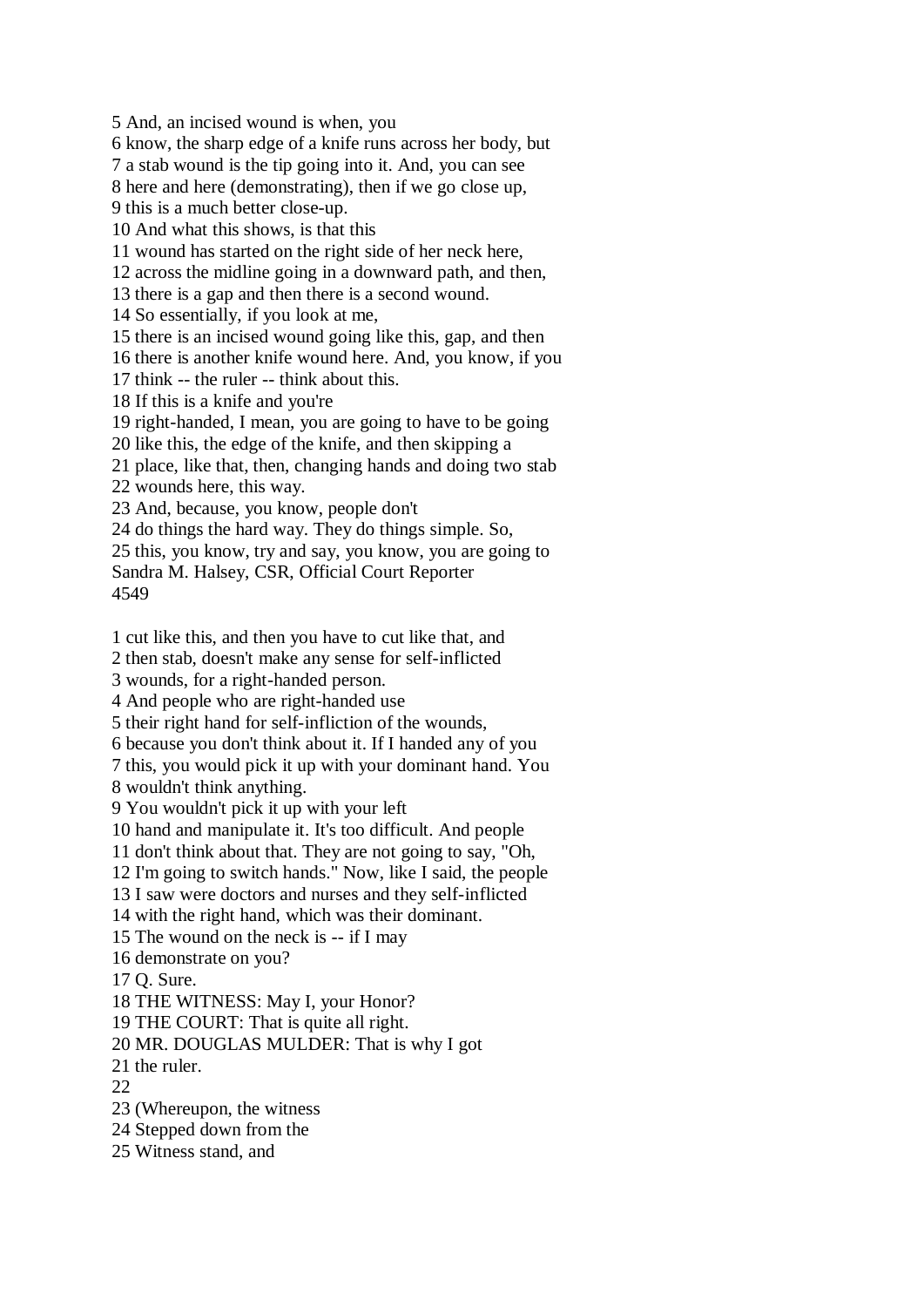4550 1 Approached the jury rail 2 And the proceedings were 3 Resumed as follows:)  $\Lambda$ 5 THE WITNESS: As I said, this, and 6 then you have to turn it like this, doesn't make any 7 sense. But that makes sense, or, that make sense. Okay? 8 And, what happens, you notice how he 9 cringed? Well, let's go in slow motion. The knife comes 10 here, and starts to cut, and what will you do, you'll 11 lean back. 12 And of course, when you lean back, 13 there's a gap, but you stick your chest out and you get 14 here. So it's like this, now lean back and so there is a 15 gap. Stand straight. 16 MR. DOUGLAS MULDER: Okay. 17 THE WITNESS: The cut comes down like 18 that, and now you start to go back. And notice how you 19 get a skip, and if you look at these wounds, they line 20 up. 21 22 BY MR. DOUGLAS MULDER: 23 Q. Would that be the same if I were -- 24 could you demonstrate that same thing if I were lying on 25 a sofa? Sandra M. Halsey, CSR, Official Court Reporter 4551 1 A. Sure. It's the same thing. Well, it 2 doesn't make everybody horizontal, but it's the same way. 3 If you look at this, this is one wound coming straight 4 down this way. It's coming from here, gap, space. 5 And this is not consistent with 6 someone self-inflicting it with the right hand. I mean, 7 obviously, you can't stab yourself in the back. And 8 people who do self-inflict wounds, will always use their 9 dominant hand, because that is how you are taught to use 10 knives and things. 11 12 THE COURT: Thank you, Doctor. All 13 right. We will recess for lunch now. Until 10 minutes 14 after 1:00 o'clock. 15 All right. Same instructions to the 16 jury as always: Don't discuss the case among yourselves, 17 or with anyone. Do no investigation on your own. If you 18 see any publicity about the case either on radio or T.V., 19 newspapers, please ignore it. Thank you.

Sandra M. Halsey, CSR, Official Court Reporter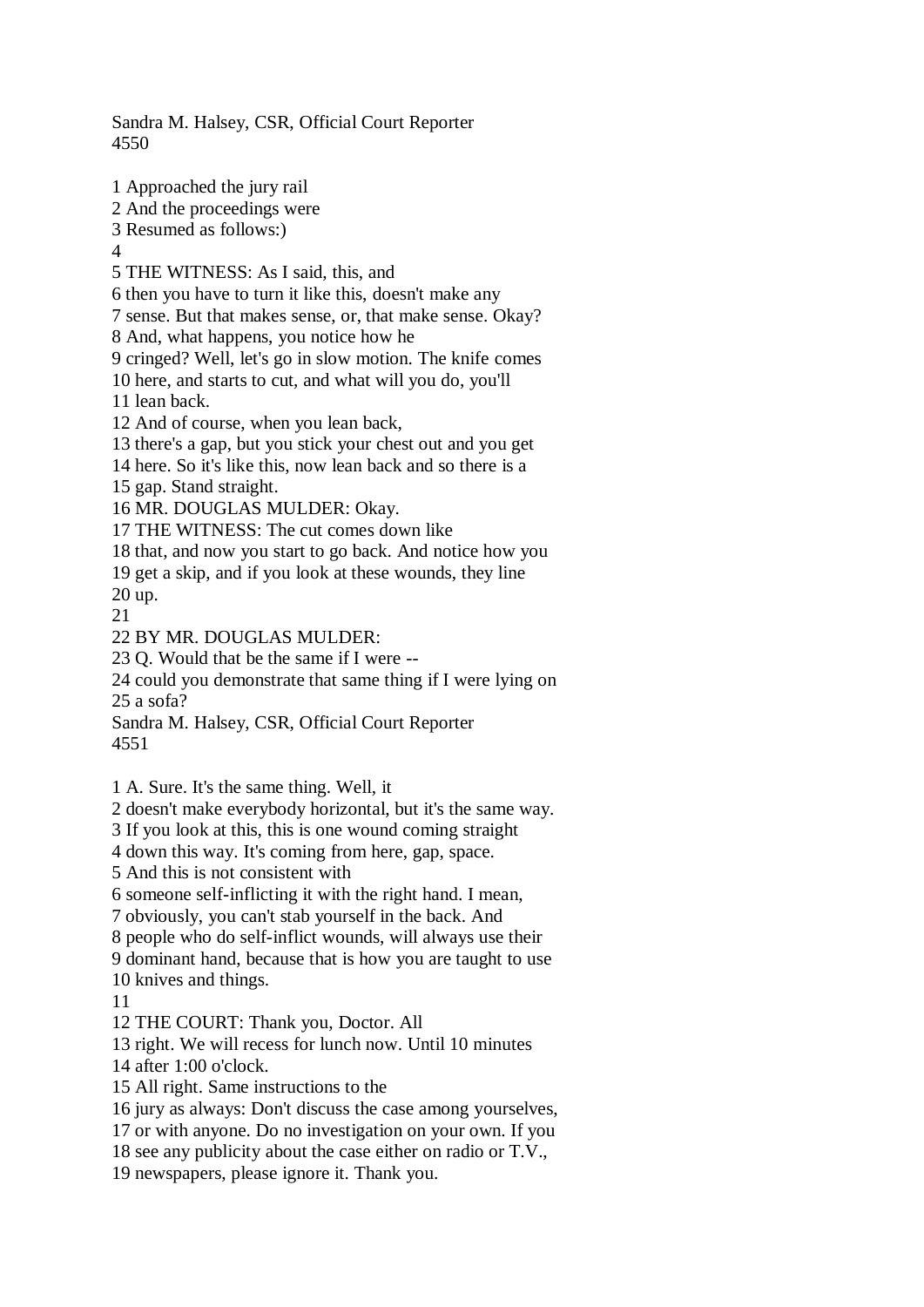20 21 (Whereupon, a short 22 recess was taken, after 23 which time, the 24 proceedings were 25 resumed in open court, Sandra M. Halsey, CSR, Official Court Reporter 4552 1 in the presence and 2 hearing of the 3 Defendant, being 4 represented by his 5 Attorney, but outside of 6 the presence of the jury 7 as follows:) 8 9 THE COURT: Are both sides ready to 10 bring the jury back in and resume the trial? 11 MR. DOUGLAS D. MULDER: Yes, sir. 12 MR. GREG DAVIS: Yes, sir, the State 13 is ready. 14 THE COURT: All right. Bring the jury 15 in, please. 16 Will the Court come to order, please. 17 THE BAILIFF: Please have a seat. 18 19 (Whereupon, the jury 20 was returned to the 21 courtroom, and the 22 proceedings were 23 resumed on the record, 24 in open court, in the 25 presence and hearing Sandra M. Halsey, CSR, Official Court Reporter 4553 1 of the defendant, 2 as follows:) 3 4 THE COURT: All right. Let the record 5 reflect that all parties in the trial are present and the 6 jury is seated. 7 Mr. Mulder. 8 MR. DOUGLAS MULDER: Yes, sir. 9 10 11 DIRECT EXAMINATION (Resumed) 12 13 BY MR. DOUGLAS MULDER: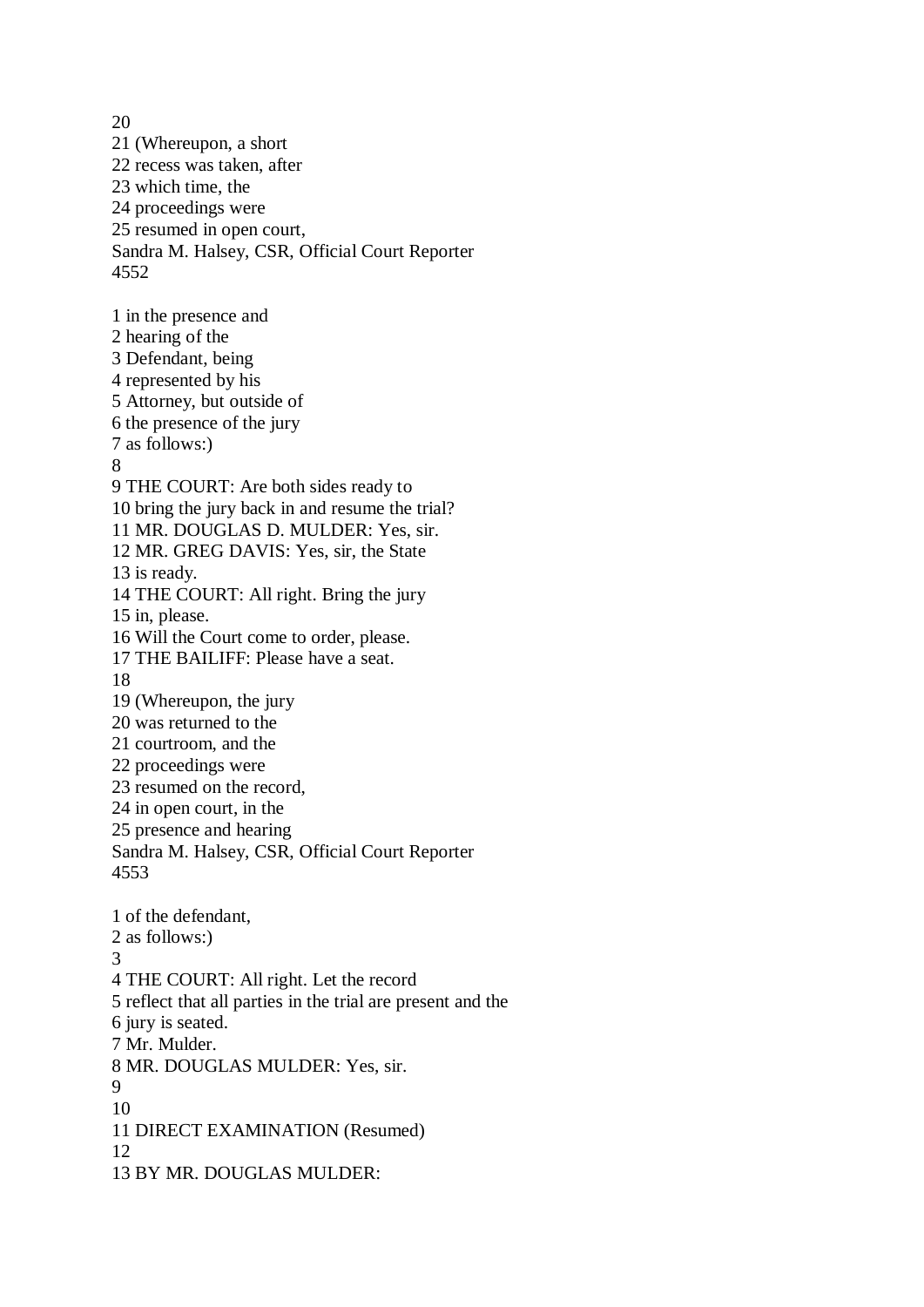14 Q. Dr. DiMaio, are you familiar with 15 blood pattern interpretation? 16 A. To a certain degree, yes, sir. 17 Q. And Dr. DiMaio, as a medical doctor, 18 what aspects and variables from a medical standpoint must 19 be taken into consideration in blood pattern 20 interpretation? 21 22 MR. TOBY L. SHOOK: Judge -- excuse 23 me, Doctor -- could we approach the bench for one moment? 24 THE COURT: You may. 25 Sandra M. Halsey, CSR, Official Court Reporter 4554 1 (Whereupon, a short 2 discussion was held 3 at the side of the 4 bench, between the Court, 5 and the attorneys for 6 both sides in the case, 7 off the record, and outside 8 of the hearing of the 9 Jury, after which time, 10 the proceedings were 11 resumed on the record, 12 in the presence of 13 the jury as follows:) 14 15 THE COURT: Okay. Thank you. Go 16 ahead. 17 18 BY MR. DOUGLAS MULDER: 19 Q. Dr. DiMaio, what are the variables 20 that have to be taken into consideration from a medical 21 doctor's standpoint in blood pattern interpretation? 22 A. Okay. Essentially, bleeding is not a 23 simplistic thing. So, if you have -- some people think, 24 you know, if you cut yourself or you have a wound, 25 everybody bleeds the same. But there are a lot of things Sandra M. Halsey, CSR, Official Court Reporter 4555 1 that go into how you bleed. 2 One of the simplest is, it has to do 3 with what is called, the Langer's lines, the elastic 4 fibers in your skin.

5 We all know as we get older, our skin

6 sags. And what happens is is that in the skin, beneath

7 the skin, there are elastic fibers and they make the skin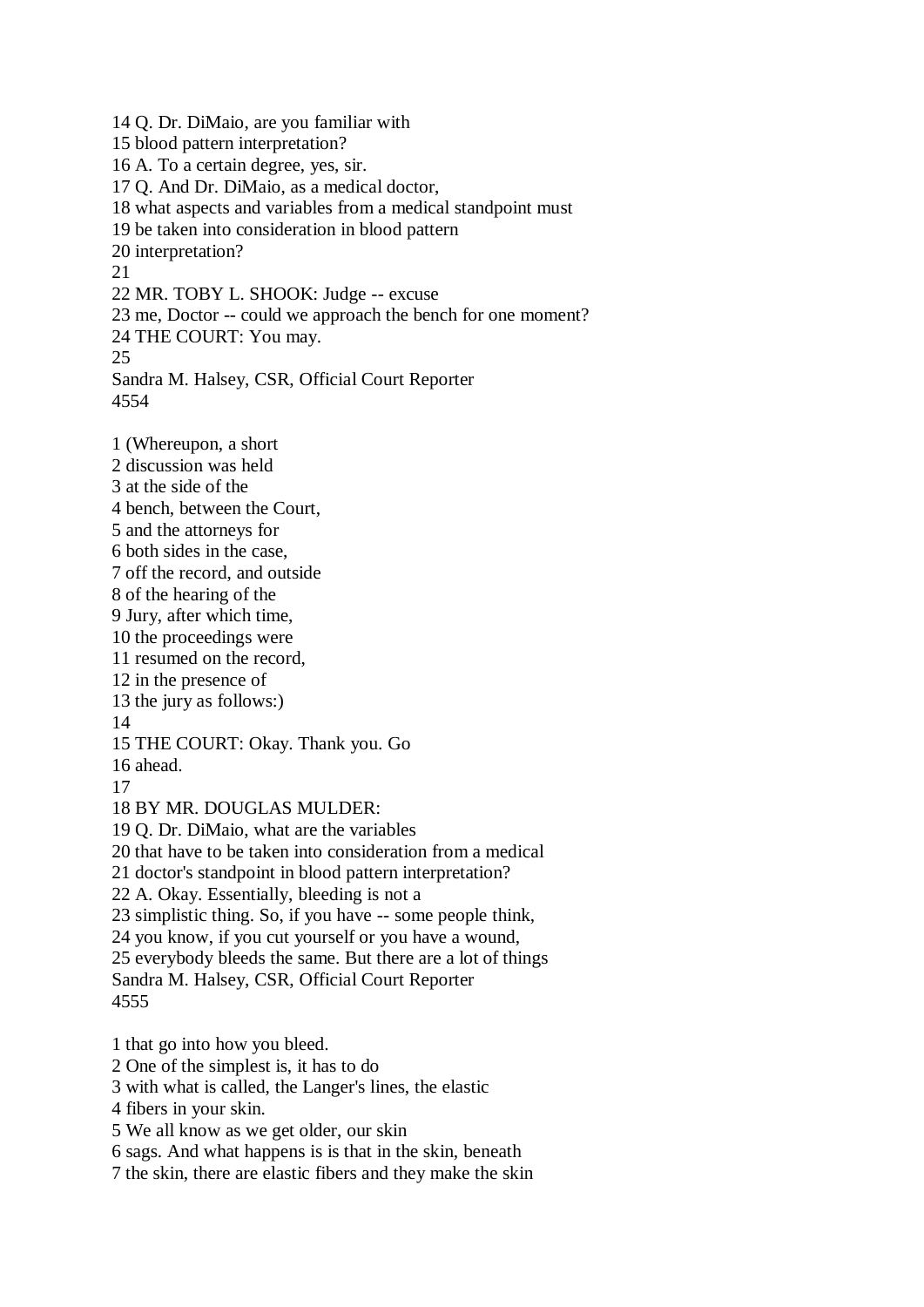8 very contract, you know, contractile. 9 And, they run certain ways through the 10 body. And, have you ever seen anyone with a vertical 11 scar on their forehead, you notice how it stands out, but 12 then you see people who have horizontal scars and it gets 13 lost in the normal folds. 14 And plastic surgeons take advantage of 15 these elastic fibers to hide their scars. And so, if 16 you -- let's say you have been stabbed. Suppose you get 17 stabbed, if you get stabbed perpendicular to Langer's 18 lines, the elastic fibers pull open the wound and you get 19 a lot of blood coming out, if there is a vessel 20 underneath that is spurting, it will spurt out. 21 If you cut along the fibers, the wound 22 tends to be slit-like and it may not begin bleeding 23 immediately, or if it does bleed, it will not bleed as 24 much as the vertical one. 25 Then you have to take other factors. Sandra M. Halsey, CSR, Official Court Reporter 4556 1 Right beneath the skin in most parts of the body, you 2 have muscle. And everybody has had a muscle cramp, you 3 know, when the muscle contracts down. 4 Suppose you get a stab wound in the 5 chest here, through the muscle. Is the stab wound 6 parallel or perpendicular to Langer's lines? Then when 7 it goes in, is it running with the muscle or against it?

8 If it's running against the muscle, the wound will gape 9 open.

10 If it's running with the muscle, it

11 will be slit-like. And then you are irritating the

12 muscle, will it go into a cramp and shut down and reduce

13 the amount of bleeding?

14 Then, suppose you do have a stab wound

15 going through here. And then suppose you move your arm

16 or maybe your arm had already been moved in an unusual

17 position when you had the wound, and now you moved it

18 back, the muscle can slide over, and there could be

19 contraction.

20 So, a simple stab wound may not be

21 simple. The amount of bleeding may be determined by

22 Langer's lines, the elasticity of the skin, whether you

23 are cutting against the muscle or with the muscle,

24 whether the muscle contracts down.

25 And then, when you get into a body

Sandra M. Halsey, CSR, Official Court Reporter

4557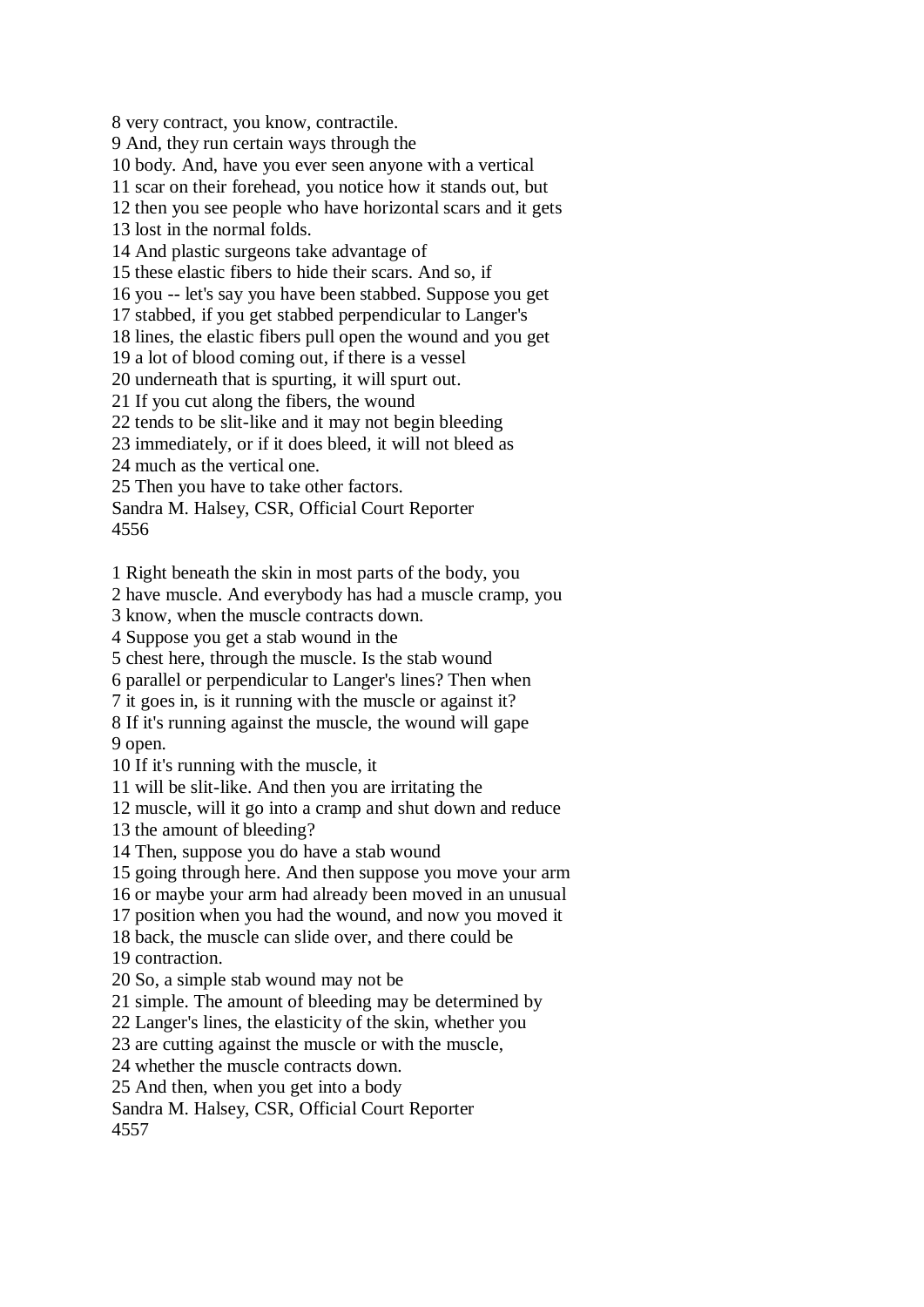1 cavity, do you hit a large vessel? Does the bleeding 2 from the large vessel go into the cavity first, and then 3 leak out? Or does it -- is the vessel so close to the 4 surface that it pulsates out? 5 Then, of course, you have clothing. 6 You have, say, a shirt like that. You get a stab wound 7 here and then the clothing shifts, or maybe the clothing 8 had been pulled over when you got the stab wound. 9 Now the clothing shifts over it. And 10 so that affects the way you're bleeding. So the concept 11 people have is you get a wound and the blood comes out in 12 a simple pattern. It is not that simple. 13 There are a number of factors that can 14 determine how much blood comes out, how fast, and whether 15 it comes out in spurts or kind of dribbles out, and 16 unfortunately, some people don't take that into account 17 in bloodstain interpretation and that is the Achilles 18 heel of bloodstain interpretation. 19 It makes an assumption that is not 20 true. That all wounds are equal, all wounds bleed the 21 same, and that you can -- you have -- you are starting 22 out with a fixed concept, or fixed concept and then you 23 can interpret, and it doesn't always happen that way. 24 On top of that, you will actually get 25 certain areas of the body where you will get a wound, you Sandra M. Halsey, CSR, Official Court Reporter 4558

1 may not get any bleeding because the initial response to 2 the shock is contraction down of the blood vessels. Even 3 if you have like a major artery, like the carotid artery. 4 If you cut it, suppose you don't cut it all the way, you 5 only cut it part of the way, and then someone else gets 6 it cut all the way. Which wound is worse? 7 Actually, it's the wound where you 8 only cut part of the way, because if you cut it 9 completely through, an artery, which is elastic like 10 that, may go into contraction and may actually shut off 11 both ends for a short time before it pulsates. 12 But if you cut it open, you maintain 13 the open lumen of the vessel and the blood keeps pumping 14 out. So the thing is bleeding and wounds and how the 15 blood comes out is complex and it's not simple, and to 16 try to assume everybody and every wound will bleed the 17 same, doesn't work out. And again, that is the Achilles 18 heel. 19 Q. So, I guess what you are saying is 20 that, when somebody gets a stab wound or a puncture 21 wound, the body doesn't always bleed like water runs out

22 of faucet, when you turn the faucet on.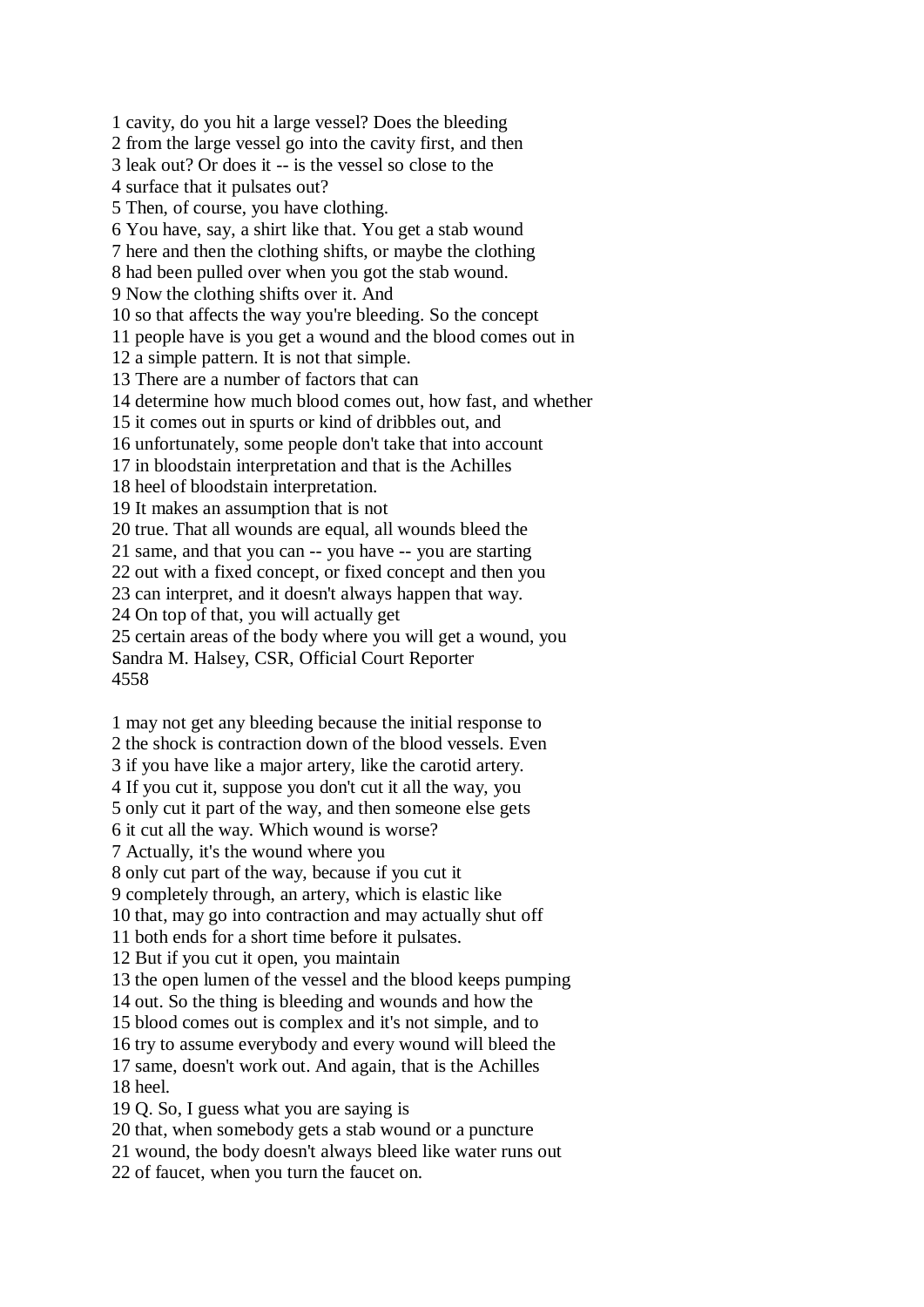23 A. Right. It depends on, again, all of

24 these factors, including clothing, whether it's with the 25 grain, against the grain, whether it's muscle, whether Sandra M. Halsey, CSR, Official Court Reporter 4559

1 you hit a vessel, there's a whole bunch of things. And

- 2 you can only generalize, but it may not actually, what
- 3 you may say, may not apply in this case. But you can
- 4 just get a general feel.
- 5 Q. Dr. DiMaio, have you seen many victims
- 6 of stab wounds?
- 7 A. Yes. I would say a couple hundred in
- 8 the last few years.
- 9 Q. Let me show you what's been marked for
- 10 identification and record purposes as State's Exhibit No.
- 11 25.
- 12 A. Yes, sir.
- 13 Q. And it has quite a number of holes
- 14 that are taken for evidence purposes. But it also has a
- 15 hole here, a defect here, and it has a defect here, and
- 16 it has a defect here.
- 17 I was thinking there were four of
- 18 those defects, but at any rate, here, here and here. Do
- 19 you routinely find defects in clothing worn by a victim
- 20 where there is no corresponding stab wound or cut on the
- 21 body itself?
- 22 A. All the time.
- 23 Q. How is that?
- 24 A. Because essentially, what you are
- 25 talking in most cases, it's not just somebody sticking a

Sandra M. Halsey, CSR, Official Court Reporter 4560

- 1 knife in. There is a struggle. And you try to grab
- 2 people, and most stabbings are close combat.
- 3 Suppose you grab a shirt like this,
- 4 and you pull it, and then a knife blade comes toward you,
- 5 and you pull back, so it cuts the material.
- 6 But, let's put it this way: I would
- 7 say that maybe a quarter of all cases, you will find a
- 8 little tear, you know, of multiple stab wound cases, a
- 9 little tear, a point where the tip of the knife has gone
- 10 through, and even a slash, and on the body it doesn't
- 11 correspond.
- 12 Because what's happened is, during the
- 13 struggle the clothing has been pulled away, or it --
- 14 maybe just hangs down, and so, when someone slashes the
- 15 knife, it catches the material, but it doesn't go in deep
- 16 enough to cut the body.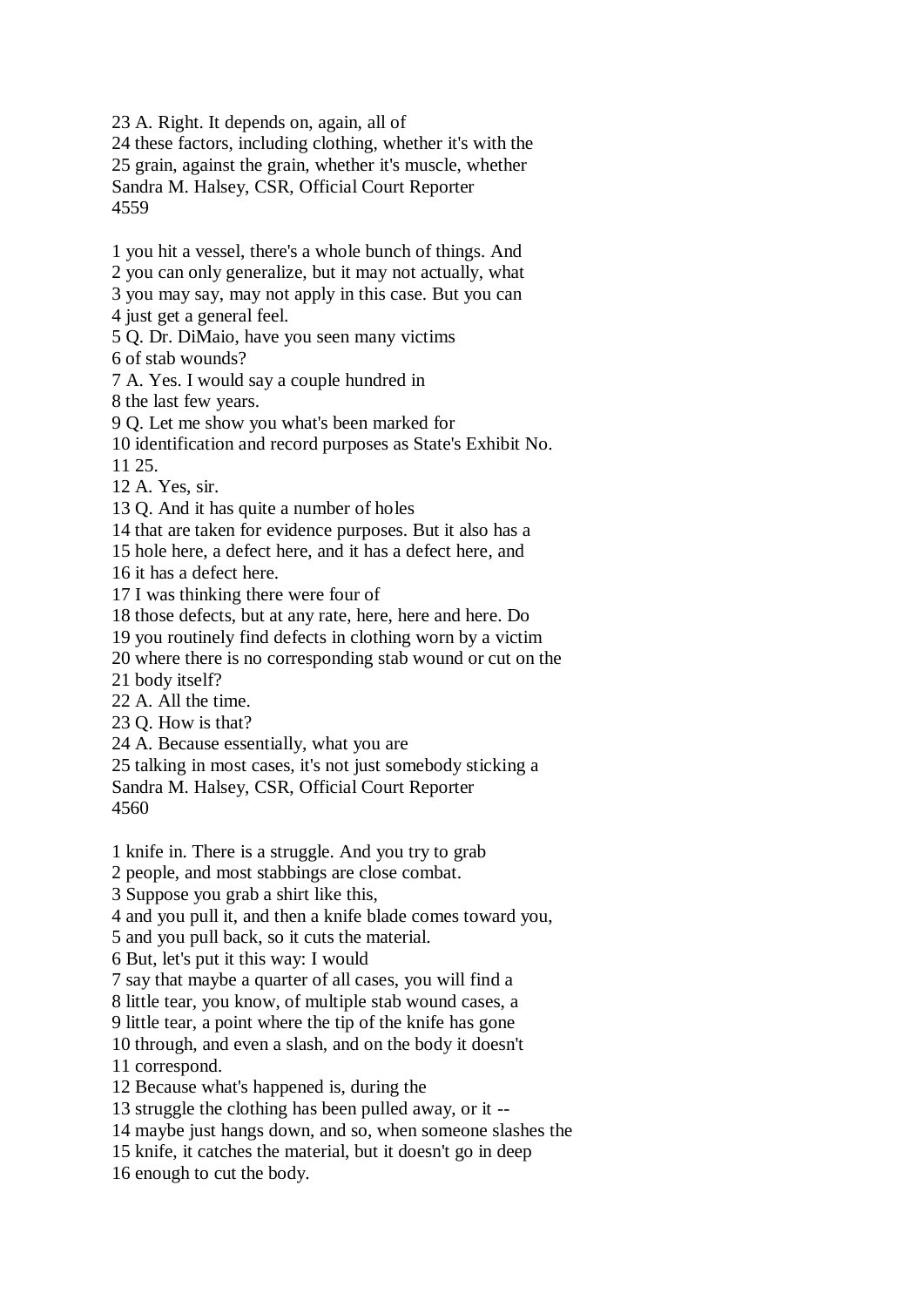17 So that's just common, all the time 18 you will find defects in the clothing, and no injury to 19 the underlying body. An examination of the clothing at 20 the time of the autopsy is part of the autopsy. 21 In my autopsy reports, and every one 22 that comes out of my office, if the person is wearing 23 clothing and we have the clothing, in the autopsy report 24 will not only be a description of the body, but will be a 25 description of the clothing, and whether there are Sandra M. Halsey, CSR, Official Court Reporter 4561 1 corresponding defects or noncorresponding defects in that 2 clothing. 3 MR. DOUGLAS MULDER: Thank you, 4 Doctor. 5 Mr. Shook will have some questions for 6 you. 7 8 9 CROSS EXAMINATION 10 11 BY MR. TOBY SHOOK: 12 Q. Dr. DiMaio, it's my understanding you 13 are the chief medical examiner of San Antonio? 14 A. Yes, sir. 15 Q. Okay. And additionally, you make 16 extra money coming in and testifying at -- out of other 17 jurisdictions? 18 A. Right. I am not here as -- in my 19 official capacity as chief medical examiner. I am here 20 on my own time, compensatory time, and this is what I do, 21 you know, it's work on the side. 22 Q. And when you are testifying as an 23 expert, for instance, today, how much -- what is your fee 24 that you charge for that? 25 A. It depends on how far I have to go and Sandra M. Halsey, CSR, Official Court Reporter 4562 1 it depends on how long, it depends on how much time. 2 Q. In this particular case? 3 A. I think my total bill, when I submit 4 it, is going to be about fifteen hundred dollars. 5 Q. Okay. And, you, in recent years 6 testified for, as I said, the defense in cases such as 7 this, haven't you? 8 A. Yes, most of my testimony is for the 9 prosecution in Bexar County, obviously, because that is

10 where my job is. And then I -- on private, I do about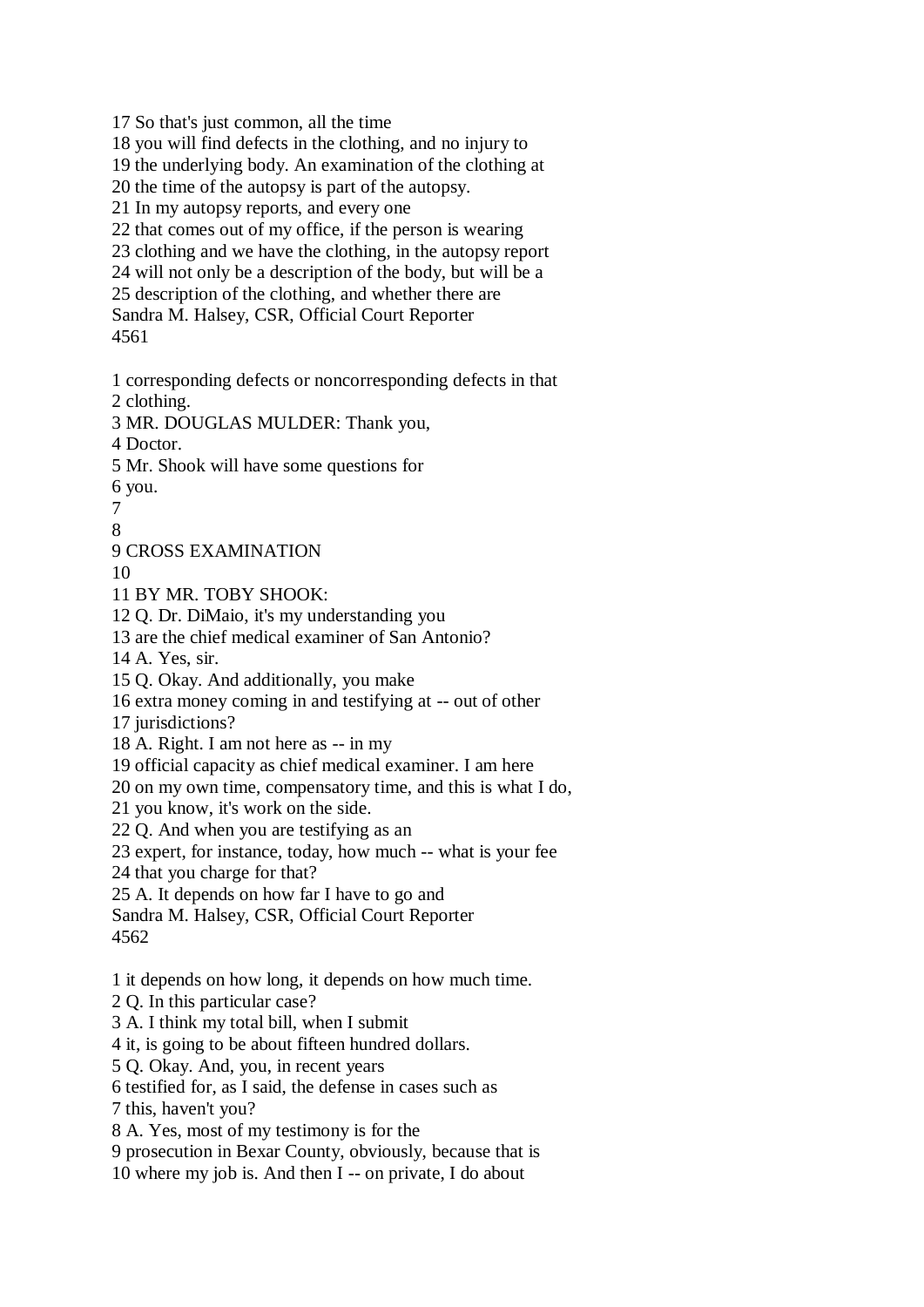11 half the time for the prosecution and half the time for

12 defense. This Friday I was testifying for the

13 prosecution in Florida, and Tuesday I am testifying for

14 the defense.

15 Q. A medical examiner is not supposed to

16 be biased one way or the other; is that right, Dr.

17 DiMaio?

18 A. That's correct.

19 Q. You just, you get the body in and you

20 do the autopsy, and you testify to questions asked about

21 what you found; is that right?

22 A. Right. And that is what I'm doing

23 here. I am just testifying to my scientific observations

24 of the wounds in this case.

25 Q. And, you have testified for Mr. Mulder

Sandra M. Halsey, CSR, Official Court Reporter 4563

1 before, haven't you?

2 A. When he was a district attorney, yes,

3 and also when he was in private practice.

4 Q. How many times have you testified for

5 him since he has been in private practice, would you say?

6 A. Maybe four or five times.

7 Q. Okay. And have you consulted with him

8 on other cases?

9 A. Well, he's shown me occasionally a

10 case or two, and I have told him things.

11 Q. Did you make any report in regards to

12 this case?

- 13 A. No, sir.
- 14 Q. Any notes in regards to this case?

15 A. Just this sheet right here. If you

16 want to take a look at it.

17 Q. And then the -- the only other items

18 you looked at were the photographs?

19 A. And the medical records.

20 Q. And the medical records.

21 A. Yes.

22 Q. Did you look at all of the medical

23 records?

24 A. What? Well, on my testimony. I've

25 also -- I also have here some testimony by Dr.

Sandra M. Halsey, CSR, Official Court Reporter 4564

1 Townsend-Parchman, but I'm not using any of that. Do you

2 want to take a look?

3 Q. Yes. But you had the Baylor medical

4 records to look at; is that right?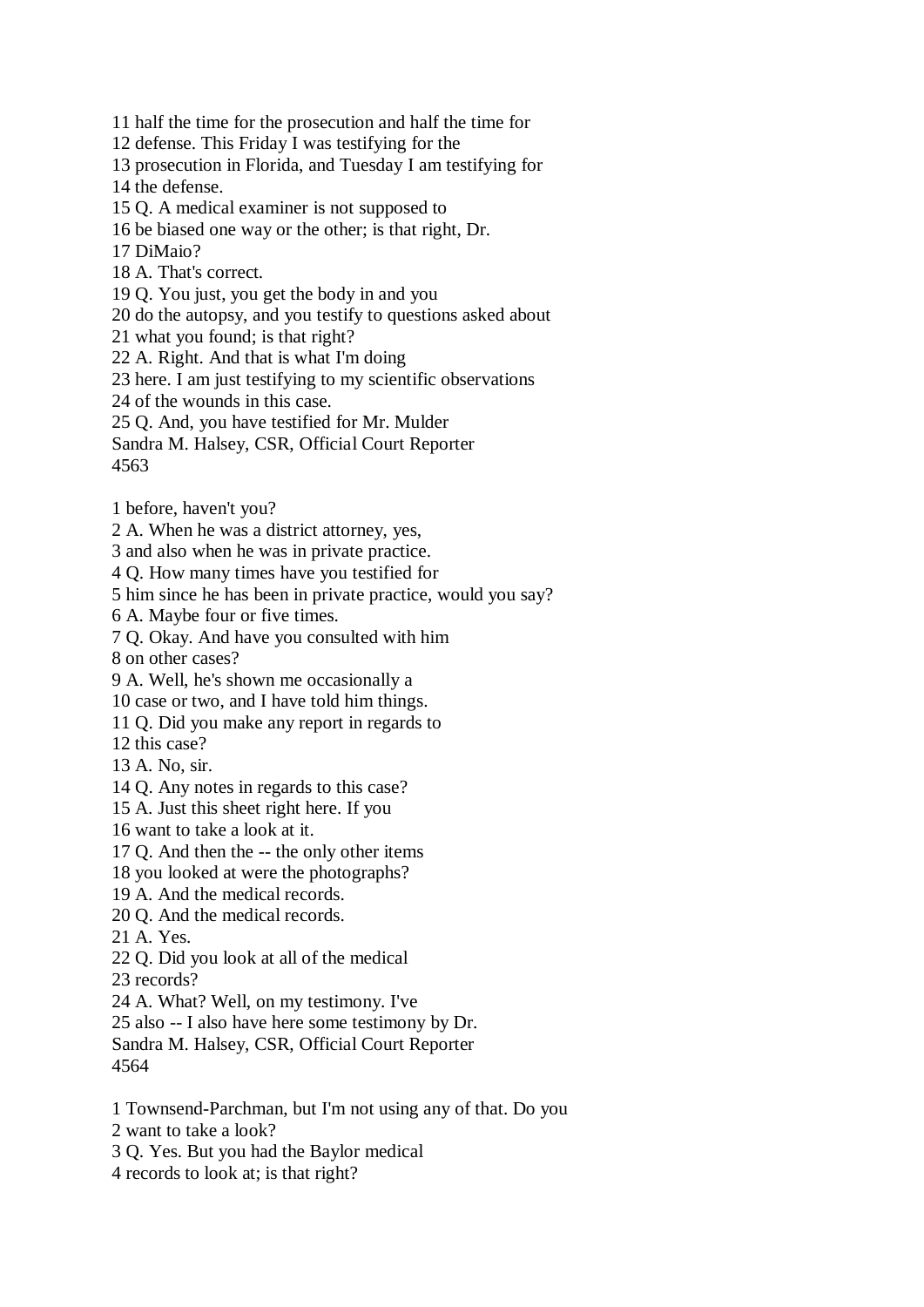5 A. Yes, sir.

6 Q. Okay. And is that -- and then you had

- 7 some photographs. When is the first time you looked at
- 8 these photographs?
- 9 A. When I was originally given them by --
- 10 it was by Mr. Parks.
- 11 Q. Okay. You have not interviewed anyone
- 12 else in regards to your testimony or opinions?
- 13 A. No, sir.
- 14 Q. Have not talked to Dr. Santos or Dr.
- 15 Dillawn or any of the nurses at Baylor, have you?
- 16 A. No, I have just read his medical
- 17 records and such, yes.
- 18 Q. Okay. And you said that you worked on
- 19 several cases where people have committed self-inflicted
- 20 wounds to try to, I guess, what, cover their tracks or
- 21 throw off blame on them?
- 22 A. Yes, sir.
- 23 Q. Situations like that?
- 24 A. Yes, sir.
- 25 Q. So you do see that from time to time,
- Sandra M. Halsey, CSR, Official Court Reporter 4565
- 1 don't you? People will go to the trouble of actually
- 2 having a self-inflicted wound to try to shove blame off
- 3 on them?
- 4 A. Yes, sir.
- 5 Q. Or point it in another direction?
- 6 A. Yes, sir.
- 7 Q. I guess, in your line of work, it
- 8 never ceases to amaze you what people can be capable of?
- 9 A. Yes, sir.
- 10 Q. Okay. Now, you say that -- well, let
- 11 me start this way. You talk about --
- 12 A. Excuse me.
- 13 Q. Yes, sir.
- 14 A. Are you through with my material, or
- 15 do you want to look through it?
- 16 Q. Well, I was going to look at here in a
- 17 second.
- 18 A. Okay. That is fine.
- 19 Q. Would it be better --
- 20 A. No, no, no. Go ahead and look at it.
- 21 Q. I'll leave it with you in case you
- 22 need to refer to it.
- 23 A. Okay. My piece of paper.
- 24
- 25 THE COURT: Can you all hear him okay?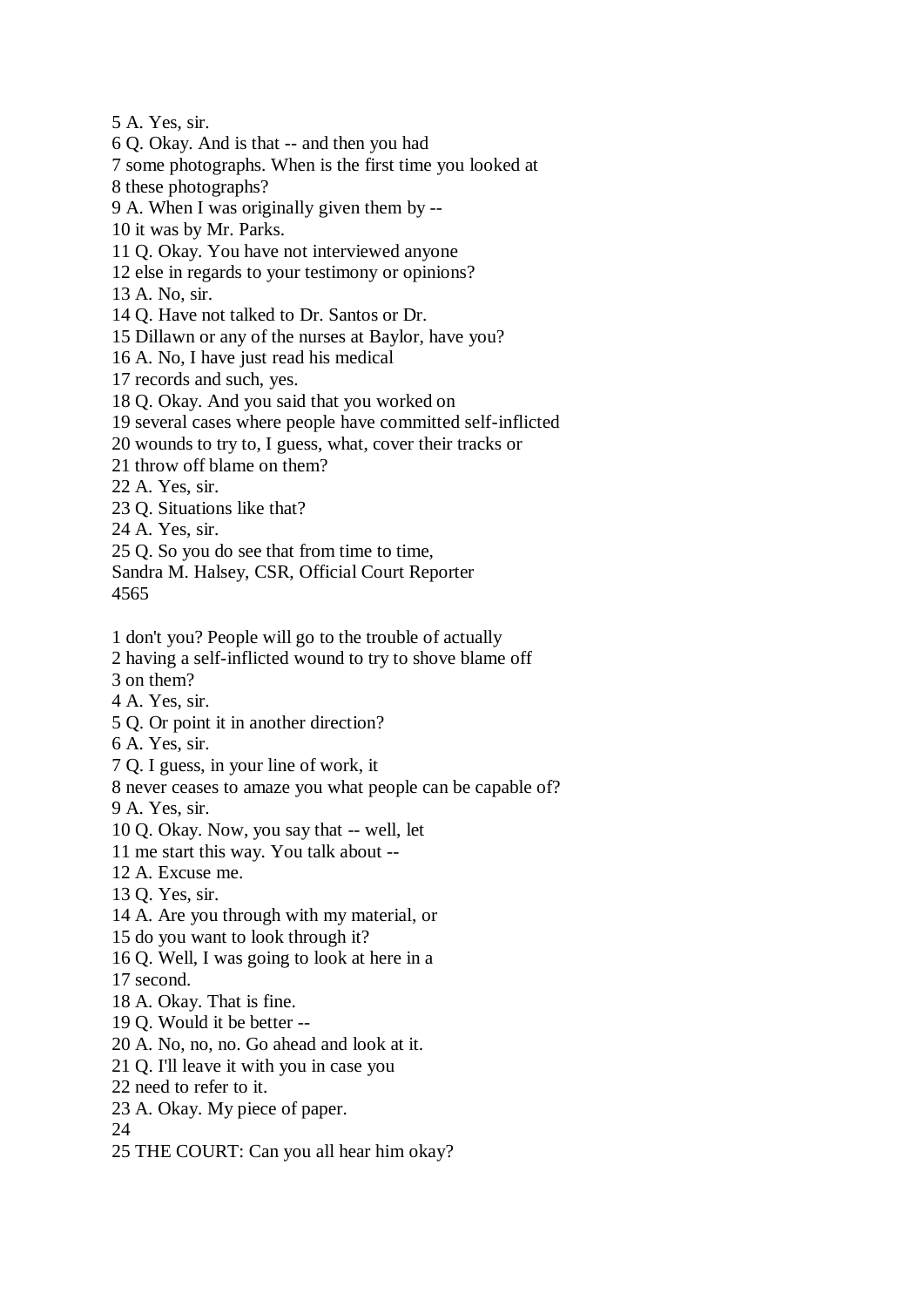Sandra M. Halsey, CSR, Official Court Reporter 4566

1 THE JURORS: Yes. 2 THE COURT: Thank you. All right. 3 4 BY MR. TOBY L. SHOOK: 5 Q. Now, as far as the seriousness of the 6 defendant's wounds, Dr. DiMaio, wouldn't the surgeons who 7 actually performed the surgery on her, be a better judge 8 of how serious those injuries were? 9 A. Well, yes, sir. And that is why I'm 10 using their description that it went down to the carotid 11 sheath. If you are down to the carotid sheath, you are 12 within one or two millimeters of the carotid artery. 13 And then, of course, the medical 14 records, also -- I'm answering you now -- all the medical 15 records also show the hemoglobin has dropped by two 16 milligrams. So -- 17 Q. But would you agree, Doctor, that the 18 surgeons who actually performed the surgery would be a 19 better judge to how serious their injuries -- or her 20 injuries were? 21 A. They might be, yes, sir. 22 Q. Well, they were there, weren't they? 23 A. Yes, sir, but I don't know what -- but 24 I mean, you know, it's like saying, someone shot at me 25 with a .44 magnum and it missed me, so therefore, it Sandra M. Halsey, CSR, Official Court Reporter 4567 1 wasn't very serious. 2 Q. Doctor, that is not the question I 3 asked you. They were there, weren't they? 4 A. Right, yes, sir, they were. 5 Q. Okay. They performed the surgery on 6 her neck, didn't they, Dr. DiMaio? 7 A. Yes, sir. And I'm basing my opinion 8 on their description of it. 9 Q. They saw the wound opened and operated

 $10$  on it?

11 A. Yes, sir.

12 Q. So wouldn't they be the better judge

13 of just how serious that injury was?

14 A. Yes, sir.

15 Q. Okay. Now, as far as your opinion

16 about the defendant self-inflicting these wounds, are you

17 saying that it is impossible, that it couldn't have

18 happened?

19 A. No. What I'm saying is, that based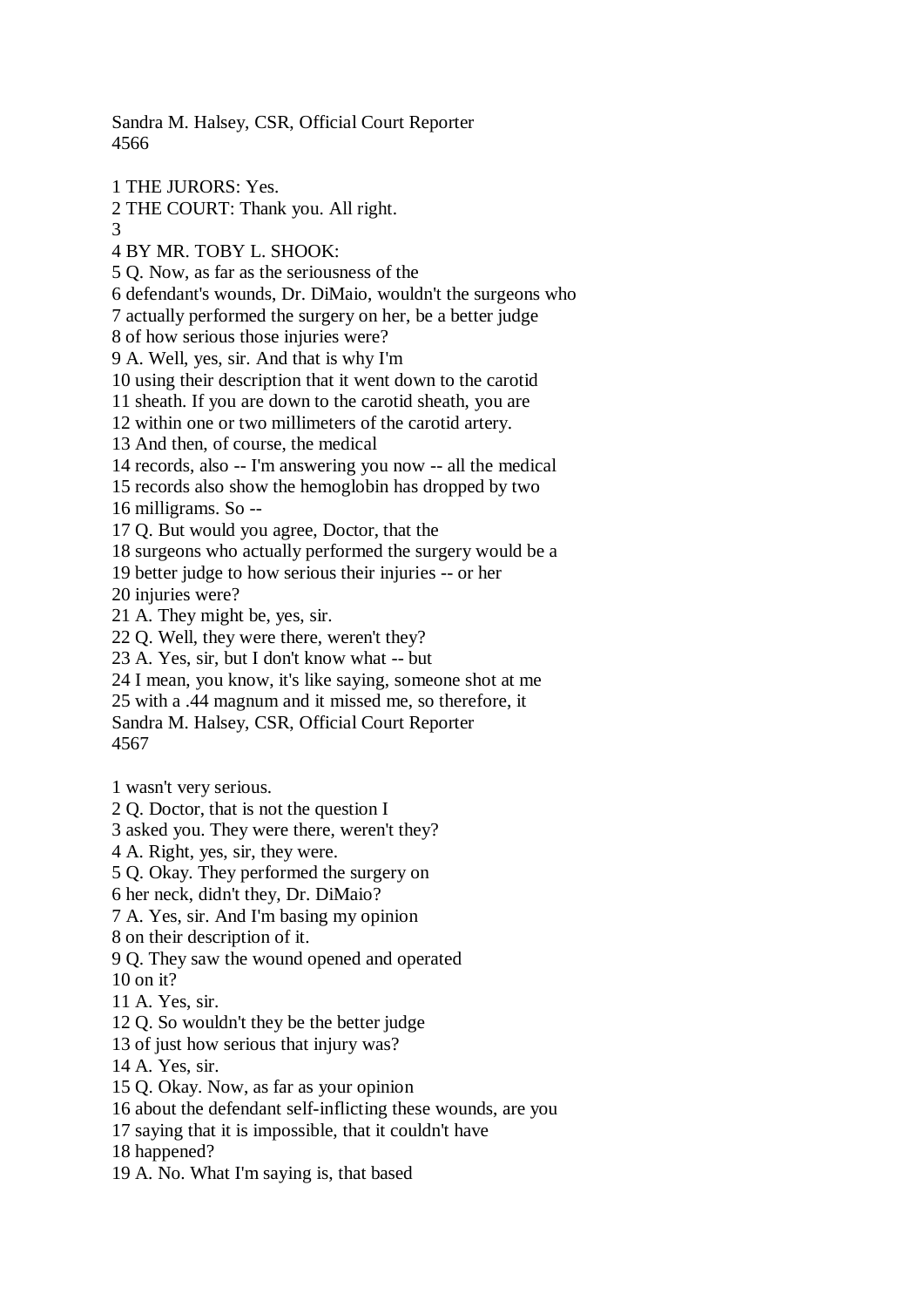20 upon their location and their path, and the nature of the 21 wounds, it is more probable, the term I used, that it's 22 inflicted by someone else. Anything is possible, but I 23 am saying in this case, it's not probable. 24 Q. Okay. And as far as the neck wound, 25 you were talking about -- well, how would you describe Sandra M. Halsey, CSR, Official Court Reporter 4568 1 the neck wound? Is it -- it's a pretty long wound, I

2 guess, wouldn't you say?

3 A. It looks to be about three inches or

4 so, the primary wound.

5 Q. Okay. Have you actually gotten to

6 examine her scar?

7 A. No.

8 Q. Okay. Would that help you in some of

9 your opinions, if you got to look close at the scar?

10 A. It doesn't make any difference because

11 it is pictured in the photographs.

12 Q. Okay. So those would be fine for you?

13 A. Yes, sir.

14 Q. Okay. You said -- do you have any

15 opinion as to how fast that wound would bleed out? You

16 were talking about when Mr. Mulder was finishing these --

17 what did you call them? Langer's lines?

18 A. The Langer's lines, yes, sir.

19 Q. Did that make a difference in this

20 case, or do you have an opinion as to how fast the neck

21 wound might bleed?

22 A. No, sir. All I know is that, you

23 know, she lost two milligrams -- two grams of hemoglobin.

24 Q. If that neck was cut, or when it was

25 cut, would you expect it to bleed pretty quickly?

Sandra M. Halsey, CSR, Official Court Reporter

4569

1 A. It would begin bleeding fairly

2 quickly, within 30 seconds to a minute, yes, sir.

3 Q. Would a neck wound like that bleed a

4 lot, have a lot of blood coming out of it?

5 A. Under most conditions, it would bleed

6 a lot, yes, sir.

7 Q. Okay. And, how would you describe the

8 position of this wound on the neck. Is it -- I mean,

9 let's say, she didn't survive, she had died. How would

10 you describe it in an autopsy?

11 A. An incised wound.

12 Q. Okay. And what position would you say

13 it was on the neck?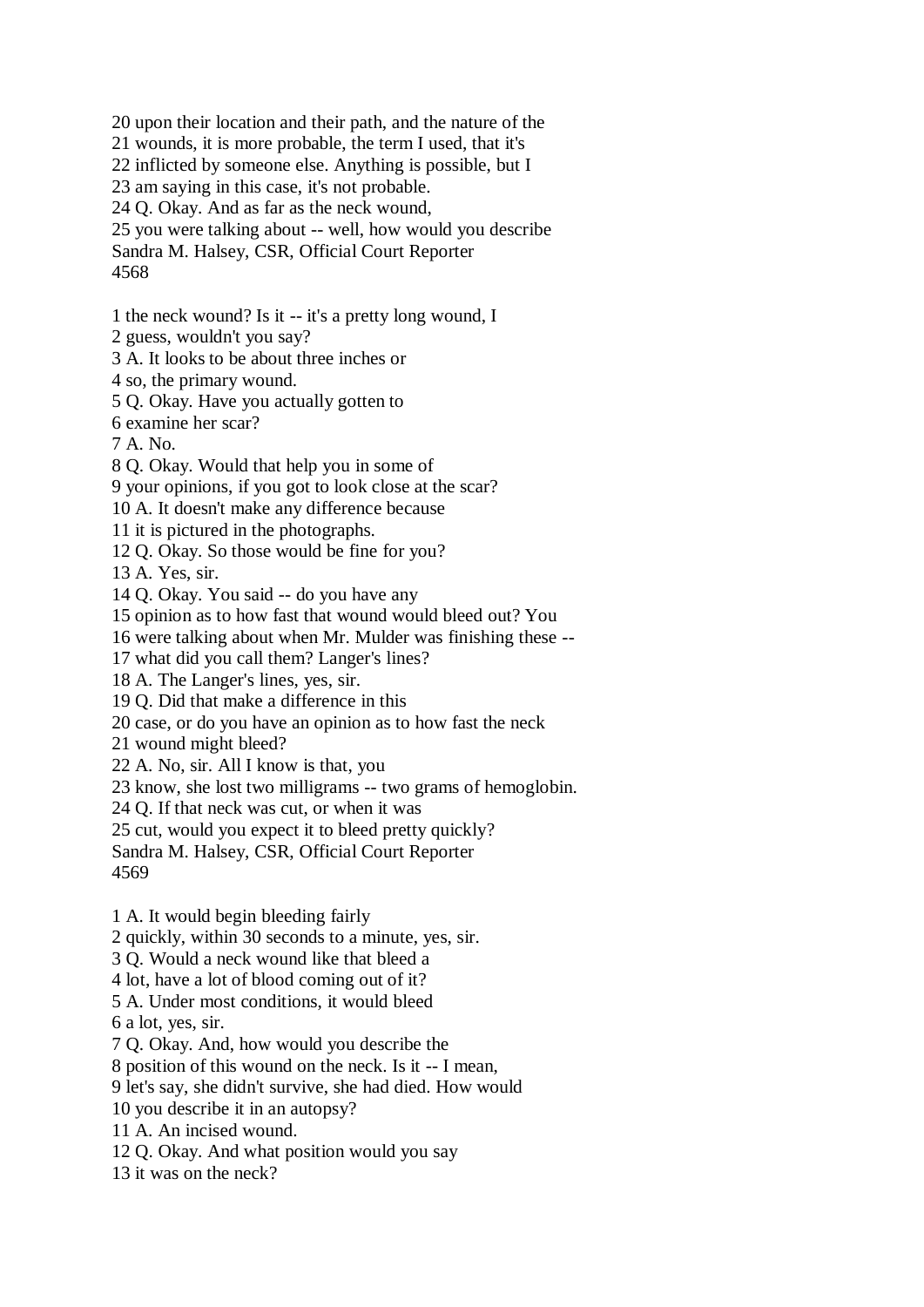14 A. Okay. It's on the -- okay, it would 15 be an incised wound of the anterior aspect of the neck, 16 beginning, say, this is -- I'm just throwing numbers out 17 saying -- 18 Q. Sure. 19 A. -- 2 inches to the right of the 20 midline, above -- say an inch or two above the clavicle, 21 the collarbone and running downward and medially, that is 22 towards the center of the body, crossing the midline and 23 extending towards the medial end, that is the inner end 24 of the left collarbone. And the incised wound extends 25 down through the muscle, up to the carotid sheath. Sandra M. Halsey, CSR, Official Court Reporter 4570 1 Q. Okay. How about the angle? How 2 severe an angle is the neck wound? 3 A. What do you mean, how severe an angle? 4 Q. Well, is it, like, vertical, oblique, 5 horizontal?

6 A. It's an oblique. It's running

7 downward from right to left.

8 Q. As far as the neck wound goes, would

9 you say it was a pretty long wound?

10 A. Well --

11 Q. I think it's in the medical --

12 A. It's a couple of inches, right. I

13 think it says 7.5 centimeters or so. Let me see how long

14 is this drawing?

15 Q. I thought I saw nine millimeters.

16 A. Nine centimeters?

17 Q. Or centimeters, I'm not sure.

18 A. Okay. Nine centimeters then would be

19 approximately four and a half inches. No, let me see,

20 no. It's three and a half inches, that is what I said.

21 Okay. It's 2.5 centimeters per inch and 10 centimeters

22 would be four inches.

23 Q. Okay.

24 A. So, it's a little less than four

25 inches.

Sandra M. Halsey, CSR, Official Court Reporter

4571

1 Q. A little less then four inches.

2 A. Yes, sir.

3 Q. And looking at the photograph here in

4 28-B, it covers most of the front of the neck, I guess,

5 wouldn't you say?

6 A. It begins to the right of the midline,

7 runs downward onto the upper chest, right. Yes, sir, so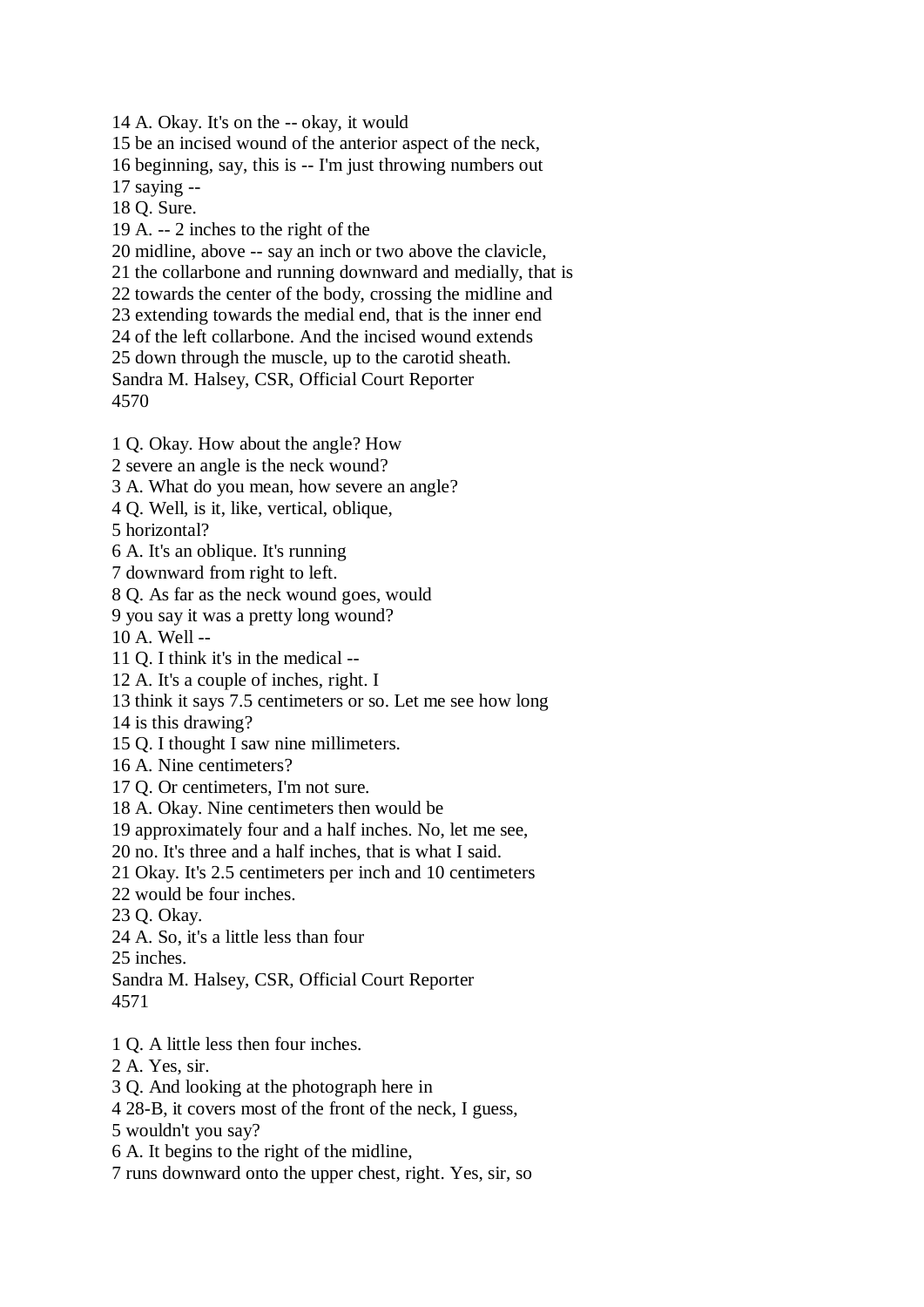8 that is the primary one.

9 Q. So we're talking about all down the

10 front of the neck? Starting at the top right and going

11 down?

12 A. Yes, sir.

13 Q. Now, you can't say, or maybe you can,

14 if it started here or there? I mean, at which end it

15 starts, the cut? Can you tell us which end, just looking

16 at it?

17 A. No.

18 Q. So it could go this way or that way?

19 A. You could in theory say, it went up

20 this way. But of course, the problem there is if you are

21 trying to say it was self-inflicted, it becomes even more

22 difficult.

23 Q. Now Doctor, are you saying that the

24 defendant could not take this knife --- oh, I think we --

25 she could cut her own neck with this knife, couldn't she?

Sandra M. Halsey, CSR, Official Court Reporter

4572

1 A. Well, I said it's possible, but

2 improbable due to the -- if you look at it, see how it

3 comes down and then skips and then down.

4 Q. Well, that is if you take it through

5 that that is one long, continuous cut, right?

6 A. Yes, sir, and it lines up, and it's

7 consistent with it. Down, then you come, as you're

8 coming, then you come back and put your chest out and

9 then it catches it.

10 Q. Well, I don't want to use this knife

11 on myself, obviously. Let's try to measure it up here.

12 But there is nothing --

13 A. It would settle the problem, how fast

14 the bleeding was, you know.

15 Q. Yeah. All right. Well, I don't think

16 I will be demonstrating it. Maybe Mr. Mulder could come

17 up here and do that.

18

19 MR. DOUGLAS MULDER: Hand me the

20 knife, I'll do it.

21

22 BY MR. TOBY L. SHOOK:

23 Q. But there is nothing -- nothing that

24 would prevent her from taking that knife, if she wanted

25 to, and cutting across here?

Sandra M. Halsey, CSR, Official Court Reporter

4573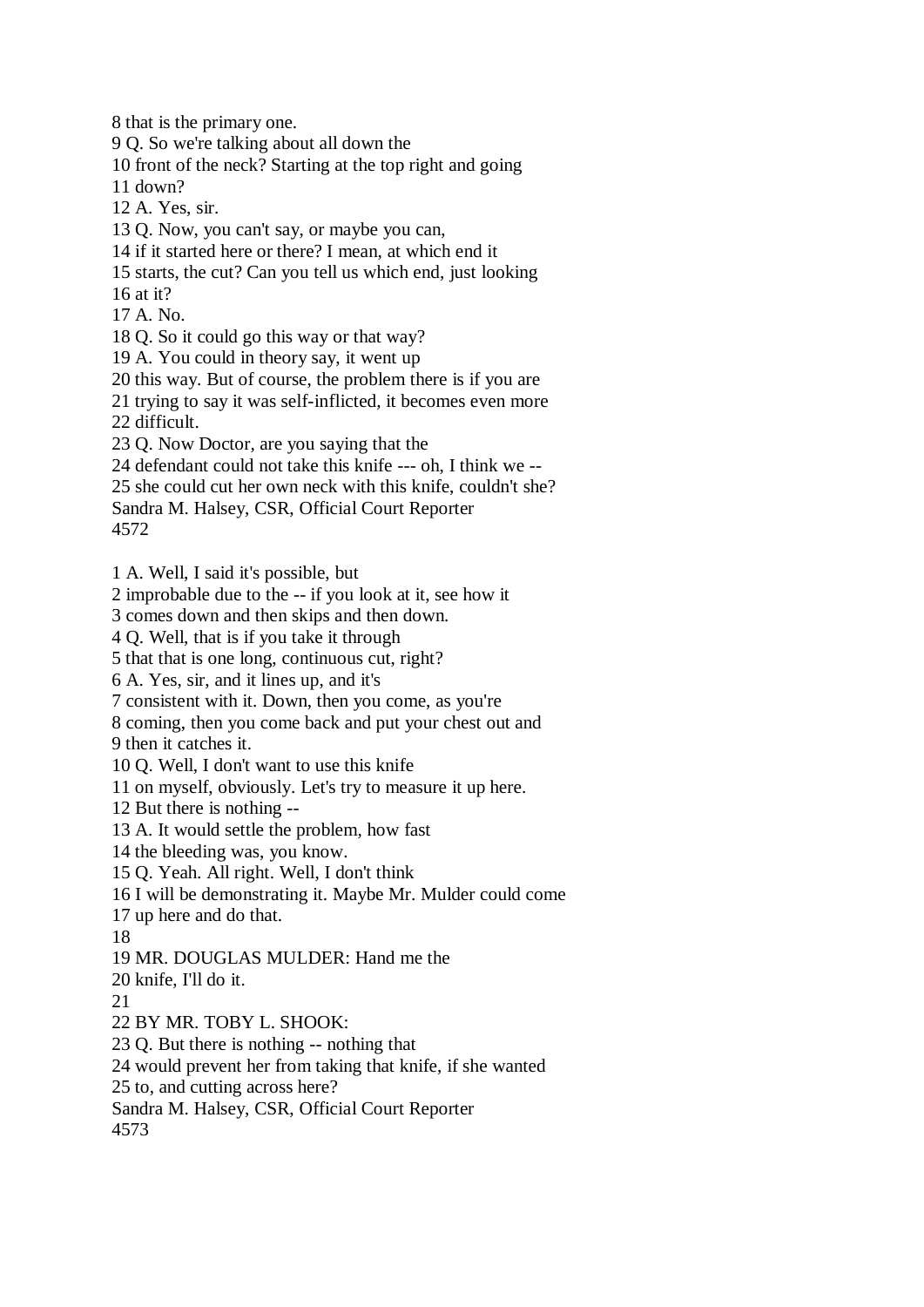1 A. That's correct. Then she would have

2 to cut again, then she would have to change hands.

3 Q. Yes. And then do --

4 A. Turn her arm like that.

5 Q. Yeah.

6 A. But, what I'm saying is, it's

7 improbable.

8 Q. It's improbable?

9 A. Yes, because people who we've seen and

10 who have had incised, who do try to do that, do the same

11 thing, they always use the dominant hand, the right hand.

12 It's so ingrained that you don't even think about it.

13 Q. That is what people usually do?

14 A. Right. These people are, you know --

15 Q. Okay. But there is nothing preventing

16 the --

17

18 MR. DOUGLAS MULDER: Excuse me.

19 Excuse me. If you just will let him answer.

20 THE WITNESS: These people, no insult

21 to the defendant, but they're a little better -- they

22 were better educated than her and they are familiar with

23 medical things and they may even be familiar with

24 forensics, which I seriously doubt that she is.

25

Sandra M. Halsey, CSR, Official Court Reporter 4574

## 1 BY MR. TOBY L. SHOOK:

2 Q. But there would be nothing preventing

3 the defendant from -- take the knife with the left hand,

4 stabbing it right there in the right arm. She could do

5 that, couldn't she?

6 A. That's what I said. I said it's

7 possible, but not probable.

8 Q. Well, in fact, there were two wounds

9 there on the right arm, aren't there?

10 A. Right.

11 Q. One is much smaller?

12 A. Yes.

13 Q. Didn't even require any sutures or

14 anything. This wound we're talking about right here?

15 A. Yes.

16 Q. And, is this wound kind of right here,

17 Doctor, would you say in the middle of the forearm or

18 near the elbow?

19 A. It's on -- it's approaching the side

20 of the arm.

21 Q. Okay. And this other one is right

22 above it?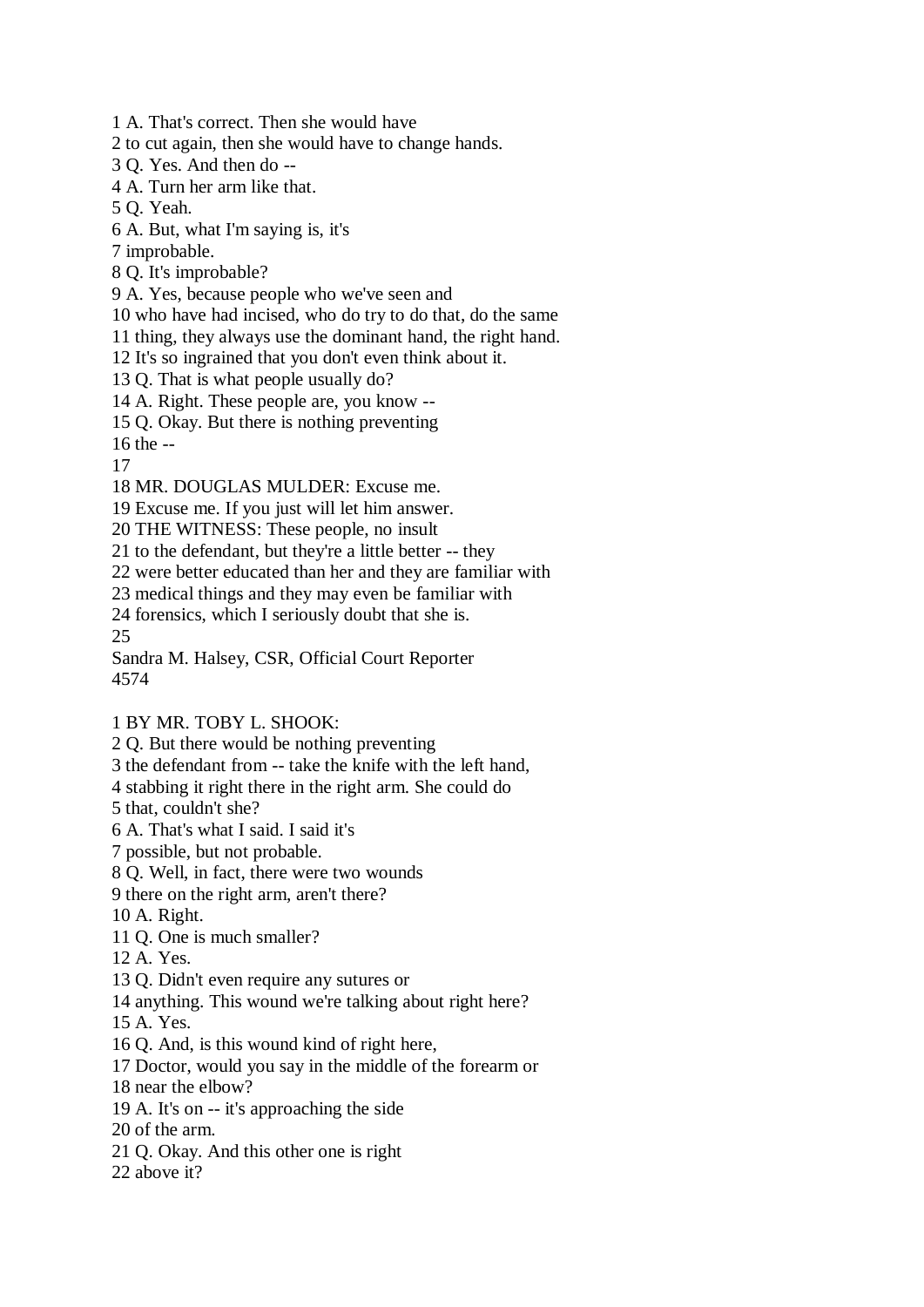23 A. Right. 24 Q. Okay. 25 A. It's actually a little further towards Sandra M. Halsey, CSR, Official Court Reporter 4575

1 the finger.

2 Q. You talk about hesitation wounds, that

3 is when a person might work up enough courage, or testing

4 out, for instance, sometimes you get suicides, they might

5 cut a little bit before they make the big cut. Is that

6 right?

7 A. Hesitation marks are associated with

8 incised wounds, right. Cuts where they start to make a

9 cut and it hurts, and then they start and it hurts, so

10 you will see a number of smaller wounds.

11 Q. This smaller wound we see here could

12 be consistent with sort of a hesitation wound, couldn't 13 it?

14 A. You could say that if you think

15 it's -- if you think they are self-inflicted. Or, if

16 it's not self-inflicted, it's just a small stab wound.

17 Q. Right. It could go either way? But

18 it could be consistent with someone stabbing their arm

19 and then stabbing it with greater force right below it.

20 A. Right. What I am talking about is

21 medical probability. I'm not talking about possibility.

22 Q. And, again, as far as the angle goes,

23 right-handed, I mean, do you think it's real difficult

24 just to do that?

25 A. It actually is.

Sandra M. Halsey, CSR, Official Court Reporter 4576

1 Q. Well, I'm doing it, aren't I?

2 A. Yes, I know.

3 Q. Okay.

4 A. But well, okay. Never mind.

5 Q. Okay.

6 A. It's difficult, but then again, okay,

7 so you do it this way, which is difficult, it's easier

8 just to go this way, and most people would go this way.

9 Why go this way? Why do it difficult?

10 First of all, if you're going to cut

11 yourself and you know it's going to hurt and everything,

12 why do it the hard way? Why not just go that way?

13 You are saying she went that way, then

14 put the knife in her other hand and then stabbed herself.

15 Q. Could do it? Could happen though?

16 A. It could happen, but --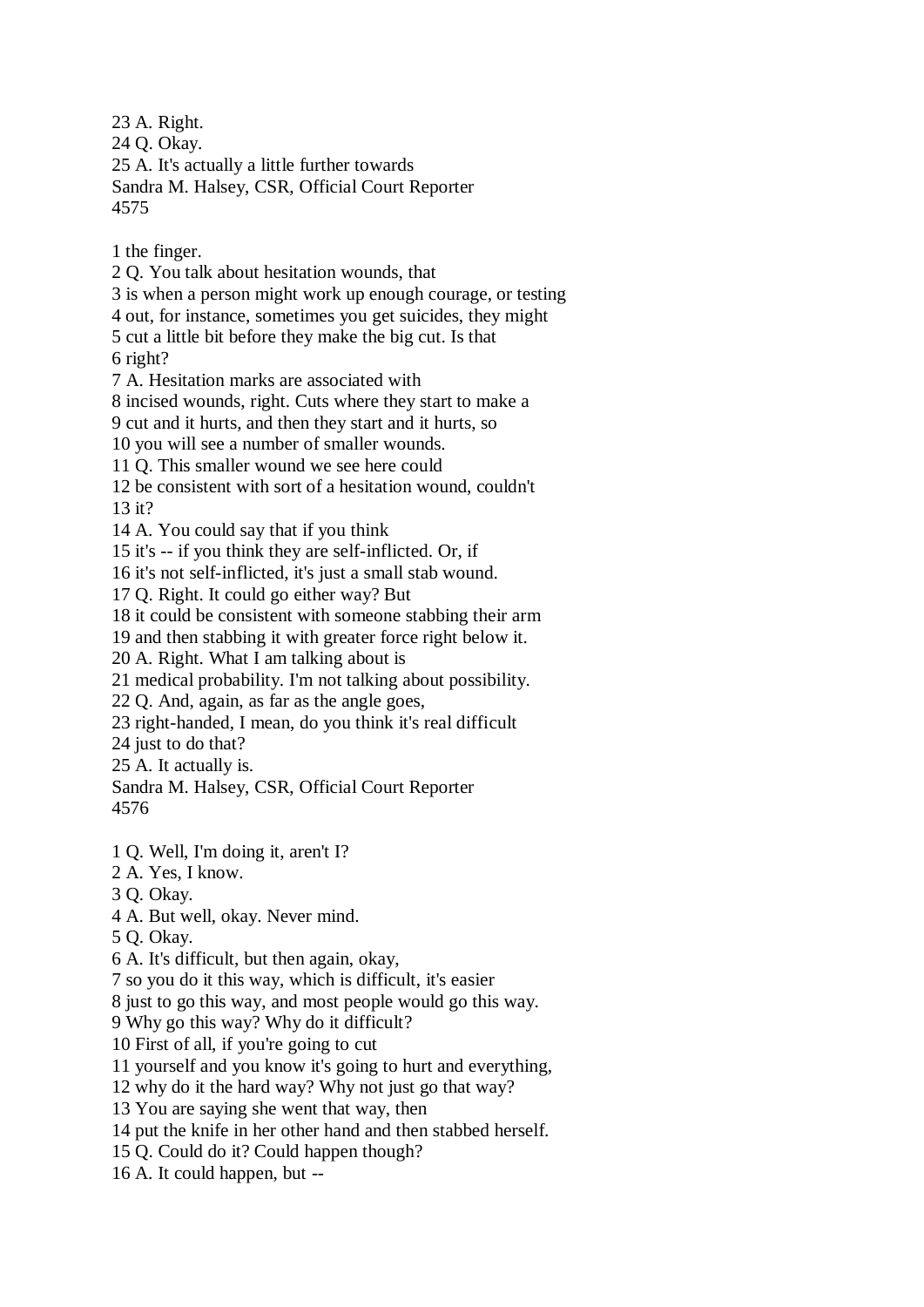17 Q. Nothing could stop her and it's not 18 physically impossible to do that? 19 A. It's not possible (sic) -- it's not 20 impossible, I said it's not probable. 21 Q. As far as that blunt trauma goes, that 22 is severe blunt trauma; is it not? 23 A. Yes, sir. 24 Q. And the bruising that you see there, 25 you said -- could that be consistent with just being two Sandra M. Halsey, CSR, Official Court Reporter 4577 1 days old? 2 A. It looks to be a couple of days old. 3 That's all I will say. You can't date it any better. 4 Q. You can't come to dating them real 5 close, can you, Doctor? 6 A. No, sir. 7 Q. If this photograph was taken on the 8 10th, it's possible that injury could have happened on 9 the 8th? 10 A. It's possible, yes, sir. 11 Q. Okay. This bruise is still -- well, 12 somewhat crimson here on this. 13 A. Yes, sir. 14 Q. Which shows it's a more recent bruise; 15 is that right? 16 A. Well, I wouldn't say that. I mean, I 17 have said that it can, so I wouldn't push my luck. 18 Q. Okay. 19 A. Okay. With the coloration. 20 Q. And blunt trauma is caused when 21 something strikes the skin very hard; is that right? 22 A. Yes, sir. 23 Q. Okay. And you have looked at -- it 24 could be like you say, people oftentimes use a bat, 25 right? Sandra M. Halsey, CSR, Official Court Reporter 4578 1 A. Yeah, I just used it because everyone 2 talks about a bat, but it could be anything hard. 3 Q. Does it look like there might be some 4 kind of pattern to these abrasions? 5 A. The only thing that I saw that 6 suggested a pattern of some sort was those little marks 7 over there, but I'm not going to commit myself. 8 Q. Okay. But this could possibly have a

9 pattern, what you see here, these red --

10 A. It could be something, right.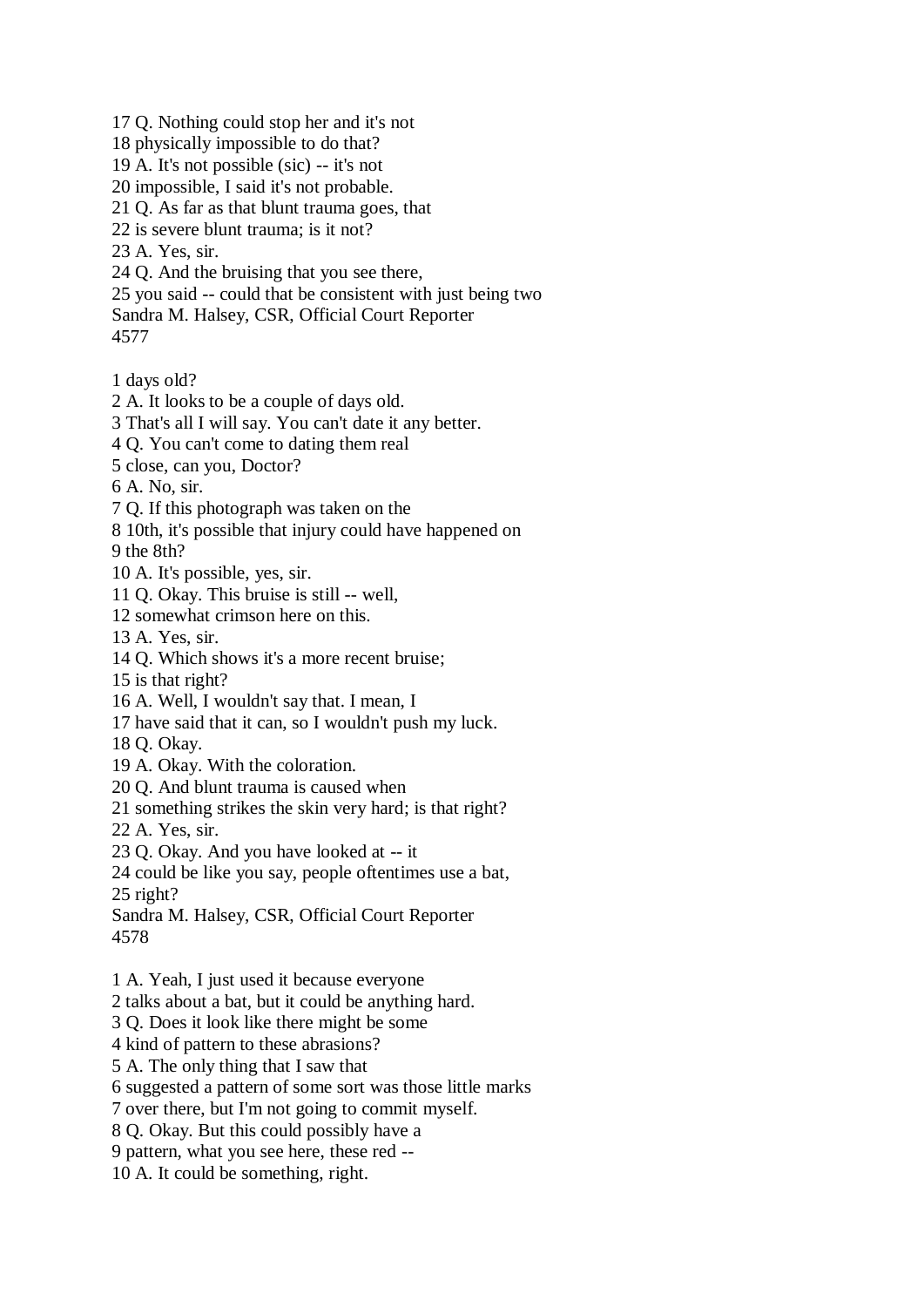11 Q. Okay. And a pattern can be caused

12 when someone, I don't know, well, you tell the jurors how

13 a pattern can show up on skin.

14 A. A pattern indicates that the surface

15 that -- impacting was not smooth. I mean, there was some

16 irregularity on it.

17 Q. A brick, something like that could

18 leave a pattern?

19 A. Yes, sir, anything with a little

20 irregularity on it.

21 Q. Okay. And wherever it strikes the

22 skin, it might leave an abrasion to the skin? Or --

23 A. Well, only if you hit it on the side,

24 you have to hit the edge.

25 Q. Okay. And you can see, possibly, you

Sandra M. Halsey, CSR, Official Court Reporter

4579

1 don't know, but possibly that's what we see here on the

2 forearm?

3 A. Yes.

4 Q. These marks?

5 A. There's three or four marks there and

6 I don't know what they are, they may be abrasions and

7 such, but, it's too slim a thing to hang your hat on, I

8 mean.

9 Q. Right.

10 A. Mix up what I'm saying, but, let's put

11 it this way, it's there, the significance, I'm not sure.

12 Q. Well, on Defendant's Exhibit 86, do

13 you also see maybe a similar-type abrasion?

14 A. Yes, sir.

15 Q. Okay. And on, I think, it's 52-E, you

16 have already pointed out this area.

17 A. Right.

18 Q. But also, right along in there, is

19 there also an area?

20 A. Well, I'm talking about the same

21 thing.

22 Q. All right. All that area. And this

23 bruising, obviously, goes from here to here?

24 A. Yes, sir.

25 Q. More on inside; is that right?

Sandra M. Halsey, CSR, Official Court Reporter 4580

1 A. Yes, sir.

2 Q. Again, looking at it from the other

3 point of view, if you wanted to self-inflict those

4 wounds, you would just have to take an object and hit the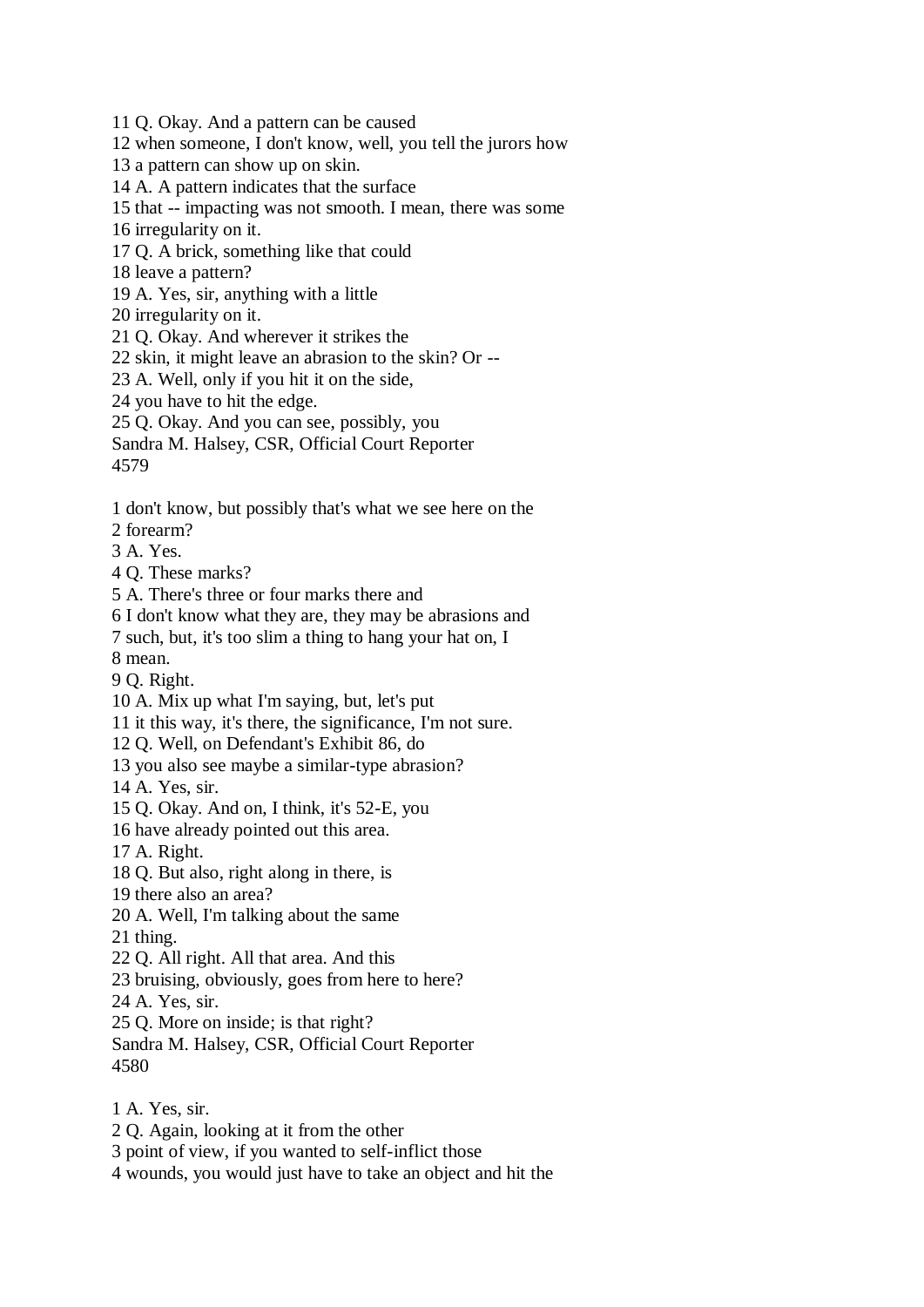5 inside of your arm; is that right? 6 A. Interesting, it's again, with the 7 non-dominant hand, yes, sir. 8 Q. If you wanted to do it. Or you could 9 just take your arm against the wall and whack it real 10 hard, couldn't you? 11 A. Not -- the wall wouldn't work because 12 your hand would hit also. 13 Q. Your hand would hit? Okay. But you 14 could do it if you wanted to? 15 A. It's possible. It would be very hard. 16 Q. But again, like you said, in your line 17 of work you see people do all kinds of things? 18 A. Occasionally. 19 Q. You didn't get any information in the 20 medical records that Mrs. Routier had any blunt force 21 trauma to her torso, did you? 22 A. No. 23 Q. To her head or face? 24 A. That's correct. There's photographs 25 of the face and then part of, well, just her upper Sandra M. Halsey, CSR, Official Court Reporter 4581

1 extremities, upper chest.

2 Q. Okay. This -- getting back to the

3 neck wound again, it's almost four inches across and

4 extends across the front of the neck; is that right?

5 A. No, it four inches long. It begins in

6 the neck and then runs down onto the chest.

7 Q. Okay. Wouldn't you consider that, as

8 far as a neck wound, a pretty long wound?

9 A. Four inches is fairly long, yes, sir.

10 Q. Okay. And is it just one, is it just

11 one wound? The primary one we are talking about on the

12 neck, is that made with one swipe of the knife?

13 A. The only description says, it says one

14 wound, so that's the only thing. But, it's all been

15 sewed up at that point.

16 Q. Okay. Well, looking at the photos and

17 what the description is from the medical reports, that's

18 what it shows? It shows one long --

19 A. It shows a single swipe, yes, sir.

20 Q. Okay. Now, you gave an example of --

21 well, usually, when you see someone that has been

22 attacked from the front, frontal attack to the neck with,

23 let's say with a knife or sharp instrument?

24 A. Yes, sir.

25 Q. Those wounds inflicted are usually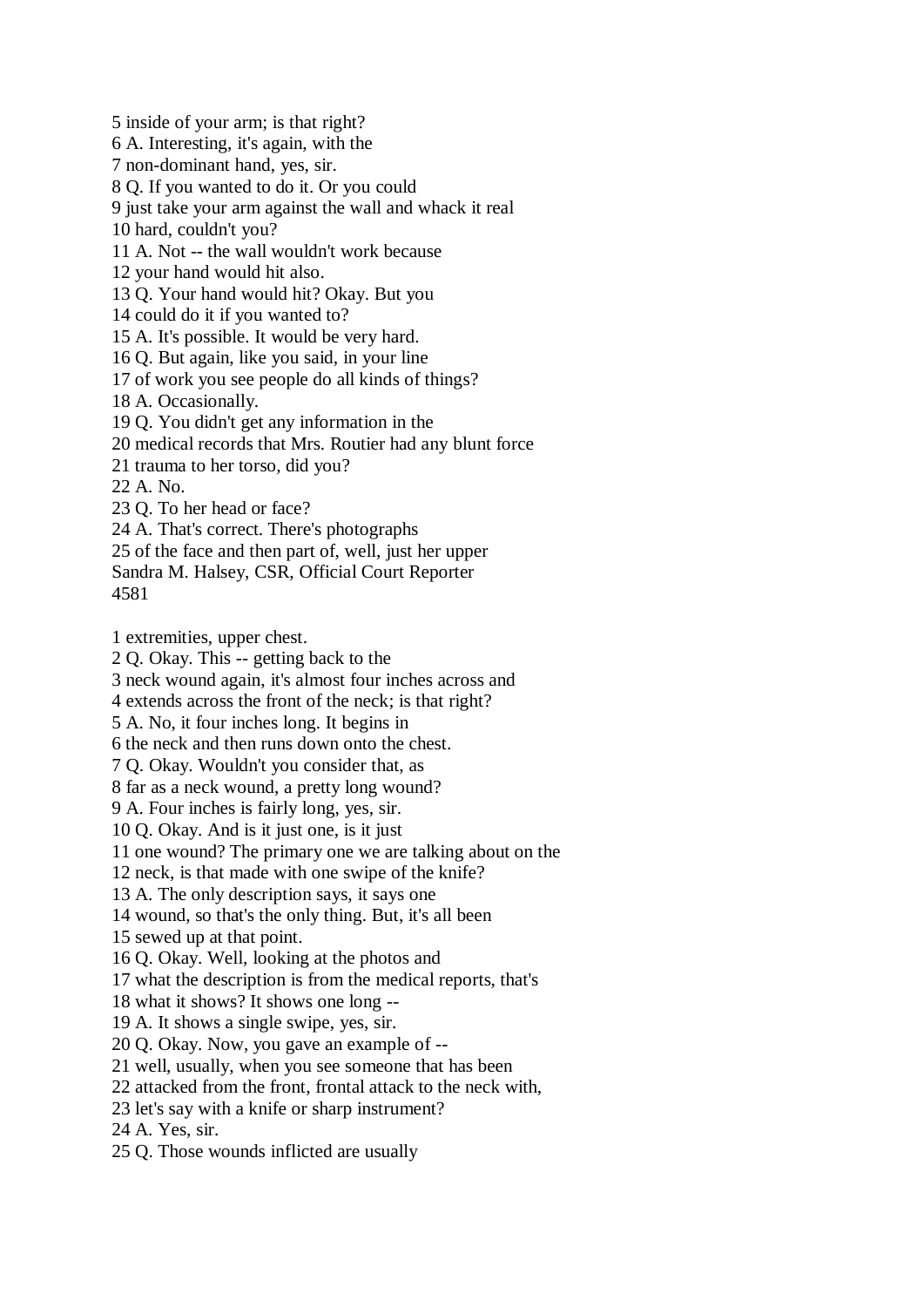Sandra M. Halsey, CSR, Official Court Reporter 4582

1 short, are they not? 2 A. Yes, sir. 3 Q. Okay. Here we have a more long, 4 continuous wound? 5 A. Well, okay. 6 Q. Is that different? 7 A. By short, most -- okay, if you are 8 talking about incised wounds of the neck, generally, they 9 run about that size which would probably be about three 10 or four -- three or four inches, you know, three or four 11 inches for a neck wound, could be called short. I mean, 12 they are not going to be one-inch wounds, obviously, they 13 are going to be a couple of inches. 14 Q. Well, just a moment ago you said you 15 would consider it long, did you not? 16 A. Yeah, it's long. It's not short -- 17 but when you ask me about short wounds to the neck, I'm 18 talking three or four inches, too. I mean, I'm 19 talking -- a long wound to the neck is when somebody gets 20 someone behind you and runs it completely around, so you 21 are talking about six or seven inches. 22 But slash wounds of the neck typically 23 run like this, because what happens is they will slash 24 down like this, and so you will see it running about that 25 length. But a long wound would be if you're cutting Sandra M. Halsey, CSR, Official Court Reporter 4583

1 someone's throat from ear to ear.

2 Q. Now, defensive wounds, you said that

3 you usually see those on the palms of the hand, don't 4 you?

5 A. No, I said the original description of

6 them is on the palms of the hand, but you will get them

7 on the palms of the hands, and on the back of the

8 forearms, even on the back of the other arms. We have

9 had people lying on the ground who have put their legs up

10 and have gotten them actually in their legs.

11 All that a defense wound means, is

12 that it is a wound incurred, in an extremity, in an

13 attempt to ward off an attacker.

14 Q. And it's just natural to put your

15 hands up and that kind of thing, to block off blows,

16 knife or blunt trauma?

17 A. Yes, sir.

18 Q. And you will often see, for instance,

19 in a knife attack, wounds to the palms of the hand?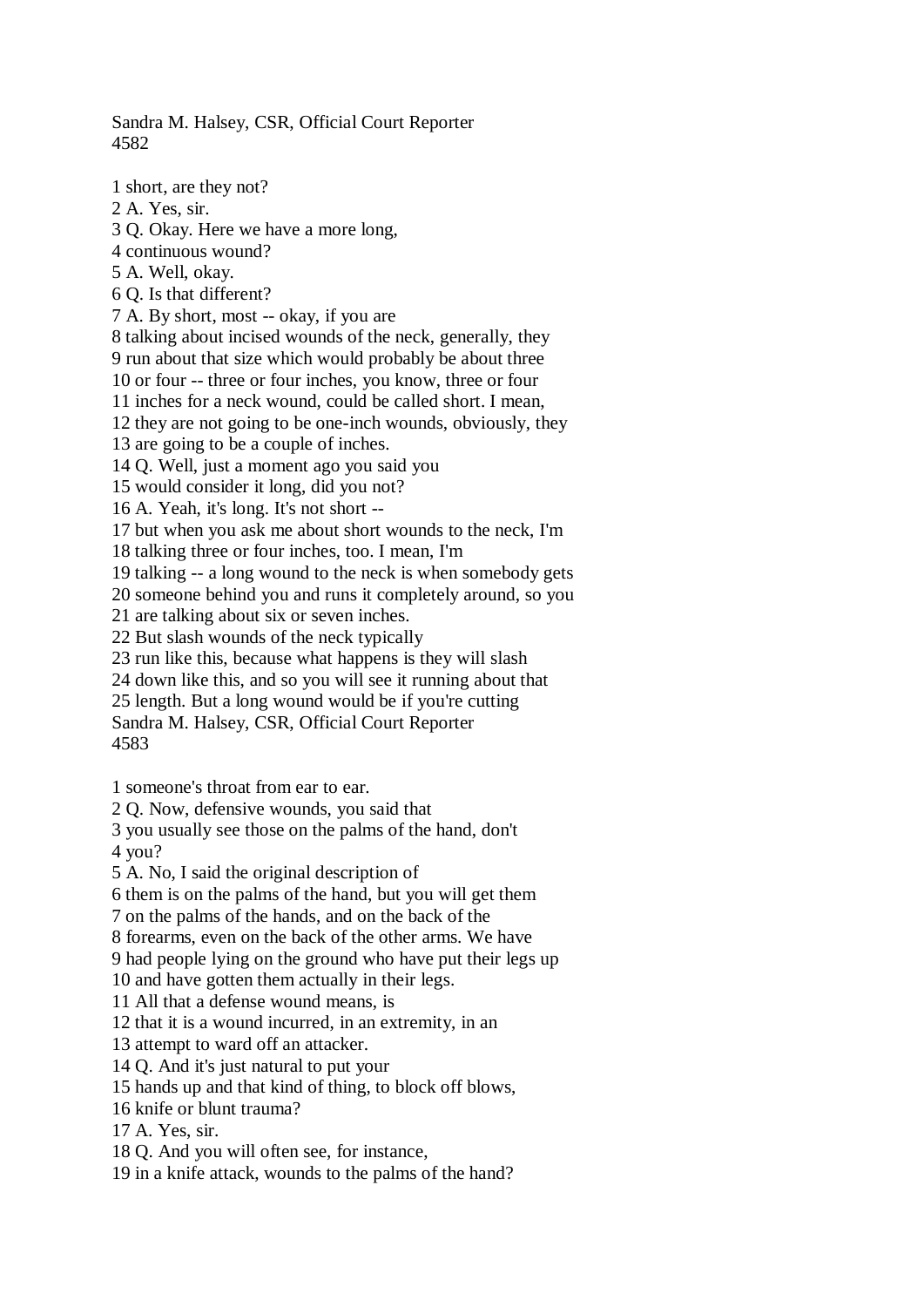20 A. Well, the fingers and palms, yes, sir. 21 Q. And they can be quite deep? 22 A. They can be deep, yes, sir. 23 Q. Cut to the bone often, don't they? 24 A. They can be, yes, sir. 25 Q. Now, this particular wound to Mrs. Sandra M. Halsey, CSR, Official Court Reporter 4584 1 Routier's hand, that is not a very deep wound, is it? 2 A. No, it's a very superficial -- there's 3 actually three of them, but I think it's probably one 4 swipe, but they're very superficial. 5 Q. Extremely superficial? 6 A. Yes, sir. 7 Q. Okay. Also, many times on your 8 defensive wounds, you see them -- what part of the arm do 9 you call this? 10 A. You talking about plexor surface? 11 Q. I guess so. If that is the word I'm 12 looking for. 13 A. Yes. 14 Q. You put your arm up. You will see 15 cuts across that way in defensive wounds? 16 A. Actually, most defensive wounds from 17 knives are in the back, they are not on this surface. 18 In fact, that's the way you can tell 19 people come in with scars. People come in with scars on 20 this surface, you think they may have tried suicide. 21 This surface, you think they have been in knife fights. 22 So -- 23 Q. What's this surface called? 24 A. That would be the posterior aspect, 25 back of the forearm. Sandra M. Halsey, CSR, Official Court Reporter 4585 1 Q. And what is this surface called? 2 A. Plexus. Okay. It's this surface, 3 plexor surface. 4 Q. And you are saying you don't see 5 defensive wounds on the plexor surface? 6 A. Well, you can see -- what I'm saying 7 is, you're asking me where they usually occur. And they 8 are classically described as being on the back and not 9 here. 10 These suicidal wounds are described as 11 being on this surface. Homicidal, that is where people

- 12 attack you, on the back.
- 13 Q. Okay. Usually, in cases of homicide,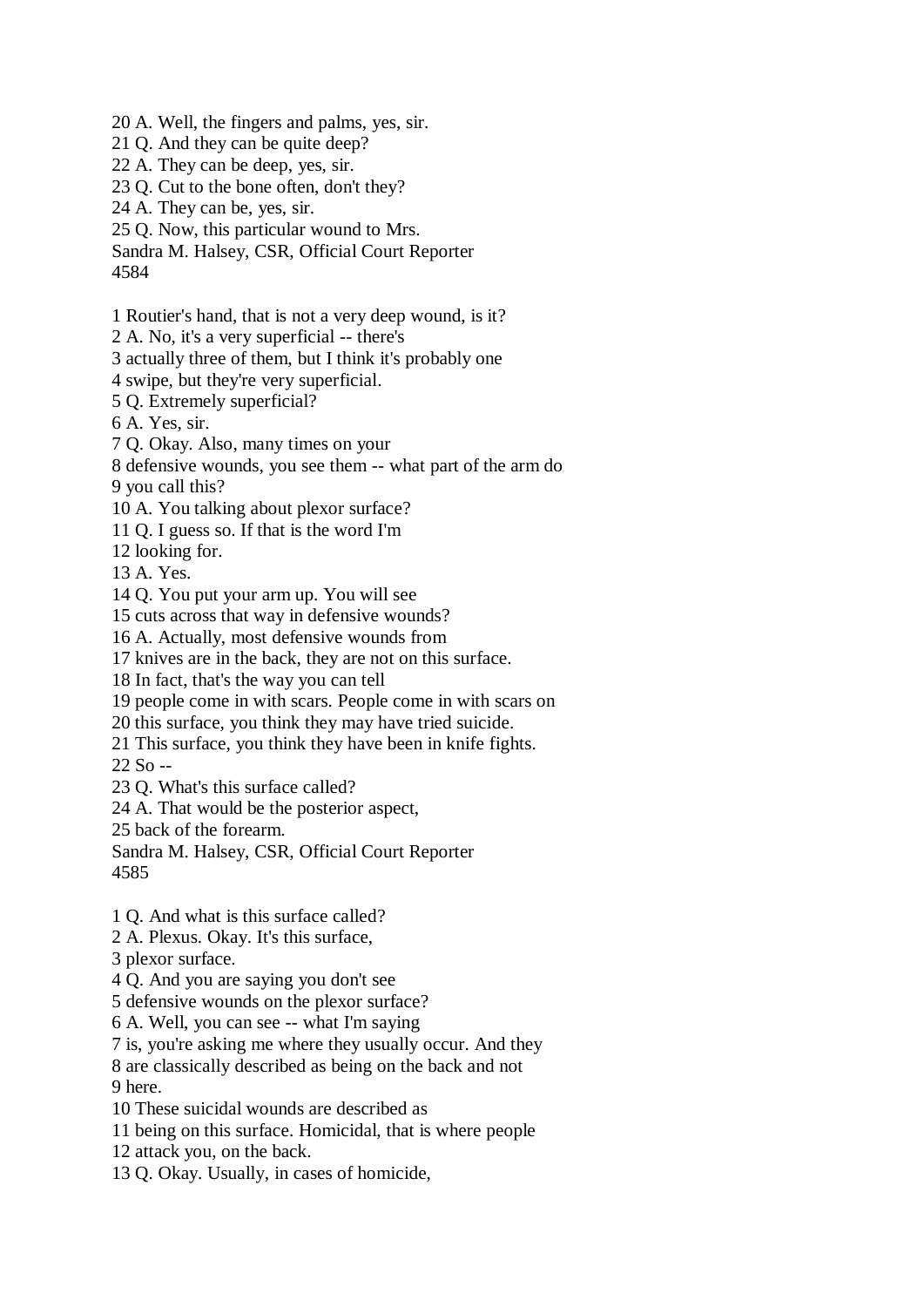14 the assailant doesn't leave the weapon at the scene, does 15 he?

16 A. Yeah, that's correct.

17 Q. Okay. Another area I wanted to ask

18 you: Did you look at the autopsy reports on the two 19 boys?

20 A. I just briefly went through them, but

21 since I didn't intend to testify in anything about them.

22 Q. I just had one quick question about

23 that. As far as stab wounds in this case or any other

24 case, the angle, how it goes in the body. Let me show

25 you this one. You see this stab wound number 1?

Sandra M. Halsey, CSR, Official Court Reporter 4586

1 A. Yes, sir.

2 Q. It shows the knife coming across this

3 way into the torso. You can't tell from an autopsy if

4 the person was laying on their back and they were being

5 stabbed at this angle, if they were moving around and

6 maybe the knife went in that way; is that right? Do you

7 understand what I am saying?

8 A. Well, I think so. What you're saying

9 is, that just by examining the stab wound alone, you

10 can't say necessarily whether they are standing up or

11 lying down. Is that the question?

12 Q. Right.

13 A. The answer is yes.

14 Q. And even if they were lying down, they

15 could be moving around during the attack when the knife

16 is going in?

17 A. Yes, sir.

18 Q. Okay. And as far as blood on the

19 knife, I think that it's your understanding that three

20 people could have been cut with this knife; is that

21 right?

22 A. Yes, sir.

23 Q. Now, if blood of one of the children

24 was not found on this knife, that is not -- you can't

25 say, well, then this knife wasn't used to do the killing,

Sandra M. Halsey, CSR, Official Court Reporter 4587

1 could you?

2 A. No.

3 Q. Oftentimes --

4 A. It's only significant if you find

5 blood, it means something; if you don't find it, it

6 doesn't mean anything.

7 Q. When you stab someone in the body,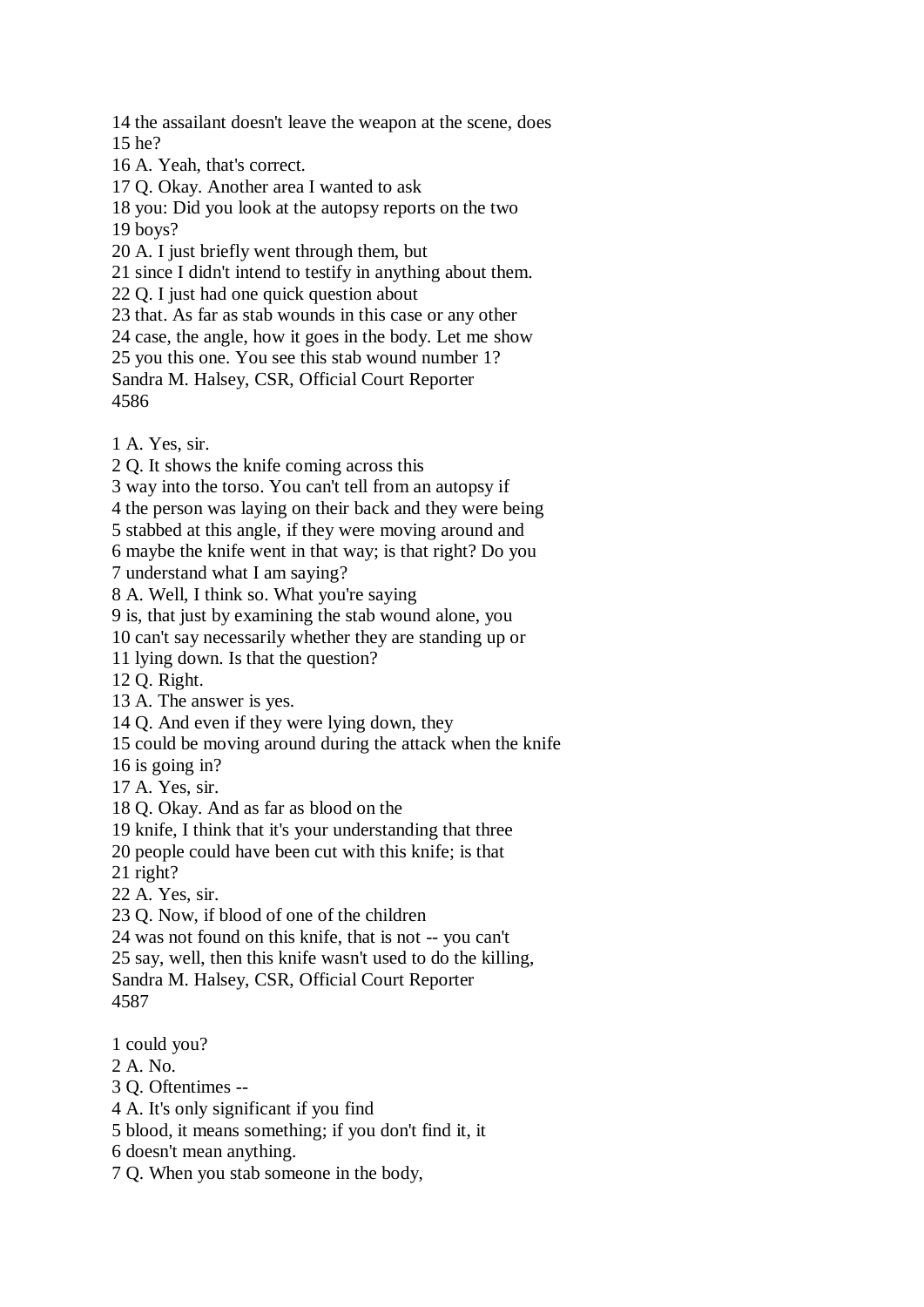8 skin might wipe it off, an organ might wipe it off, that 9 kind of thing? 10 A. Yes, sir. 11 Q. Okay. As far as -- here, let me give

12 you your notes back. I don't want to forget those.

13 A. Okay. Thank you.

14 Q. The blunt trauma that the defendant

15 received, you wouldn't expect her to sleep through that,

16 would you?

17 A. No.

18 Q. Okay. And that is going to hurt when

19 you get hit like that?

20 A. Yes, sir.

21 Q. And, is it a natural reaction, would

22 you say, that the person that is getting hit with blunt

23 trauma, they are going to yell out?

24 A. Well, I would assume -- well, I don't

25 know, I have not beaten anybody, so I can't say. I would

Sandra M. Halsey, CSR, Official Court Reporter

4588

1 think it would depend on the person, I mean what is going

2 on, I mean, you know.

3 Q. Okay. Nothing --

4 A. I think that is outside of my area.

5 Q. Nothing would prevent a person from

6 yelling out if they were suddenly attacked in their home

7 and someone started hitting them with a stick, brick or

8 whatever?

9 A. I guess not, no, sir.

10 Q. And certainly, the defendant, when she

11 is stabbed on the throat, wouldn't sleep through that,

12 would you think?

13 A. No, sir.

14 Q. I mean, they are going to wake up when

15 someone starts cutting you with a knife?

16 A. Well, I think she would have to have

17 been moving by virtue, as I said, of going backward,

18 because I think that is one slice wound.

19 Q. Okay. And if her children were in the

20 same room and stabbed, you wouldn't expect her to sleep

21 through that either, would you?

22 A. Well, depends.

23 Q. Okay.

24 A. It depends on how violent the attack

25 was and it depends on how hard the person sleeps, but

Sandra M. Halsey, CSR, Official Court Reporter

4589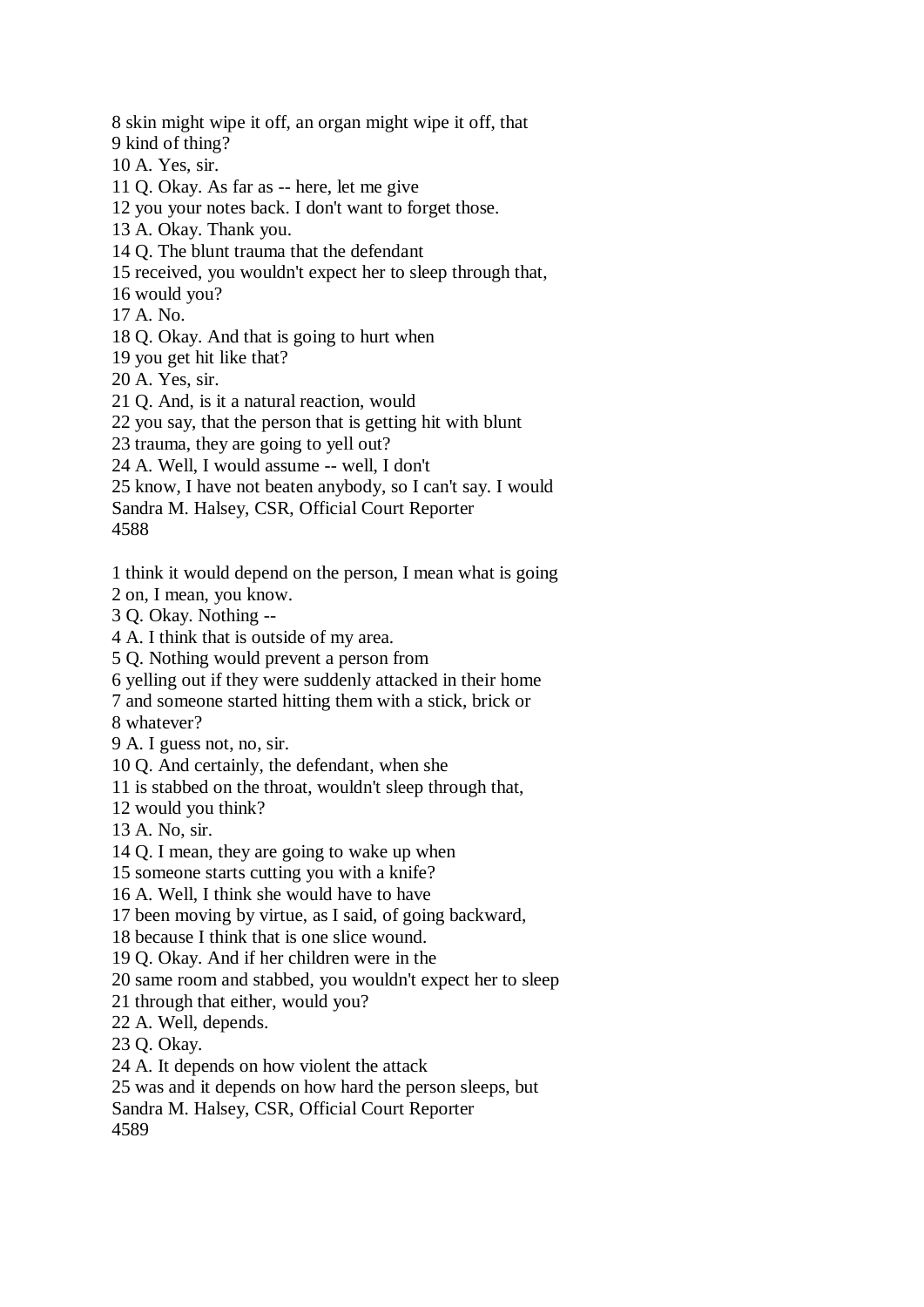1 most -- under most circumstances, you would think that

2 they wouldn't sleep through it.

3 Q. Well, if you had information that they

4 were a light sleeper and that they had taken amphetamines

5 that day, and the amphetamines in fact, are in their

6 blood when they were taken to the hospital, you wouldn't

7 think they would sleep through that, would you?

8 A. I would say under most circumstances,

9 right. I think phentermine, not amphetamines.

10 Q. Well, what is that?

11 A. Phentermine is a -- the toxicology

12 report, the only drug present being phentermine, not

13 amphetamines. Phentermine is essentially a weight

14 reducing drug.

15 Q. Okay. It's certainly not something

16 that will put you to sleep though, right?

17 A. No.

18 Q. And, if one of your children were

19 about as far from I am to you right now, the one that had

20 all of the stab wounds in the back, Damon, you wouldn't

21 expect her to sleep through that, would you?

22 A. Again, as I said, under most

23 circumstances, no, sir.

24 Q. Okay. And if the other child was

25 about from, about this distance, say about five feet, you

Sandra M. Halsey, CSR, Official Court Reporter

4590

1 wouldn't expect her to sleep through that either, would 2 you?

3 A. Under most circumstances, no, sir.

4 Q. Okay. And did you review the wounds

5 that those children received, Dr. DiMaio?

6 A. I looked, again, as I say, I looked at

7 them, I didn't pay that much attention.

8 Q. Those were obviously deep, penetrating

9 wounds to the trunk, were they not?

10 A. Obviously, yes, sir.

11 Q. Okay. What do you think happened

12 first, the blunt trauma, or the cut to the neck?

13 A. It would be speculation on my part. I

14 can't answer that.

15 Q. Okay. And would you say, Dr. DiMaio,

16 that the wounds that the children received, the deep,

17 penetrating wounds to their trunk areas, are extremely

18 different from the type of incised wounds that she

19 received?

20 A. Well, by definition, a stab wound and

21 an incised wound are different things. And so the

22 incised wound is inflicted from a swipe with a knife,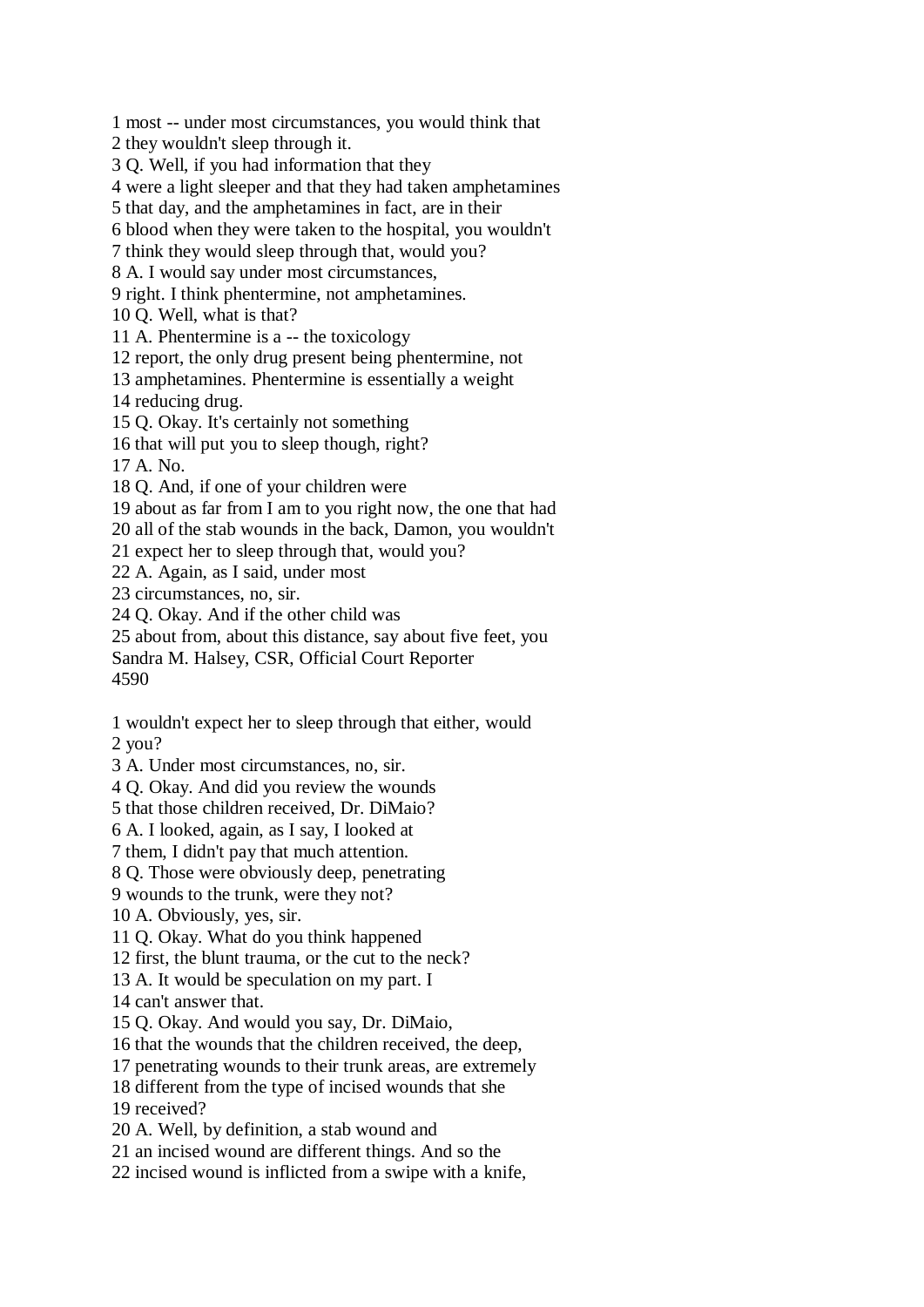23 while stab wounds is with the tip end, yes, sir.

24 Q. You have come across, I think, you

25 have, in one of your books that I have looked at, you

Sandra M. Halsey, CSR, Official Court Reporter 4591

1 have a section about children that are killed, homicides? 2 A. Yes, sir.

3 Q. And, you talk about, I think it's in

4 the miscellaneous section, that sometimes children are

5 killed, they are shot or stabbed or things like that?

6 A. Most killed -- most children are

7 murdered within the first two or three years of life --

8 usually, within the first two years of life or the first 9 year.

10 Q. Okay. And again -- well, let me make

11 sure I get the quote right.

12 In talking about these miscellaneous

13 deaths where children are stabbed or clubbed or shot, I

14 believe that you write that, "Homicides are committed by

15 sane individuals, for reasons that may or may not be

16 apparent. There are two groups in this category: First

17 are violent deaths, which while no attempt is made to

18 conceal the cause of death, the perpetrator will attempt

19 to make the death appear to be an accident, or due to

20 another individual. Thus, the perpetrator will relate

21 that a child accidentally drowned in the bathtub or fell

22 in a river. There may be claims that a child was

23 kidnapped by a bearded or masked individual."

24 A. Yes, sir.

25 Q. So you have had -- seen situations

Sandra M. Halsey, CSR, Official Court Reporter 4592

1 where it's a very violent death to a child and the

2 perpetrator might say, well, just try to blame it on

3 someone else?

4 A. Oh, yeah.

5 Q. Okay. I don't know if I caught this

6 right. Did you say people just -- people can commit

7 suicide by cutting their own throat, can't they? You

8 have seen that, haven't you?

9 A. Yes.

10 Q. And when they do that, they do one

11 long continuous cut, don't they?

12 A. Usually what they do is they will

13 start high up on the side and they will cut down this way

14 and then they will stop about here.

15 Q. Okay.

16 A. If they are right-handed, you know.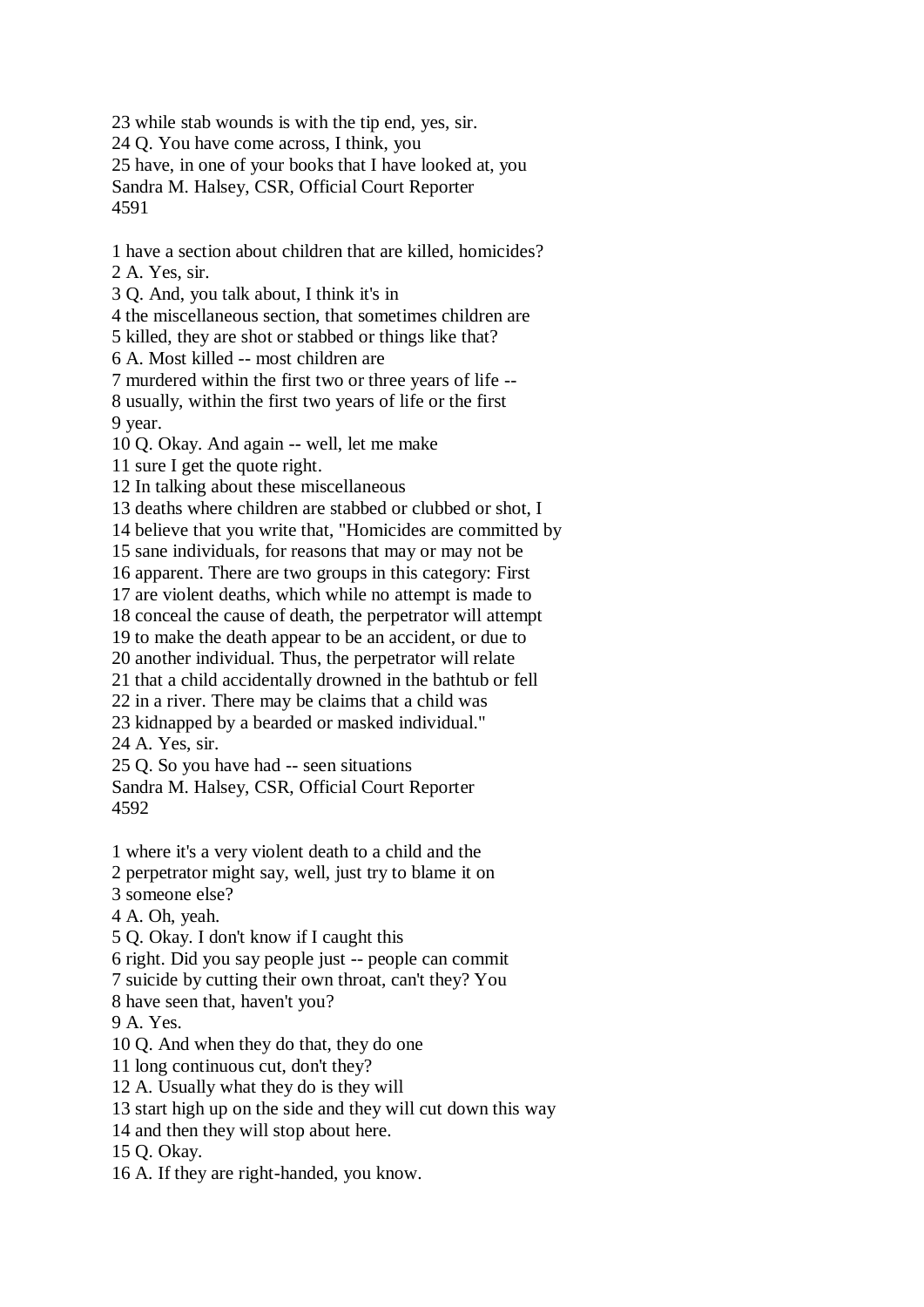17 If left-handed, then they will start and they will come 18 down. It will be cut through, it will start up high, 19 below the ear and then cut down this way. 20 Q. Starts up high and then comes down at 21 an angle? 22 A. Yeah, and then loops across the other 23 side. 24 Q. And then all the way across the neck? 25 A. Yes, sir. Sandra M. Halsey, CSR, Official Court Reporter 4593 1 Q. Okay. 2 A. Well, up to a certain point. Usually, 3 they only get here. Because what happens is, once you 4 get to this point, it becomes difficult to angle the 5 knife. 6 Q. Thank you, Doctor. 7 8 MR. TOBY L. SHOOK: That's all I have. 9 THE COURT: Mr. Mulder? 10 11 12 13 REDIRECT EXAMINATION 14 15 BY MR. DOUGLAS MULDER: 16 Q. Doctor, just a thing or two. Are you 17 familiar with amnesia following a traumatic event? 18 19 MR. TOBY L. SHOOK: Judge -- 20 THE COURT: Sustain the objection. 21 705 hearing. The doctor has testified as to what the 22 basis of his testimony is going to be. 23 Move on to the next question. 24 MR. DOUGLAS MULDER: Yes, sir. 25 Sandra M. Halsey, CSR, Official Court Reporter 4594 1 BY MR. DOUGLAS MULDER: 2 Q. Doctor, there is a Polaroid photograph 3 up there, that was taken by a member, I believe it's 4 Beddingfield of the Rowlett Police Department. 5 A. Yes, sir. 6 Q. It has some writing on the back. 7 A. Yes, sir. 8 Q. Do you see anything in that photograph 9 that is dated, I think at 16:05 on June the 6th of '96,

10 do you see anything to indicate bruising of that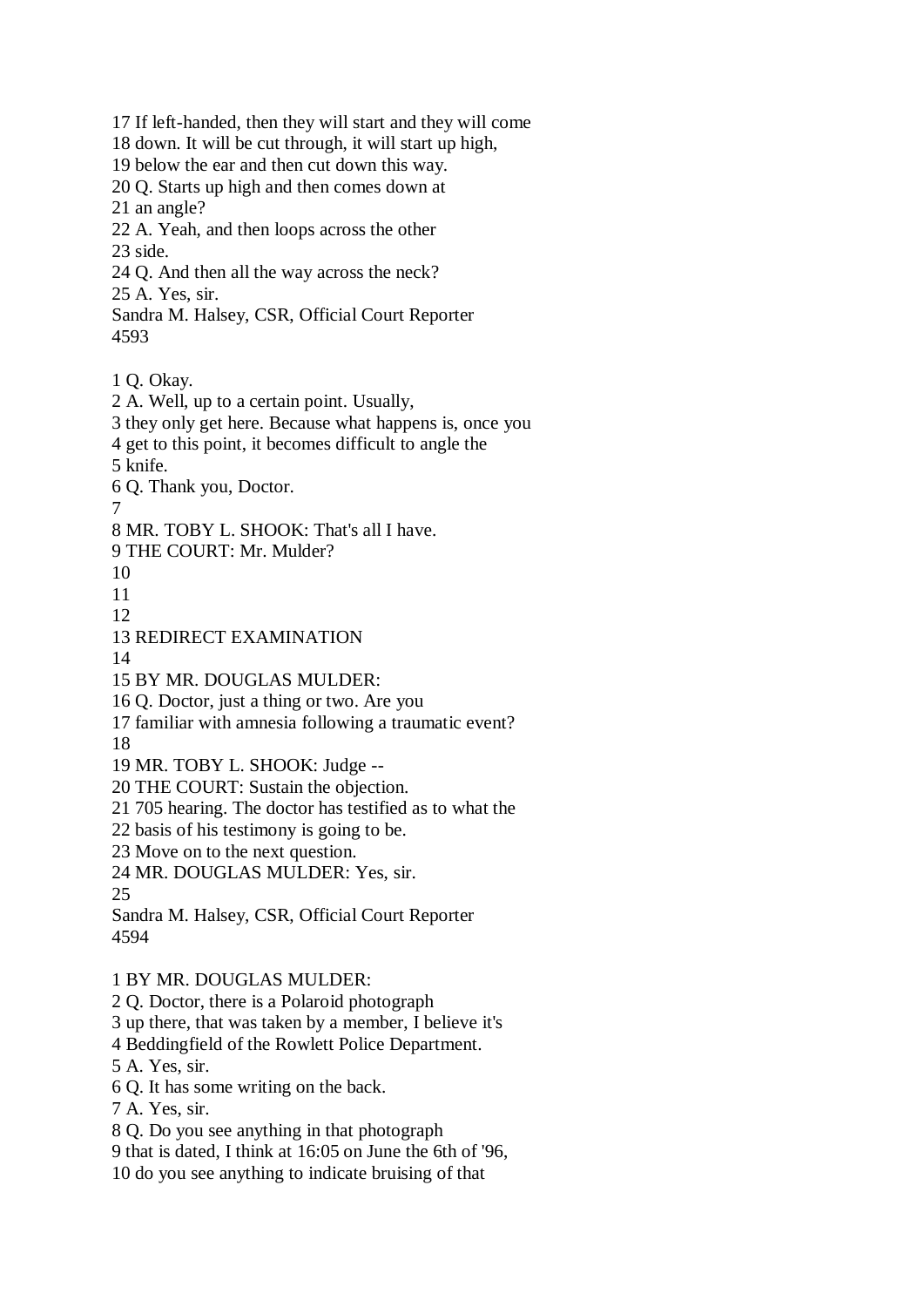11 particular arm?

12 A. There is a suggestion of some

13 discoloration below this wound over here.

- 14 Unfortunately, because it's out of
- 15 focus, you know, it's difficult to say.

16 Q. Okay. It would be somewhat unusual to

17 batter someone in an isolated incident, just on the arms,

18 wouldn't it?

19 A. You mean in defensive?

20 Q. No, just to -- the bruising here?

21 A. Um-hum. (Witness nodding head

22 affirmatively.)

23 Q. It's likely that this occurred at the

24 same time that the stab wounds were inflicted, is it not?

25 A. Yes, I mean, right, yes. I thought I

Sandra M. Halsey, CSR, Official Court Reporter

4595

1 had said that. Yes, sir.

2 Q. Okay.

3 A. All I said was, I couldn't say whether

4 it occurred immediately before or after. There is no way 5 to say.

6 Q. And they have quite a sensitive test

7 now, to determine the presence and absence of blood, even

8 though the instrument has been wiped clean, don't they?

9 A. Right. You can do a test that would

10 identify the blood. You might not be able to type it,

11 but you could say that there was hemoglobin present, or

12 material that tests positive for hemoglobin.

13 Q. One last thing: You have testified

14 before lunch that, in your opinion, those bruises are

15 consistent with Mrs. Routier having been beat violently

16 with a blunt instrument on or about both of her arms. It

17 would not be unlikely to also receive an injury to the

18 head during that beating, would it?

19 A. That's correct, yes, sir.

20

21 MR. DOUGLAS MULDER: I believe that's

22 all. Thank you.

23

24

25

Sandra M. Halsey, CSR, Official Court Reporter 4596

1 RECROSS EXAMINATION

 $\Omega$ 

3 BY MR. TOBY L. SHOOK:

4 Q. But you saw nothing in the medical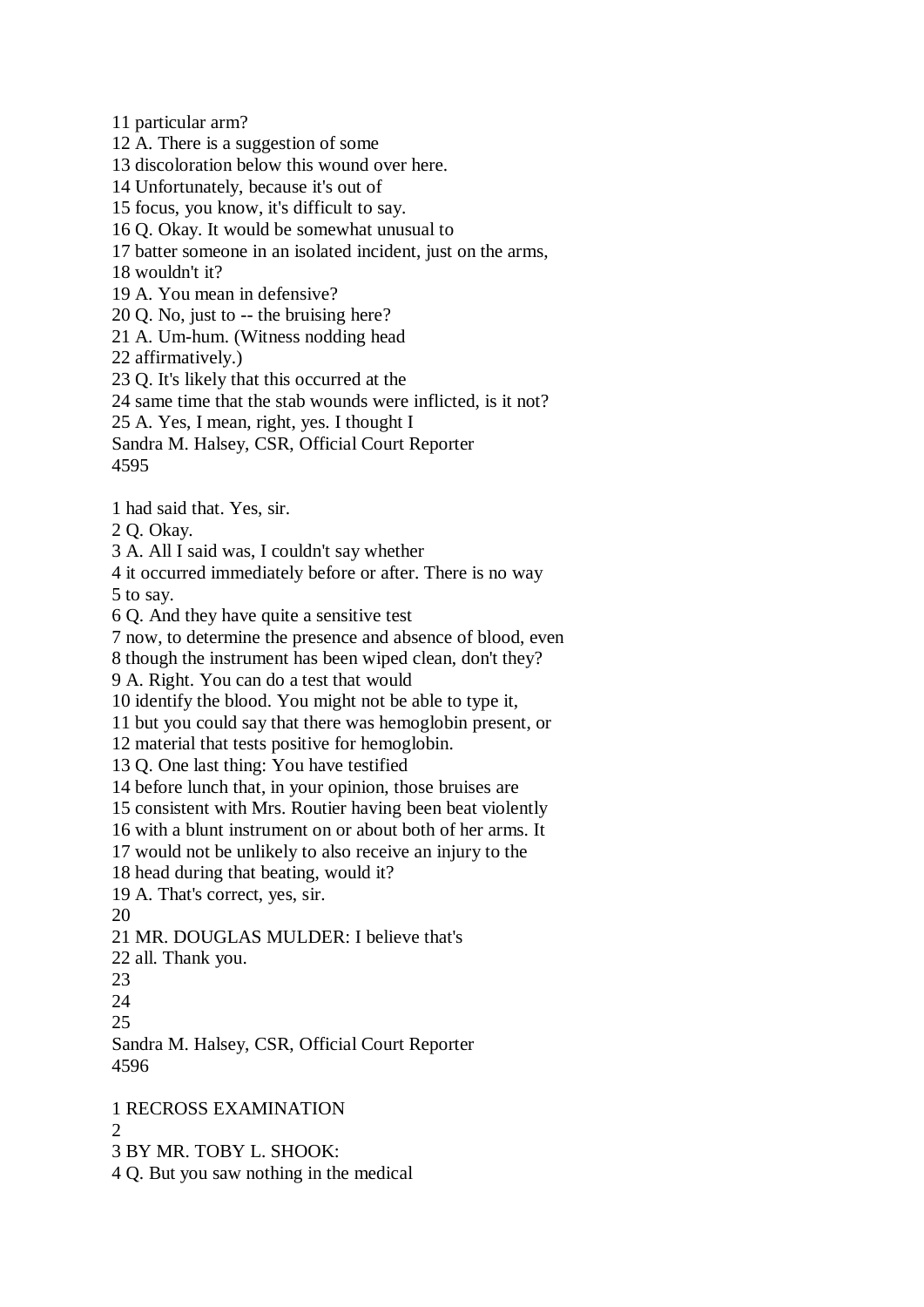5 records that showed any blunt force injury to the head, 6 did you?

7 A. No, not to the face. I mean, that

8 also includes the top and back covered by hair and there

9 is no mention in the records, and, of course, I can't see

10 it on any photographs.

11 Q. And no indication that anywhere in the

12 medical records that she complained about getting her

13 head whacked real hard?

14 A. That's correct.

15 Q. Okay. If you are going to get the

16 blunt trauma to the arm that is going to cause that kind

17 of damage, and you got hit in the head anywhere, it would

18 cause a pretty big knot, wouldn't it?

19 A. It may. I mean, you know, what we're

20 talking about is not a stationary -- it's not like you

21 are hitting a stationary object. You would have to say

22 that -- it's like, what's on one arm that person would be

23 moving trying to avoid it. So, it just depends on how

24 hard the impact is. I wouldn't rule it out, but I mean, 25 I can't say.

Sandra M. Halsey, CSR, Official Court Reporter 4597

1 Q. Well, if a person got hit on the head,

2 as hard as they did on the arm obviously, that is going

3 to cause an injury, is it not?

4 A. Right. If that was the case, right.

5 But I'm saying, I can't, you know I cannot discuss

6 something that I don't know if it was there or not and

7 say how much force was used to produce a wound which may

8 or may not be there.

9 Q. Because you don't have evidence or

10 information that tells you that there was any injury like

11 that?

12 A. That's correct.

13

14 MR. TOBY SHOOK: Okay. That's all we

15 have, Judge.

16 MR. DOUGLAS MULDER: That's all we

17 have. May he be excused?

18 THE COURT: Any objection? All right.

19 Doctor, you are excused subject to

20 recall. You are instructed not to discuss your testimony

21 with anybody. If someone tries to talk to you, tell the

22 attorney for the side who called you. And, of course,

23 you are subject to recall.

24 THE WITNESS: Thank you, your Honor.

25 THE COURT: All right.